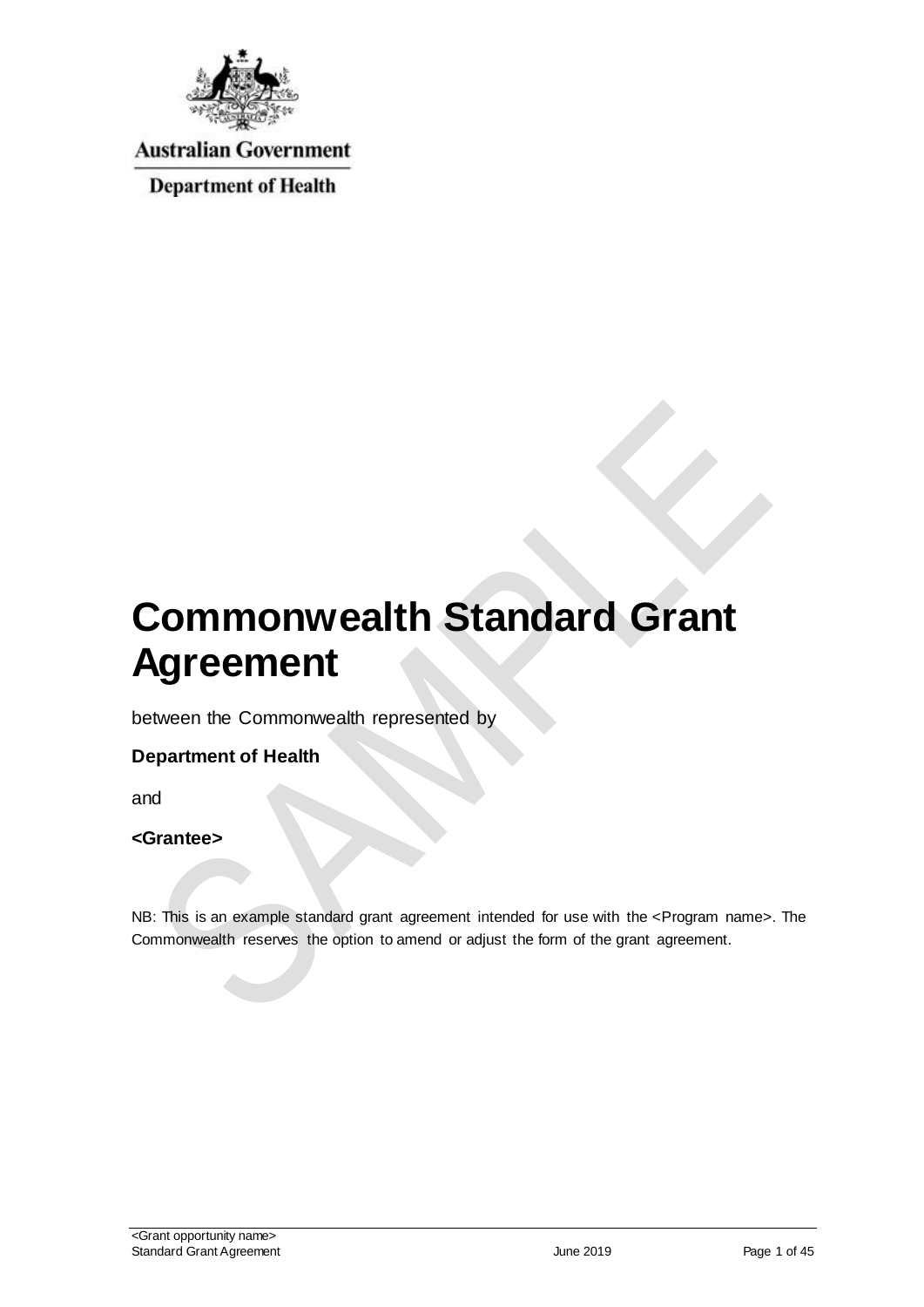# **Contents**

| Α. |  |
|----|--|
| В. |  |
| C. |  |
| D. |  |
| Ε. |  |
| F. |  |
| G. |  |
|    |  |
|    |  |
|    |  |
|    |  |
|    |  |
|    |  |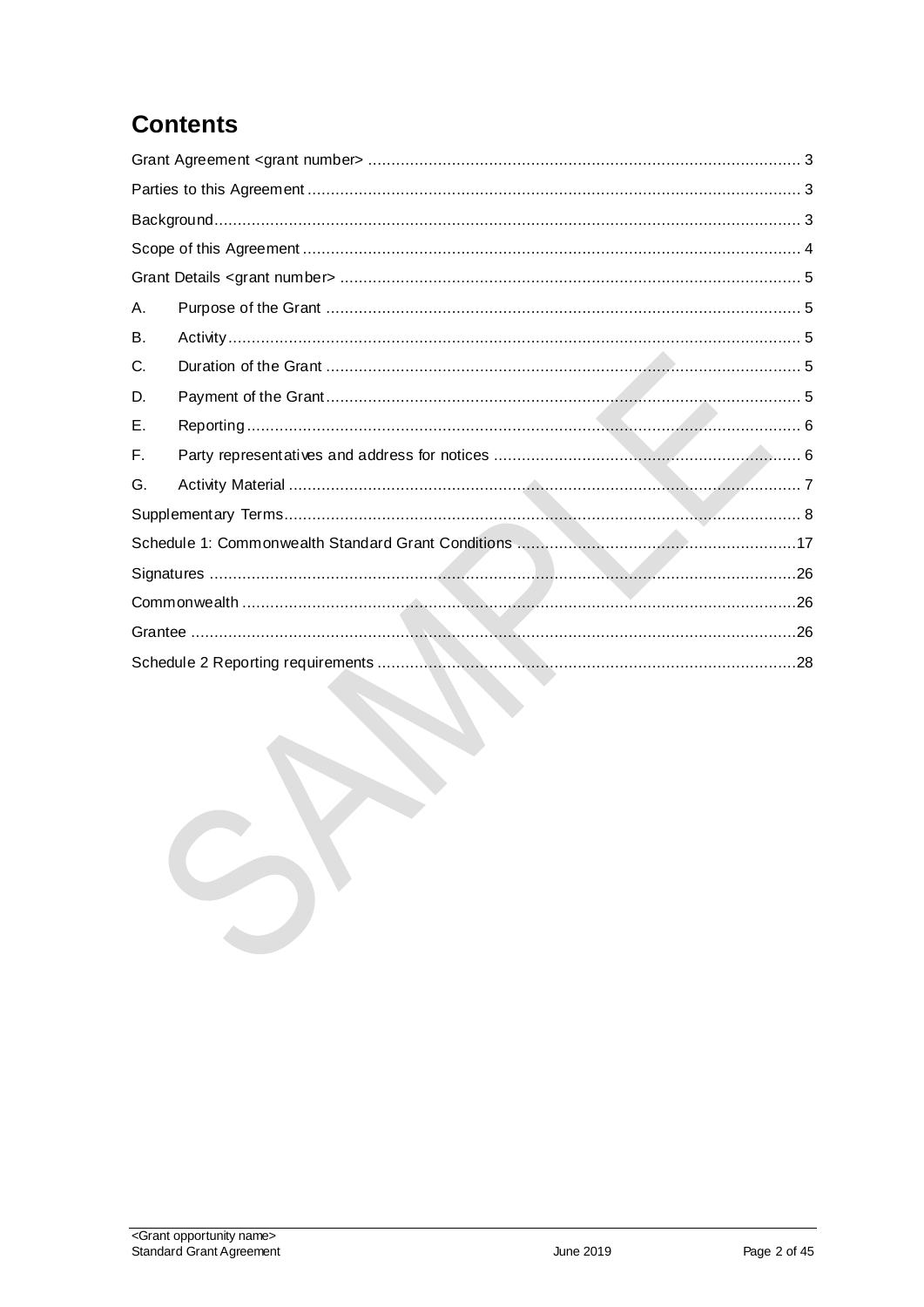# <span id="page-2-0"></span>**Grant Agreement <grant number>**

Once completed, this document, together with the Grant Details and the Commonwealth Standard Grant Conditions (Schedule 1), forms an Agreement between the Commonwealth and the Grantee.

# <span id="page-2-1"></span>Parties to this Agreement

#### The Grantee

| Full legal name of Grantee                                                                  | <entity name=""></entity>                           |
|---------------------------------------------------------------------------------------------|-----------------------------------------------------|
| Legal entity type (e.g. individual, incorporated<br>association, company, partnership, etc) | <abr entity="" type=""></abr>                       |
| Trading or business name                                                                    | <trading name=""></trading>                         |
| Any relevant licence, registration or provider<br>number                                    | Not applicable                                      |
| Australian Business Number (ABN) or other<br>entity identifiers                             | <abn></abn>                                         |
| Australian Company Number (ACN)                                                             | $<$ ACN $>$                                         |
| Registered for Goods and Services Tax (GST)?                                                | <gst +="" if="" statement="" status=""></gst>       |
| Date from which GST registration was effective?                                             | <gst date="" registered=""></gst>                   |
| Registered office address                                                                   | <abr address="" registered=""></abr>                |
|                                                                                             | <city> <state> <postcode></postcode></state></city> |
| Relevant business place                                                                     | <business address="" street=""></business>          |
|                                                                                             | <city> <state> <postcode></postcode></state></city> |

#### The Commonwealth

The Commonwealth of Australia represented by the Department of Health of Sirius Building, Furzer Street, Woden Town Centre ACT 2606 ABN 83 605 426 759

The Department of Industry, Innovation and Science will manage the Agreement on behalf of the Department of Health.

### <span id="page-2-2"></span>**Background**

The Commonwealth has agreed to enter this Agreement under which the Commonwealth will provide the Grantee with a Grant for the purpose of assisting the Grantee to undertake the associated Activity.

The Grantee agrees to use the Grant and undertake the Activity in accordance with this Agreement and the relevant Grant Details.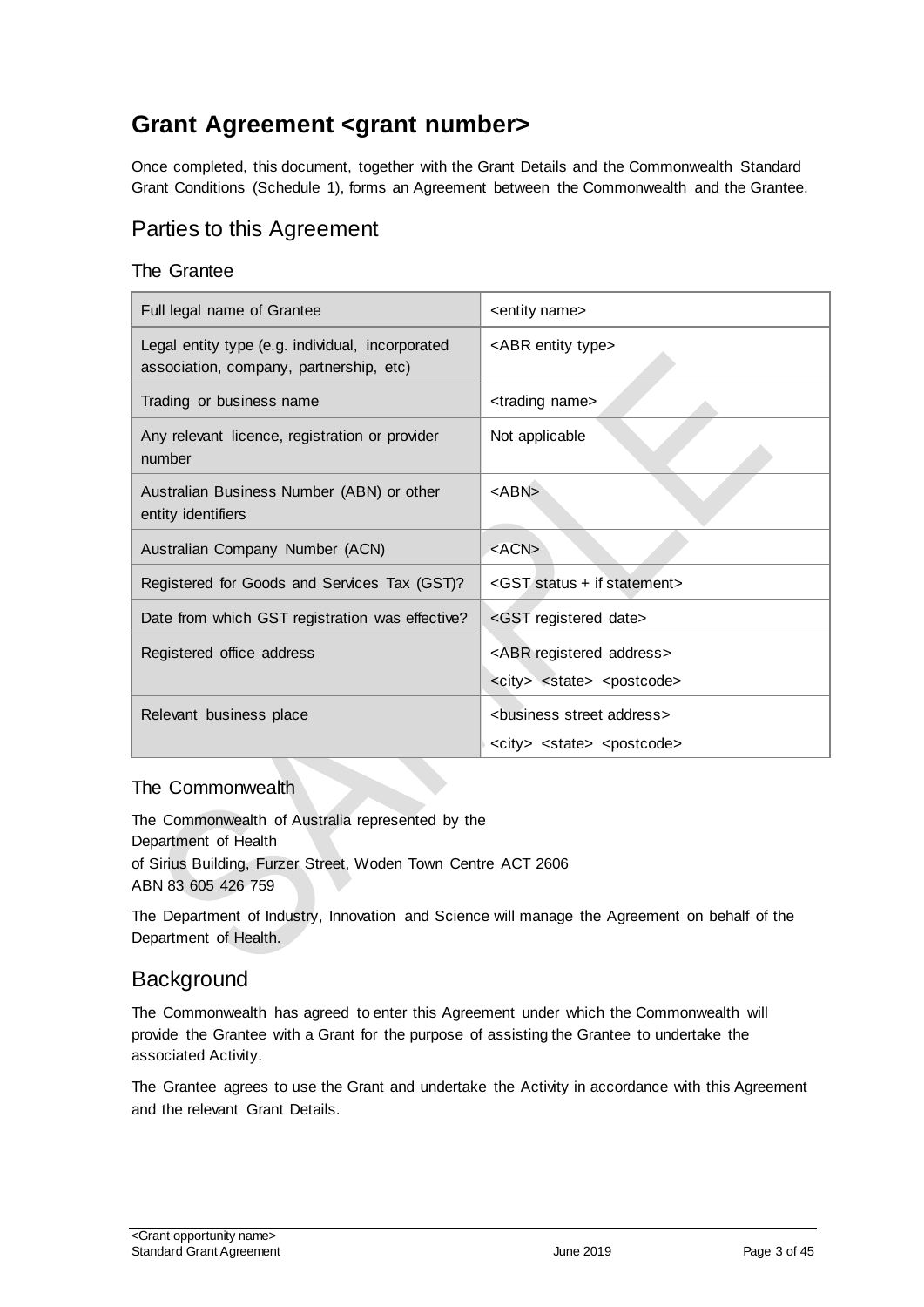# <span id="page-3-0"></span>Scope of this Agreement

This Agreement comprises:

- (a) this document;
- (b) the Supplementary Terms (if any);
- (c) the Standard Grant Conditions (Schedule 1);
- (d) the Grant Details;
- (e) any other document referenced or incorporated in the Grant Details.

If there is any ambiguity or inconsistency between the documents comprising this Agreement in relation to a Grant, the document appearing higher in the list will have precedence to the extent of the ambiguity or inconsistency.

This Agreement represents the Parties' entire agreement in relation to the Grant provided under it and the relevant Activity and supersedes all prior representations, communications, agreements, statements and understandings, whether oral or in writing.

Certain information contained in or provided under this Agreement may be used for public reporting purposes.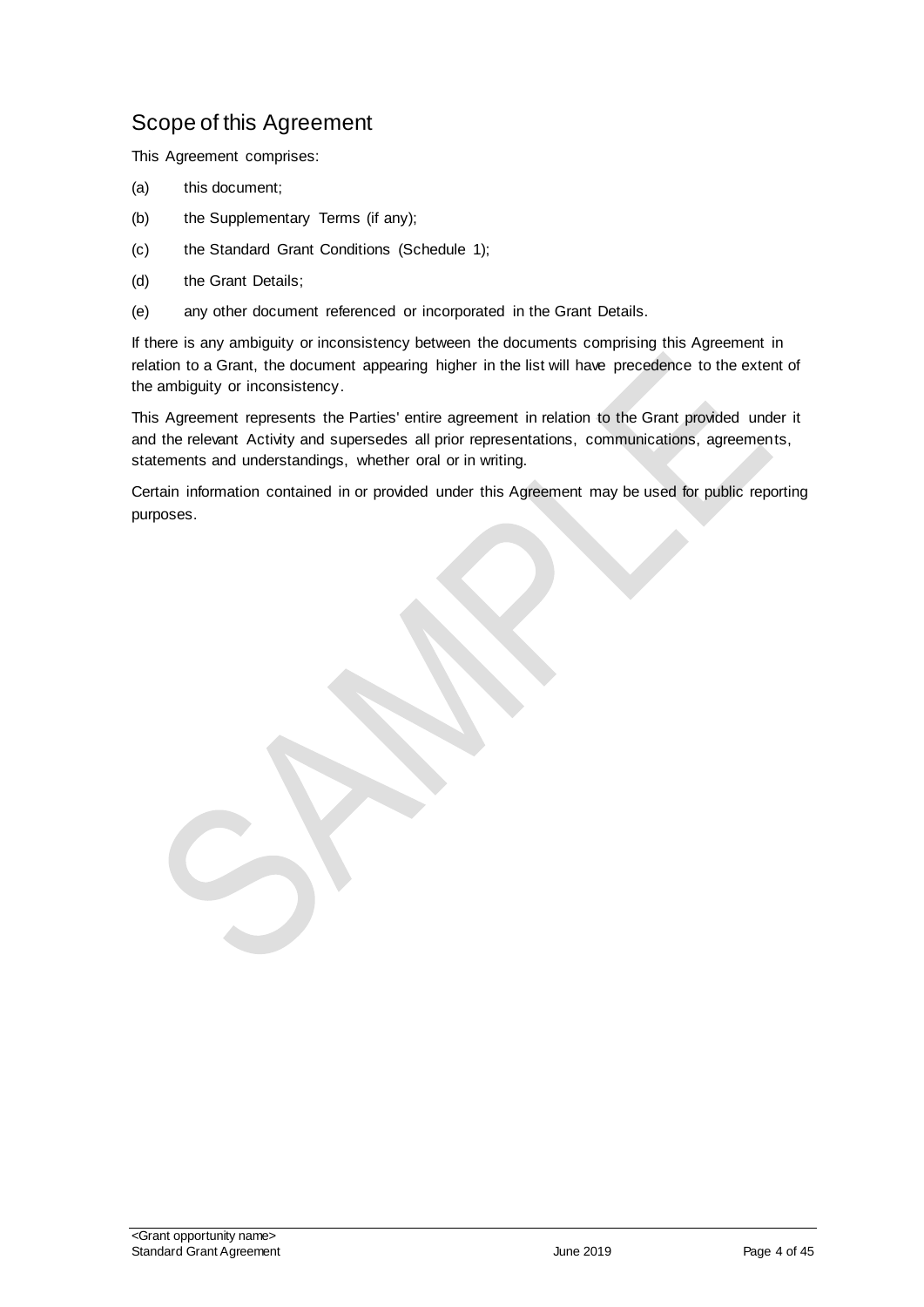# <span id="page-4-0"></span>**Grant Details <grant number>**

# <span id="page-4-1"></span>A. Purpose of the Grant

The Grant is being provided as part of the <grant opportunity name> grant opportunity.

<Grant opportunity objectives>

<Grant opportunity outcomes>

#### <span id="page-4-2"></span>B. Activity

The Activity is made up of the Grantee's project and all eligible project activities as specified in these Grant Details.

Project title

<project title>

#### Project scope and description

<detailed project description>

#### Project outcomes

<project outcomes>

All project activities must be undertaken in Australia.

In undertaking the Activity, the Grantee must comply with the requirements of the grant opportunity guidelines (as in force at the time of application).

The Grantee must notify the Commonwealth about events relating to the project and provide an opportunity for the Minister or their representative to attend.

# <span id="page-4-3"></span>C. Duration of the Grant

The Activity starts on <project start date> and ends on <project end date>, which is the **Activity Completion Date**.

The Agreement ends on <agreement end date> which is the Agreement End Date.

#### Activity Schedule

In undertaking the Activity, the Grantee will meet the following milestones by the due dates.

| Milestone<br>number | Milestone name and description         | Due date                |
|---------------------|----------------------------------------|-------------------------|
| $<$ No $>$          | <milestone name=""></milestone>        | <dd mm="" yyyy=""></dd> |
|                     | <milestone description=""></milestone> |                         |

# <span id="page-4-4"></span>D. Payment of the Grant

The total amount of the Grant is <grant amount> (plus GST if applicable).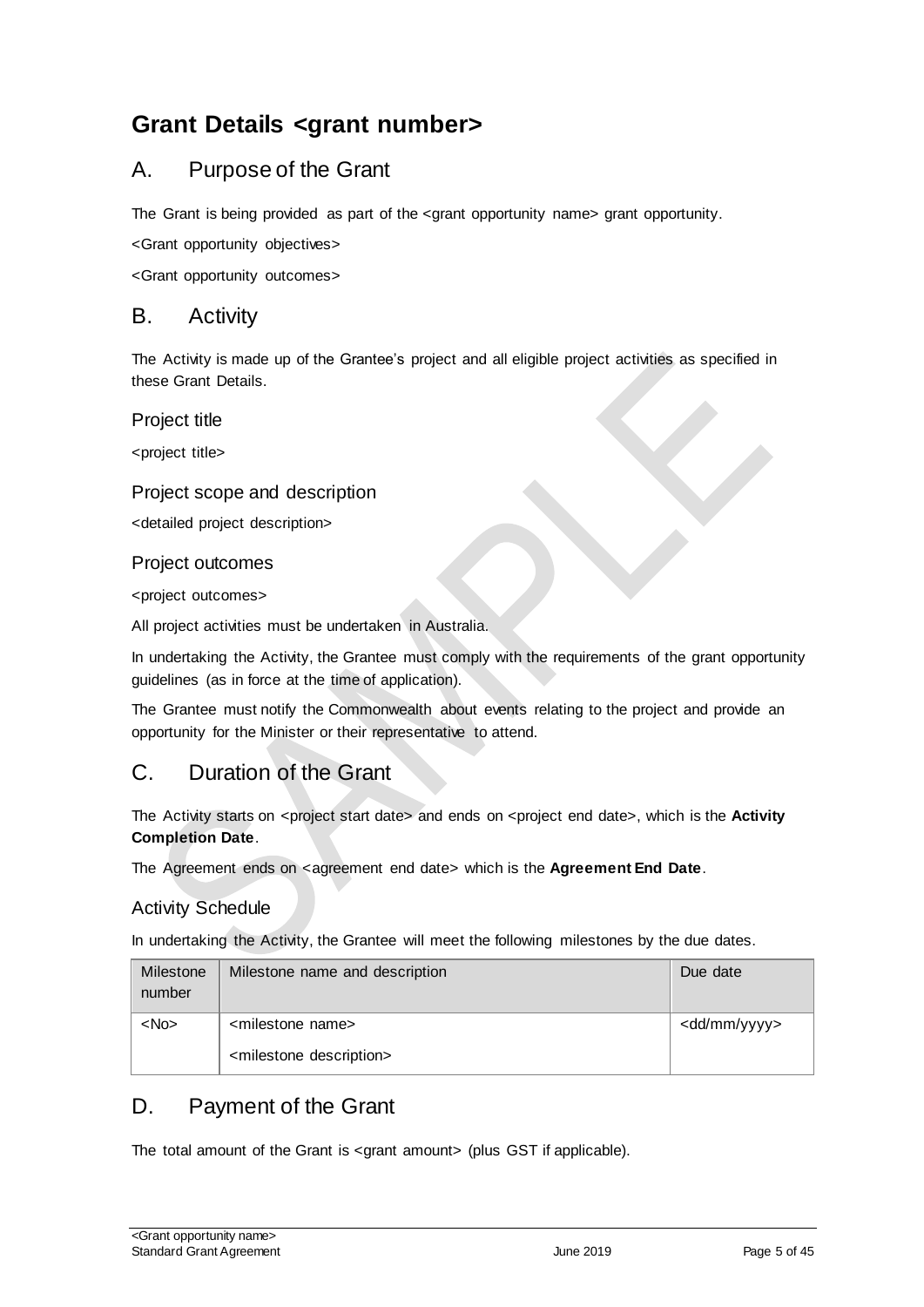The Grant will be provided at up to <grant percentage> per cent of eligible expenditure as defined in the grant opportunity guidelines subject to availability of Program funds.

The Grant will be paid in accordance with clause [ST2.](#page-7-1)

An initial payment will be made on execution of the Grant Agreement. Subsequent payments will be paid six monthly in advance, based on forecast eligible expenditure and adjusted for unspent amounts from previous payments. Payments are subject to satisfactory progress on the project and compliance by the Grantee with its obligations under this Agreement.

A final payment of at least \$5,000 or five per cent of the Grant will be withheld until the Grantee submits a satisfactory end of project report demonstrating end of project reporting obligations have been met.

#### Invoicing

The Grantee agrees to allow the Commonwealth to issue it with a Recipient Created Tax Invoic e (RCTI) for any taxable supplies it makes in relation to the Activity.

### <span id="page-5-0"></span>E. Reporting

The Grantee agrees to provide the following reports to the Commonwealth representative in accordance with the reporting requirements (Schedule 2).

#### <reporting table>

During the Agreement period, the Commonwealth may ask the Grantee for ad-hoc reports on the project. The Grantee must provide these reports in the timeframes notified by the Commonwealth.

### <span id="page-5-1"></span>F. Party representatives and address for notices

#### Grantee's representative and address

| Grantee's representative<br>name | <primary contact="" name=""></primary>     |  |  |
|----------------------------------|--------------------------------------------|--|--|
| <b>Position</b>                  | <primary contact="" position=""></primary> |  |  |
| Address                          | <primary address="" contact=""></primary>  |  |  |
| Business hours telephone         | <phone number=""></phone>                  |  |  |
| Mobile                           | <mobile phone=""></mobile>                 |  |  |
| Email                            | <email address=""></email>                 |  |  |

#### Commonwealth representative and address

| Name of representative | <csm name=""></csm>     |  |  |
|------------------------|-------------------------|--|--|
| <b>Position</b>        | <csm position=""></csm> |  |  |
| Postal address         | GPO Box 2013            |  |  |
|                        | CANBERRA ACT 2601       |  |  |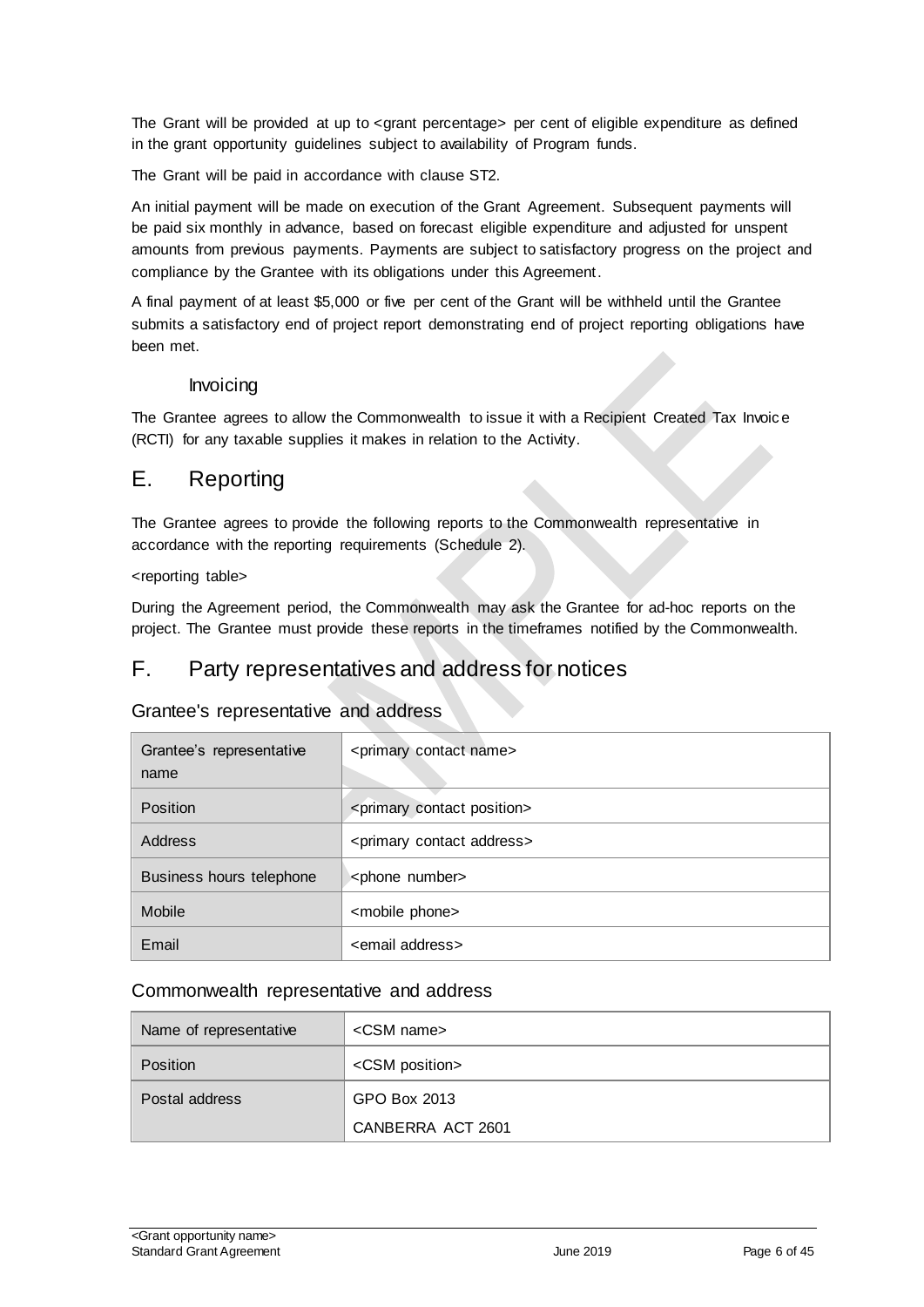| Physical address         | <csm address="" physical=""></csm>      |  |
|--------------------------|-----------------------------------------|--|
|                          | If blank                                |  |
|                          | 10 Binara Street                        |  |
|                          | CANBERRA ACT 2600                       |  |
| Business hours telephone | <csm phone=""></csm>                    |  |
| Email                    | <program address="" email=""></program> |  |

The Parties' representatives will be responsible for liaison and the day-to-day management of the Grant, as well as accepting and issuing any written notices in relation to the Grant.

# <span id="page-6-0"></span>G. Activity Material

Not applicable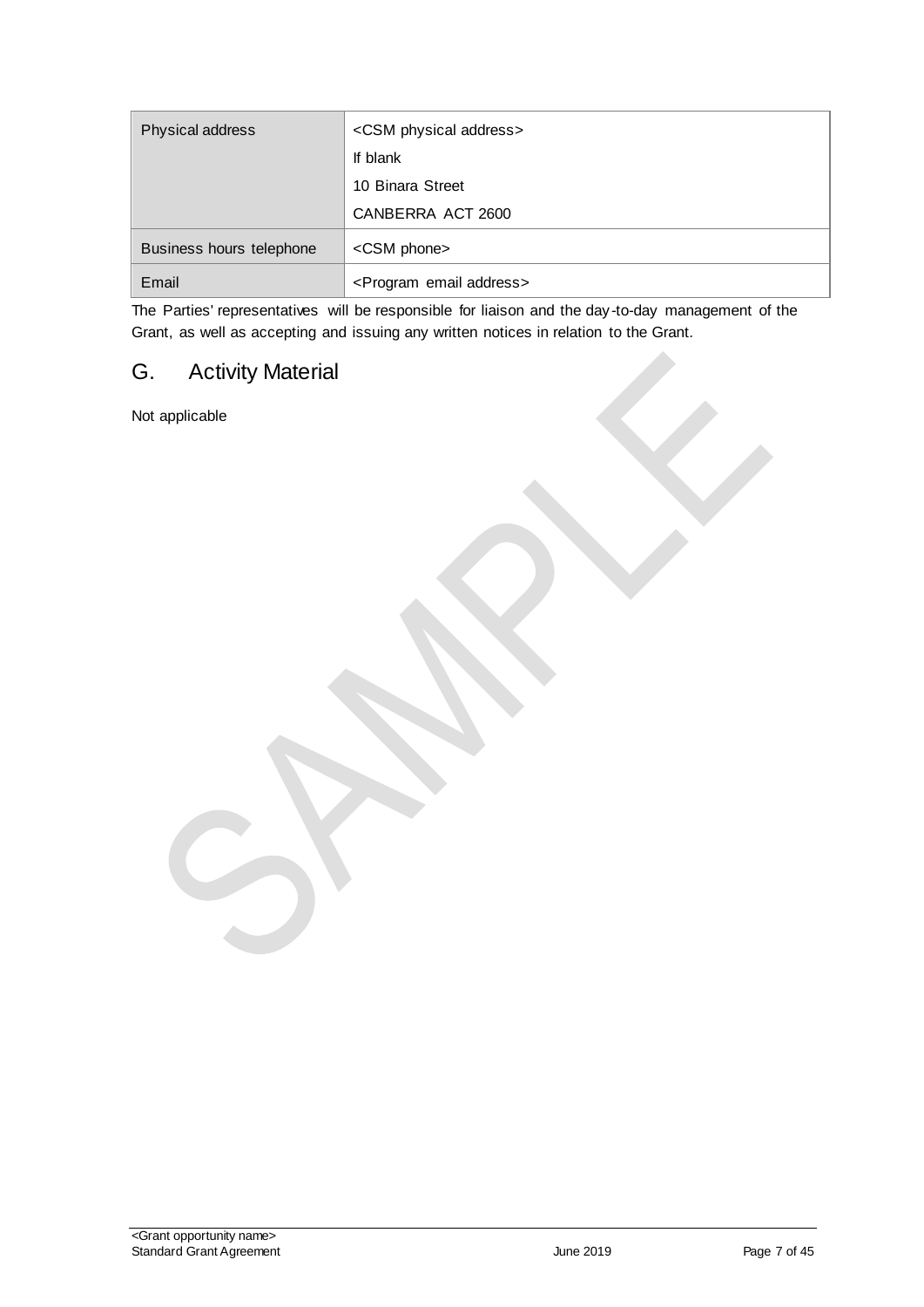# <span id="page-7-0"></span>**Supplementary Terms**

## ST1. Other Contributions

Not applicable

## <span id="page-7-1"></span>ST2. Activity Budget

ST2.1 In this Agreement, Appropriation means money drawn from the Consolidated Revenue Fund.

ST2.2 The Grantee agrees to use the Grant and any Other Contributions and undertake the Activity consistently with the Activity Budget in the following table:

<budget table>

Figures in the above table are GST inclusive amounts less GST credits that can be claimed in relation to the expenditure.

ST2.3 Subject to sufficient appropriation being available, the Grant will be paid up to the Annual Capped Amounts over the financial years specified in the following table.

#### **Annual Capped Amounts**

| Financial year                                     | Annual capped amount (GST excl)       |  |  |
|----------------------------------------------------|---------------------------------------|--|--|
| <lnsert financial="" year:="" yyyy-yy=""></lnsert> | \$ <amount></amount>                  |  |  |
| <lnsert financial="" year:="" yyyy-yy=""></lnsert> | \$ <amount></amount>                  |  |  |
| <lnsert financial="" year:="" yyyy-yy=""></lnsert> | \$ <amount></amount>                  |  |  |
| <lnsert financial="" year:="" yyyy-yy=""></lnsert> | \$ <amount></amount>                  |  |  |
| Total                                              | \$ <total amount="" grant=""></total> |  |  |

ST2.4 The Commonwealth is not required to make a payment if it would result in the amount paid in a financial year exceeding the Annual Capped Amount for that financial year specified in the table under clause ST2.3.

ST2.5 In accordance with the Activity Budget under clause ST2.2, the Annual Capped Amounts may not be exceeded unless the Commonwealth specifically approves an increase of that amount under clause ST2.8.

ST2.6 Subject to this clause, the Grantee may reallocate expenditure in respect of categories of expenditure in the Activity Budget, provided it does not materially change the Activity, any Milestone(s) set out in this Agreement, or cause the Grantee to be in breach of any of its obligations under this Agreement.

ST2.7 The Grantee must give the Commonwealth:

- (a) at any time the Grantee wishes to request a variation to any one or more of the Annual Capped Amounts; or
- (b) if otherwise requested by the Commonwealth,

a revised Activity Budget in a form acceptable to the Commonwealth. The revised Activity Budget must clearly identify any proposed changes, including of any proposed changes to the Annual Capped Amounts, and explain the reasons for the proposed changes.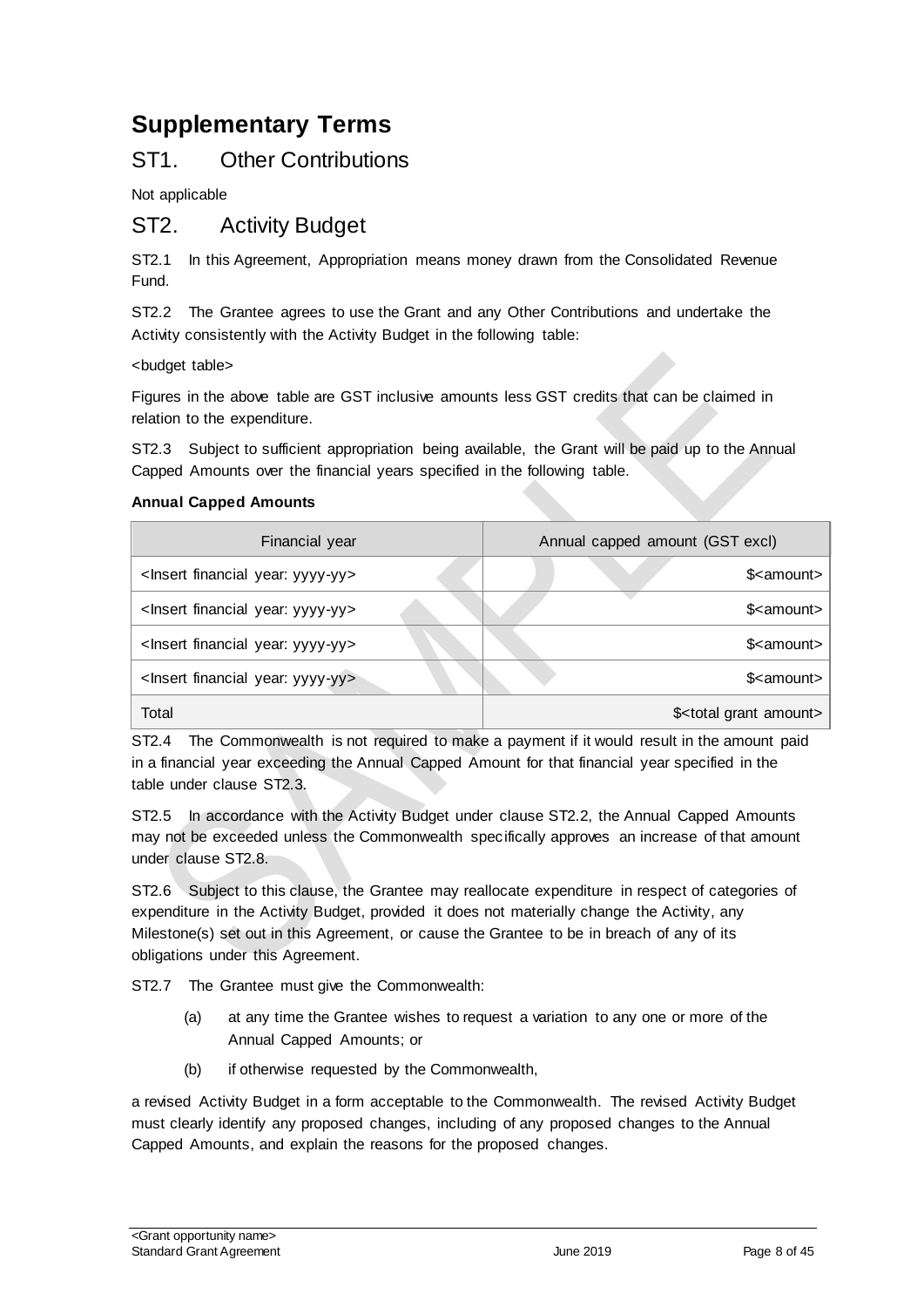ST2.8 The Commonwealth may, at its discretion, approve or reject a revised Activity Budget provided under clause ST2.7 and/or any proposed changes to the Annual Capped Amounts. The Commonwealth's approval may be granted subject to conditions.

ST2.9 If a revised Activity Budget and any proposed changes to the Annual Capped Amounts are approved by the Commonwealth, then it will become the Activity Budget and, if relevant, the Annual Capped Amounts will be adjusted accordingly.

# ST3. Intellectual property in Activity Material

Not applicable

### ST4. Access/monitoring/inspection

ST4.1 The Grantee agrees to give the Commonwealth, or any persons authorised in writing by the Commonwealth:

- (a) access to premises where the Activity is being performed and/or where Material relating to the Activity is kept within the time period specified in a Commonwealth notice; and
- (b) permission to inspect and take copies of any Material relevant to the Activity.

ST4.2 The Auditor-General and any Information Officer under the *Australian Information Commissioner Act 2010* (Cth) (including their delegates) are persons authorised for the purposes of clause ST4.1.

ST4.3 This clause ST4 does not detract from the statutory powers of the Auditor-General or an Information Officer (including their delegates).

#### ST5. Equipment and Assets

Not applicable

### ST6. Specified Personnel

Not applicable

#### ST7. Relevant qualifications, licences, permits, approvals or skills

Not applicable

### ST8. Vulnerable Persons

ST8.1 In this Agreement

**Criminal or**  means any record of any Other Offence;

#### **Court Record**

- **Other Offence** means, in relation to a person, a conviction, finding of guilt, on-the-spot fine for, or court order relating to:
	- (a) an apprehended violence or protection order made against the person;
	- (b) the consumption, dealing in, possession or handling of alcohol, a prohibited drug, narcotic or other prohibited substance;
	- (c) violence against another person or the injury, but excluding the death, of another person; or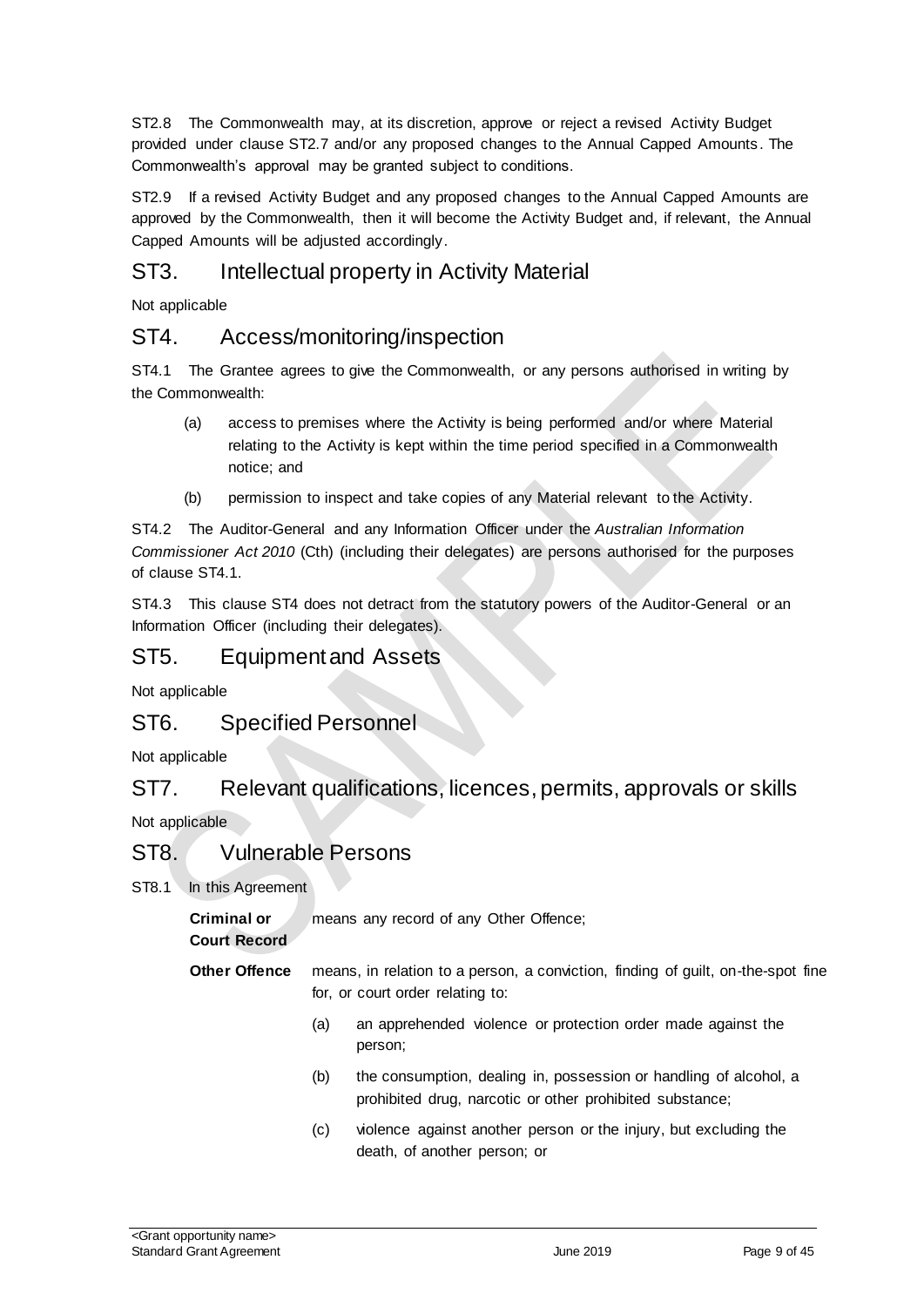- (d) an attempt to commit a crime or offence, or to engage in any conduct or activity, described in paragraphs (a) to (c);
- **Police Check** means a formal inquiry made to the relevant police authority in each State or Territory and designed to obtain details of an individual's criminal conviction or a finding of guilt in all places (within and outside Australia) that the Grantee knows the person has resided in;

#### **Serious**  means:

**Offence**

- (a) a crime or offence involving the death of a person;
	- (b) a sex-related offence or a crime, including sexual assault (whether against an adult or child); child pornography, or an indecent act involving a child;
	- (c) fraud, money laundering, insider dealing or any other financial offence or crime, including those under legislation relating to companies, banking, insurance or other financial services; or
	- (d) an attempt to commit a crime or offence described in (a) to (c);

**Serious Record** means a conviction or any finding of guilt regarding a Serious Offence; and

**Vulnerable Person** means an individual aged 18 years and above who is or may be unable to take care of themselves, or is unable to protect themselves against harm or exploitation for any reason, including age, physical or mental illness, trauma or disability, pregnancy, the influence, or past or existing use, of alcohol, drugs or substances or any other reason.

ST8.2 Before any person commences performing work on any part of the Activity that involves working or contact with a Vulnerable Person, the Grantee must:

- (a) obtain a Police Check for that person;
- (b) confirm that the person is not prohibited by any law from being engaged in a capacity where they may have contact with a Vulnerable Person;
- (c) comply with all State, Territory or Commonwealth laws relating the employment or engagement of persons in any capacity where they may have contact with a Vulnerable Person; and
- (d) ensure that the person holds all licences or permits for the capacity in which they are to be engaged, including any specified in the Grant Details, and the Grantee must ensure that Police Checks and any licences or permits obtained in accordance with this clause ST8.2 remain current for the duration of their involvement in the Activity.

ST8.3 The Grantee must ensure that a person does not perform work on any part of the Activity that involves working or contact with a Vulnerable Person if a Police Check indicates that the person at any time has:

- (a) a Serious Record; or
- (b) a Criminal or Court Record and the Grantee has not conducted a risk assessment and determined that any risk is acceptable.

ST8.4 In undertaking a risk assessment under clause ST8.3, the Grantee must have regard to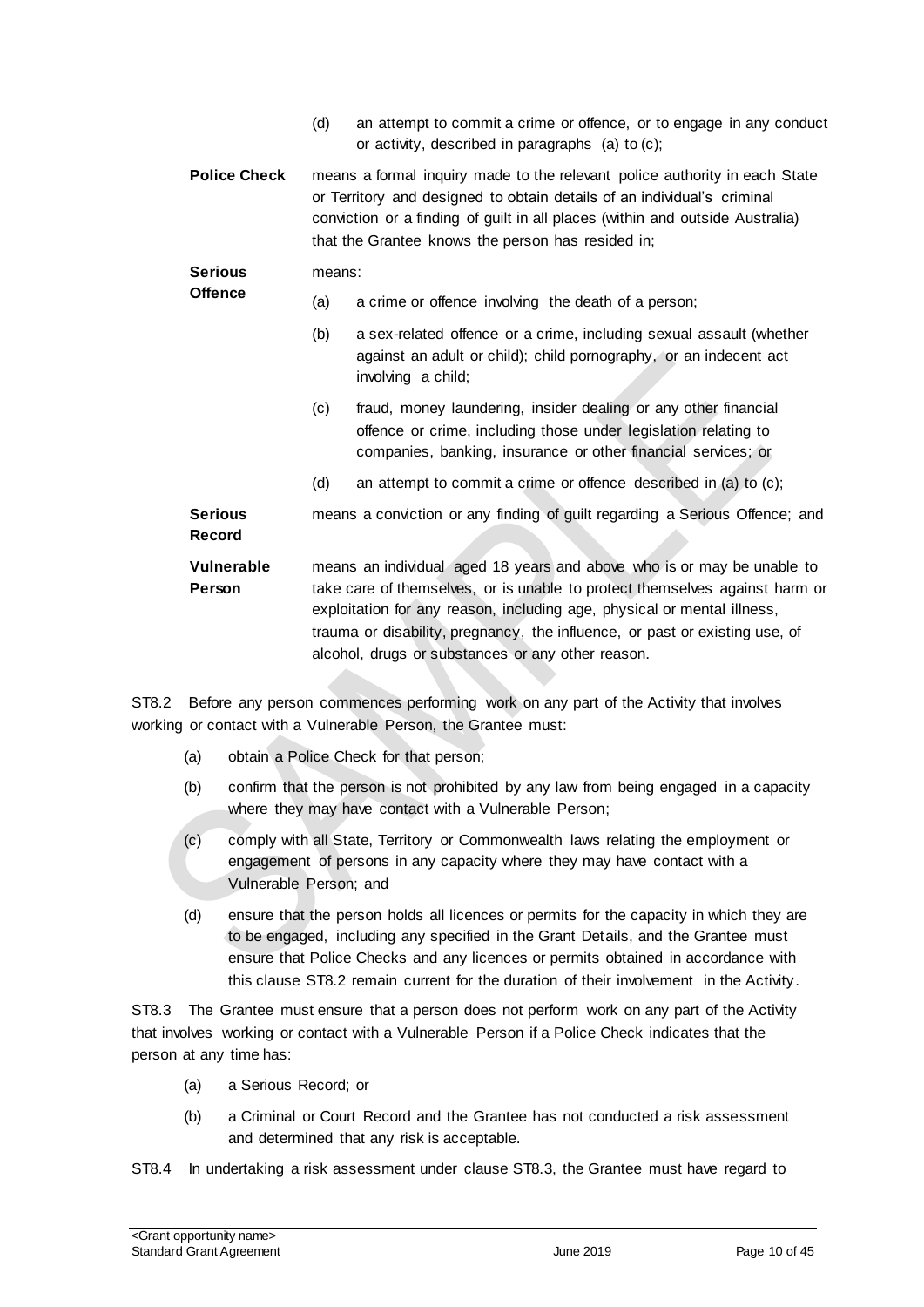- (a) the nature and circumstances of the offence(s) on the person's Criminal or Court Record and whether the charge or conviction involved Vulnerable Persons;
- (b) whether the person's Criminal or Court Record is directly relevant to, or reasonably likely to impair the person's ability to perform, the role that the person will, or is likely to, perform in relation to the Activity;
- (c) the length of time that has passed since the person's charge or conviction and his or her record since that time;
- (d) the circumstances in which the person will, or is likely to, have contact with a Vulnerable Person as part of the Activity;
- (e) any other relevant matter,

and must ensure it fully documents the conduct and outcome of the risk assessment.

ST8.5 The Grantee agrees to notify the Commonwealth of any risk assessment it conducts under this clause and agrees to provide the Commonwealth with copies of any relevant documentation on request.

ST8.6 If during the term a person involved in performing work on any part of the Activity that involves working or contact with a Vulnerable Person is:

- (a) charged with a Serious Offence or Other Offence, the Grantee must immediately notify the Commonwealth; or
- (b) convicted of a Serious Offence, the Grantee must immediately notify the Commonwealth and ensure that that person does not, from the date of the conviction, perform any work or role relating to the Activity.

#### ST9. Child safety

ST9.1 In this Agreement

| <b>Child</b>                                                                          | means an individual(s) under the age of 18 years and <b>Children</b> has a<br>similar meaning;                                                                                                                                                                                                                                                                                                                                                     |
|---------------------------------------------------------------------------------------|----------------------------------------------------------------------------------------------------------------------------------------------------------------------------------------------------------------------------------------------------------------------------------------------------------------------------------------------------------------------------------------------------------------------------------------------------|
| <b>Child-Related</b><br>Personnel                                                     | means officers, employees, contractors (including subcontractors), agents<br>and volunteers of the Grantee involved with the Activity who as part of that<br>involvement may interact with Children;                                                                                                                                                                                                                                               |
| Legislation                                                                           | means a provision of a statute or subordinate legislation of the<br>Commonwealth, or of a State, Territory or local authority;                                                                                                                                                                                                                                                                                                                     |
| <b>National</b><br><b>Principles for</b><br><b>Child Safe</b><br><b>Organisations</b> | means the National Principles for Child Safe Organisations, which have<br>been endorsed in draft form by the Commonwealth Government (available<br>at: https://www.humanrights.gov.au/national-principles-child-safe-<br>organisations) and subsequently, from the time of their endorsement by the<br>Council of Australian Governments, the final National Principles for Child<br>Safe Organisations as published by the Australian Government; |
| <b>Relevant</b><br>Legislation                                                        | means Legislation in force in any jurisdiction where any part of the Activity<br>may be carried out;                                                                                                                                                                                                                                                                                                                                               |
| <b>Working With</b><br>or WWCC                                                        | means the process in place pursuant to Relevant Legislation to screen an<br><b>Children Check</b> individual for fitness to work with Children.                                                                                                                                                                                                                                                                                                    |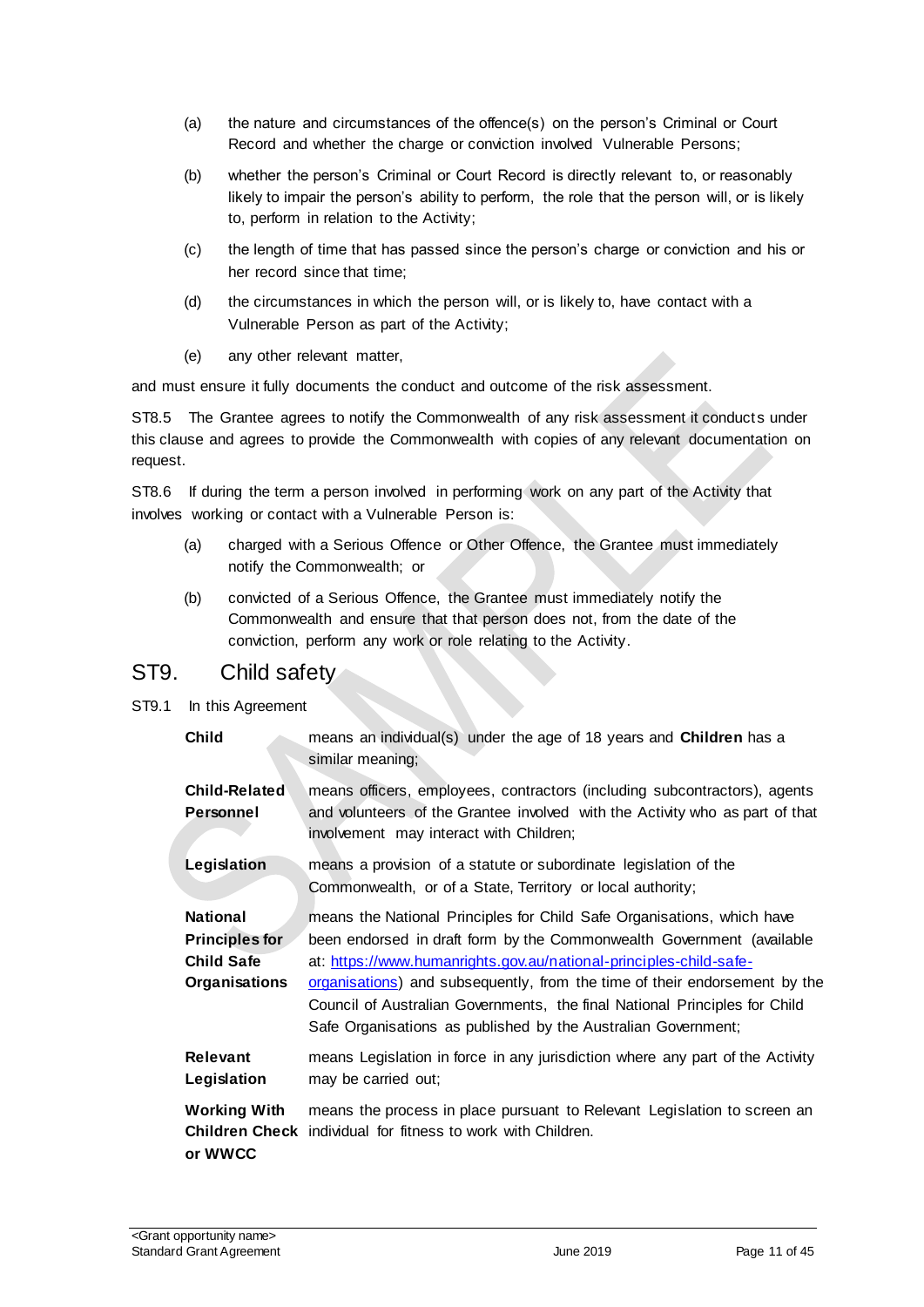#### **Relevant checks and authority**

- ST9.2 The Grantee must
	- (a) comply with all Relevant Legislation relating to the employment or engagement of Child-Related Personnel in relation to the Activity, including all necessary Working With Children Checks however described; and
	- (b) ensure that Working With Children Checks obtained in accordance with this clause ST9.2 remain current and that all Child-Related Personnel continue to comply with all Relevant Legislation for the duration of their involvement in the Activity.

#### **National Principles for Child Safe Organisations and other action for the safety of Children**

ST9.3 The Grantee agrees in relation to the Activity to:

- (a) implement the National Principles for Child Safe Organisations;
- (b) ensure that all Child-Related Personnel implement the National Principles for Child Safe Organisations;
- (c) complete and update, at least annually, a risk assessment to identify the level of responsibility for Children and the level of risk of harm or abuse to Children;
- (d) put into place and update, at least annually, an appropriate risk management strategy to manage risks identified through the risk assessment required by this clause ST9.3;
- (e) provide training and establish a compliance regime to ensure that all Child Related Personnel are aware of, and comply with
	- (i) the National Principles for Child Safe Organisations;
	- (ii) the Grantee's risk management strategy required by this clause ST9.3;
	- (iii) Relevant Legislation relating to requirements for working with Children, including Working With Children Checks;
	- (iv) Relevant Legislation relating to mandatory reporting of suspected child abuse or neglect, however described; and
- (f) provide the Commonwealth with an annual statement of compliance with clauses ST9.2 and ST9.3, in such form as may be specified by the Commonwealth.

ST9.4 With reasonable notice to the Grantee, the Commonwealth may conduct a review of the Grantee's compliance with this clause ST9.

ST9.5 The Grantee agrees to:

- (a) notify the Commonwealth of any failure to comply with this clause ST9;
- (b) co-operate with the Commonwealth in any review conducted by the Commonwealth of the Grantee's implementation of the National Principles for Child Safe Organisations or compliance with this clause ST9; and
- (c) promptly, and at the Grantee's cost, take such action as is necessary to rectify, to the Commonwealth's satisfaction, any failure to implement the National Principles for Child Safe Organisations or any other failure to comply with this clause ST9.

#### ST10. Commonwealth Material, facilities and assistance

Not applicable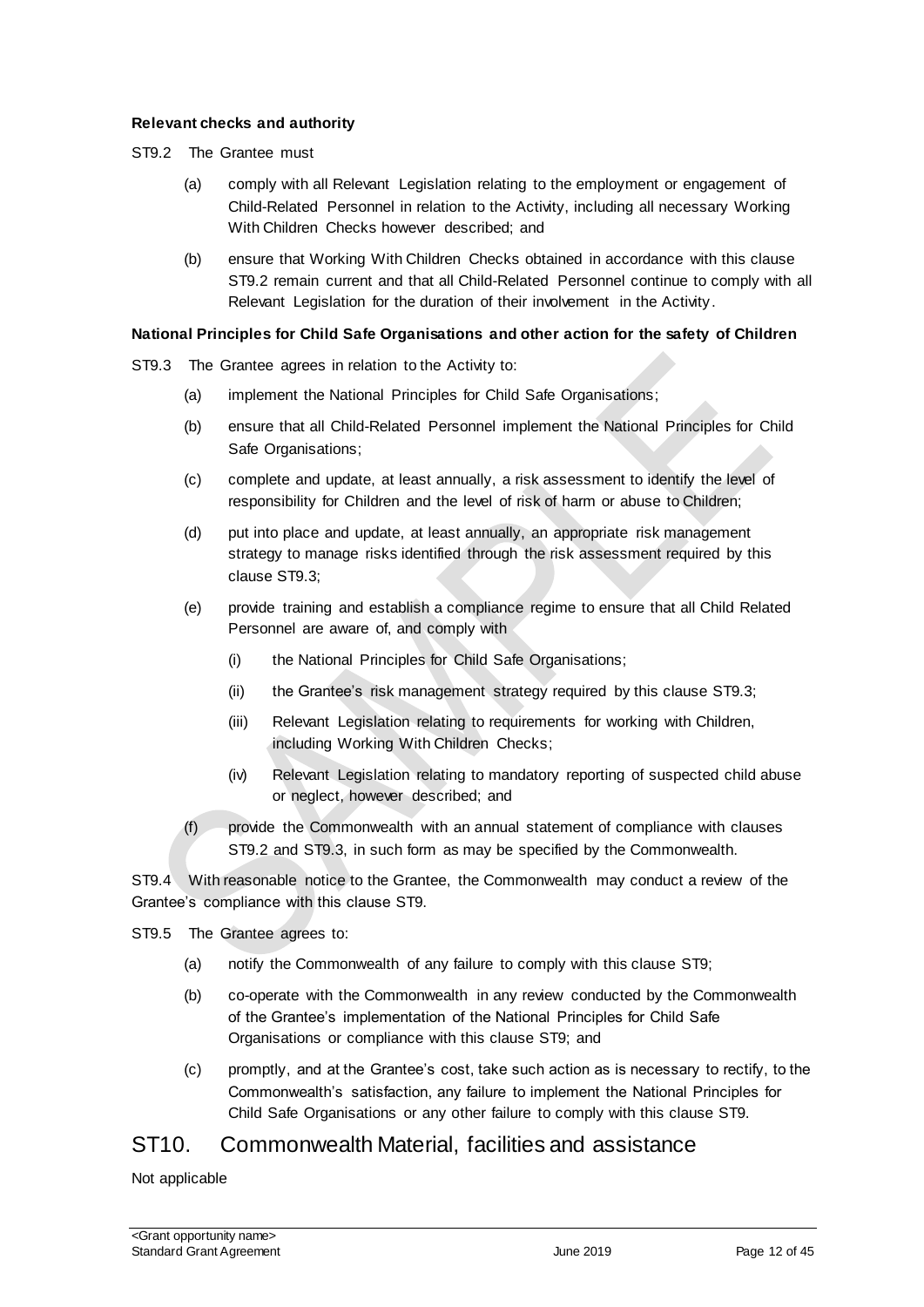# ST11. Jurisdiction

ST11.1 This Agreement is governed by the law of the Australian Capital Territory.

### ST12. Grantee trustee of trust (if applicable)

ST12.1 In this Agreement, **Trust** means the trust specified in the Parties to the Agreement section of this Agreement.

ST12.2 The Grantee warrants that:

- (a) it is the sole trustee of the Trust; and
- (b) it has full and valid power and authority to enter into this Agreement and perform the obligations under it on behalf of the Trust; and
- (c) it has entered into this Agreement for the proper administration of the Trust; and
- (d) all necessary resolutions, consents, approvals and procedures have been obtained or duly satisfied to enter into this Agreement and perform the obligations under it; and
- (e) it has the right to be indemnified out of the assets of the Trust for all liabilities incurred by it under this Agreement.

#### ST13. Fraud

ST13.1 In this Agreement, Fraud means dishonestly obtaining a benefit, or causing a loss, by deception or other means, and includes alleged, attempted, suspected or detected fraud.

ST13.2 The Grantee must ensure its personnel and subcontractors do not engage in any Fraud in relation to the Activity.

ST13.3 If the Grantee becomes aware of:

- (a) any Fraud in relation to the performance of the Activity; or
- (b) any other Fraud that has had or may have an effect on the performance of the Activity;

then it must within 5 business days report the matter to the Commonwealth and all appropriate law enforcement and regulatory agencies.

ST13.4 The Grantee must, at its own cost, investigate any Fraud referred to in clause ST13.3 in accordance with the Australian Government Investigations Standards available at [www.ag.gov.au.](http://www.ag.gov.au/)

ST13.5 The Commonwealth may, at its discretion, investigate any Fraud in relation to the Activity. The Grantee agrees to co-operate and provide all reasonable assistance at its own cost with any such investigation.

ST13.6 This clause survives the termination or expiry of the Agreement.

### ST14. Prohibited dealings

Not applicable

### ST15. Anti-corruption

ST15.1 In this Agreement:

**Illegal or Corrupt Practice** means directly or indirectly: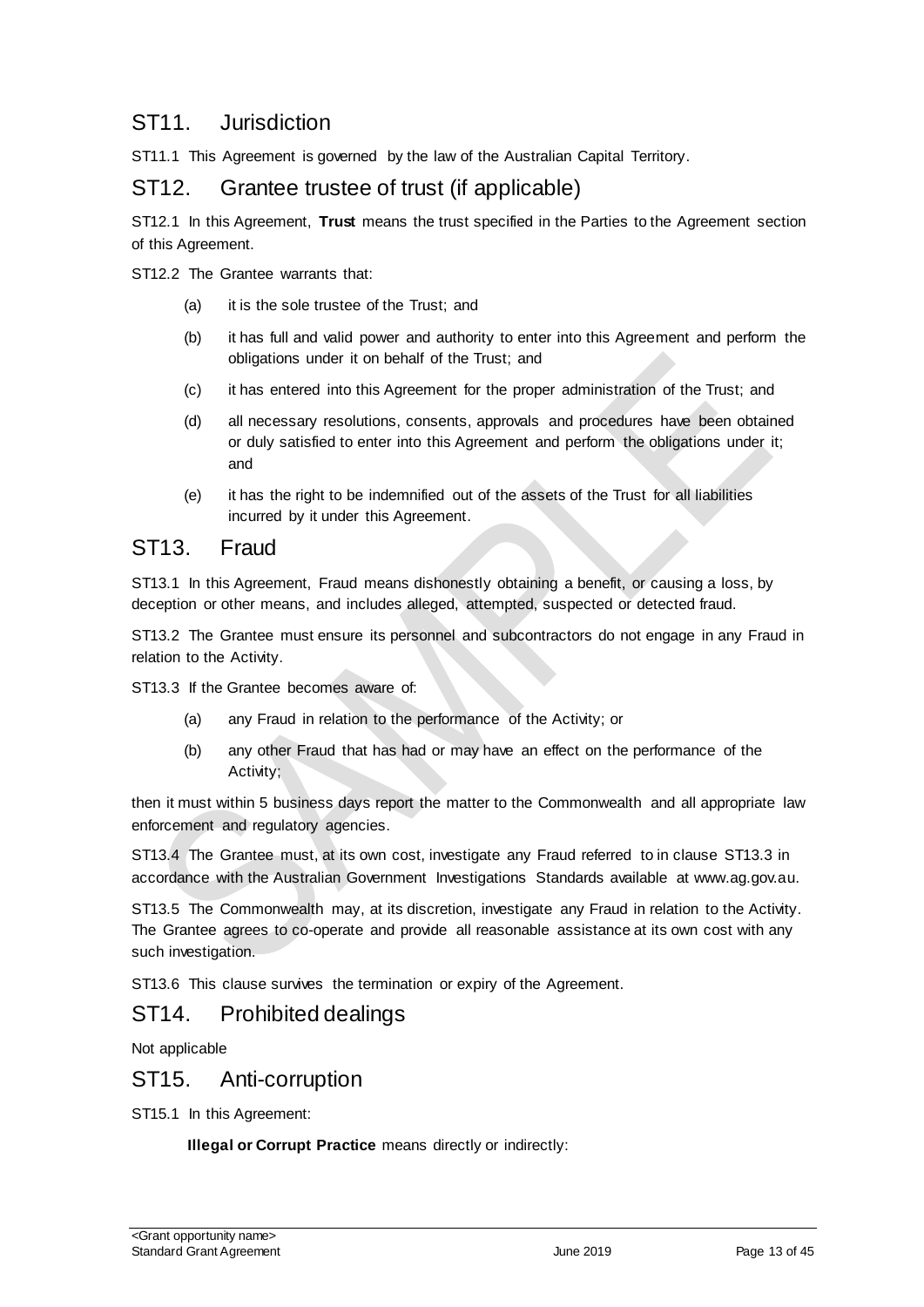- (a) making or causing to be made, any offer, gift, payment, consideration or benefit of any kind to any party, or
- (b) receiving or seeking to receive, any offer, gift, payment, consideration or benefit of any kind from any party, as an inducement or reward in relation to the performance of the Activity, which would or could be construed as an illegal or corrupt practice;

ST15.2 The Grantee warrants that the Grantee, its officers, employees, contractors, agents and any other individual or entity involved in carrying out the Activity have not, engaged in an Illegal or Corrupt Practice.

ST15.3 The Grantee agrees not to, and to take all reasonable steps to ensure that its officers, employees, contractors, agents and any other individual or entity involved in carrying out the Activity do not:

- (a) engage in an Illegal or Corrupt Practice; or
- (b) engage in any practice that could constitute the offence of bribing a foreign public official contained in section 70.2 of the Criminal Code Act 1995 (Cth).

ST15.4 The Grantee agrees to inform the Commonwealth within five business days if the Grantee becomes aware of any activity as described in ST15.3 in relation to the performance of the Activity.

### ST16. Step-in rights

Not applicable

#### ST17. Grant administrator

Not applicable

#### ST18. Management Adviser

Not applicable

#### ST19. Indemnities

ST19.1 The Grantee indemnifies the Commonwealth, its officers, employees and contractors against any claim, loss or damage arising in connection with the Activity.

ST19.2 The Grantee's obligation to indemnify the Commonwealth will reduce proportionally to the extent any act or omission involving fault on the part of the Commonwealth contributed to the claim, loss or damage.

### ST20. Compliance with Legislation and policies

ST20.1 In this Agreement:

**Legislation** means a provision of a statute or subordinate legislation of the Commonwealth, or of a State, Territory or local authority.

ST20.2 The Grantee agrees to comply with all Legislation applicable to its performance of this Agreement.

ST20.3 The Grantee agrees, in carrying out its obligations under this Agreement, to comply with any of the Commonwealth's policies as notified, referred or made available by the Commonwealth to the Grantee (including by reference to an internet site).

ST20.4 In carrying out the Activity, the Grantee must comply with the following applicable policies/laws: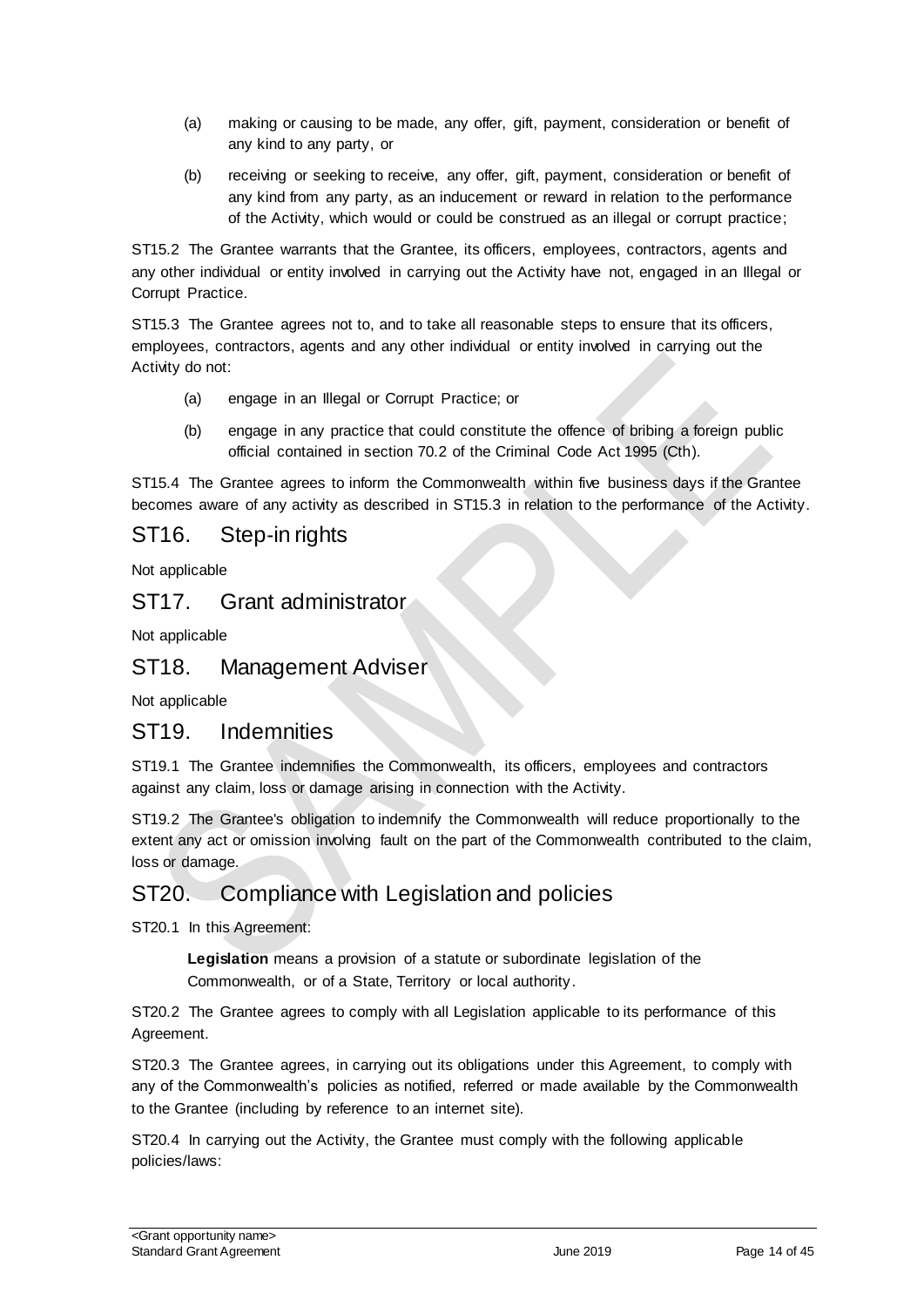- (a) *Medical Research Fund Act 2015*
- (b) Ethics and research practices
- (c) NHMRC/ARC/UA Australian Code for the Responsible Conduct of Research (2018)
- (d) NHMRC/ARC/UA National Statement on Ethical Conduct in Human Research (2007, updated 2018)
- (e) [National Principles of Intellectual Property management for publicly funded research.](https://www.nhmrc.gov.au/about-us/publications/national-principles-ip-management-publicly-funded-research)

#### ST21. Work health and safety

ST21.1 The Grantee agrees to ensure that it complies at all times with all applicable work health and safety legislative and regulatory requirements and any additional work health and safety requirements set out in the Grant Details.

ST21.2 If requested by the Commonwealth, the Grantee agrees to provide copies of its work health and safety management plans and processes and such other details of the arrangements it has in place to meet the requirements referred to in clause ST21.1.

ST21.3 When using the Commonwealth's premises or facilities, the Grantee agrees to comply with all reasonable directions and procedures relating to work health and safety and security in effect at those premises or facilities, as notified by the Commonwealth or as might reasonably be inferred from the use to which the premises or facilities are being put.

### ST22. Transition

Not applicable

### ST23. Corporate Governance

ST23.1 In this Agreement:

**Constitution** means (depending on the context):

- (a) a company's, body corporate's or incorporated association's constitution, or equivalent documents, which (where relevant) includes rules and any amendments that are part of the constitution;
- (b) in relation to any other kind of body:
	- (i) the body's charter or memorandum; or
	- (ii) any instrument or law constituting or defining the constitution of the body or governing the activities of the body or its members.

ST23.2 The Grantee warrants that nothing in its constitution conflicts with its obligations under this Agreement.

ST23.3 The Grantee agrees to provide a copy of its constitution to the Commonwealth upon request and inform the Commonwealth whenever there is a change in the Grantee's constitution, structure or management.

### ST24. Counterparts

ST24.1 This Agreement may be executed in any number of counterparts. All counterparts, taken together, constitute one instrument. A Party may execute this Agreement by signing any counterpart.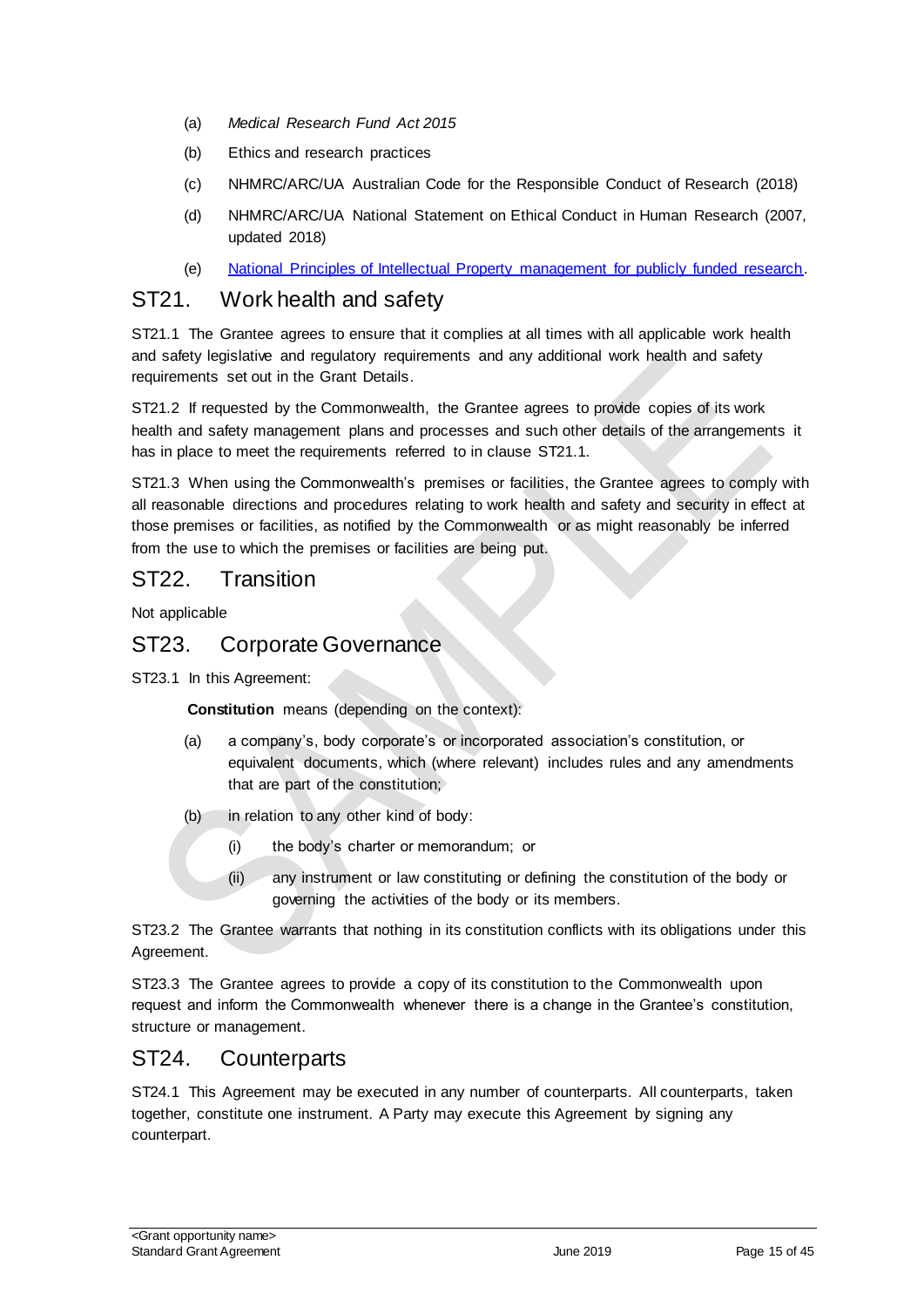# ST25. Secret and Sacred Indigenous Material

Not applicable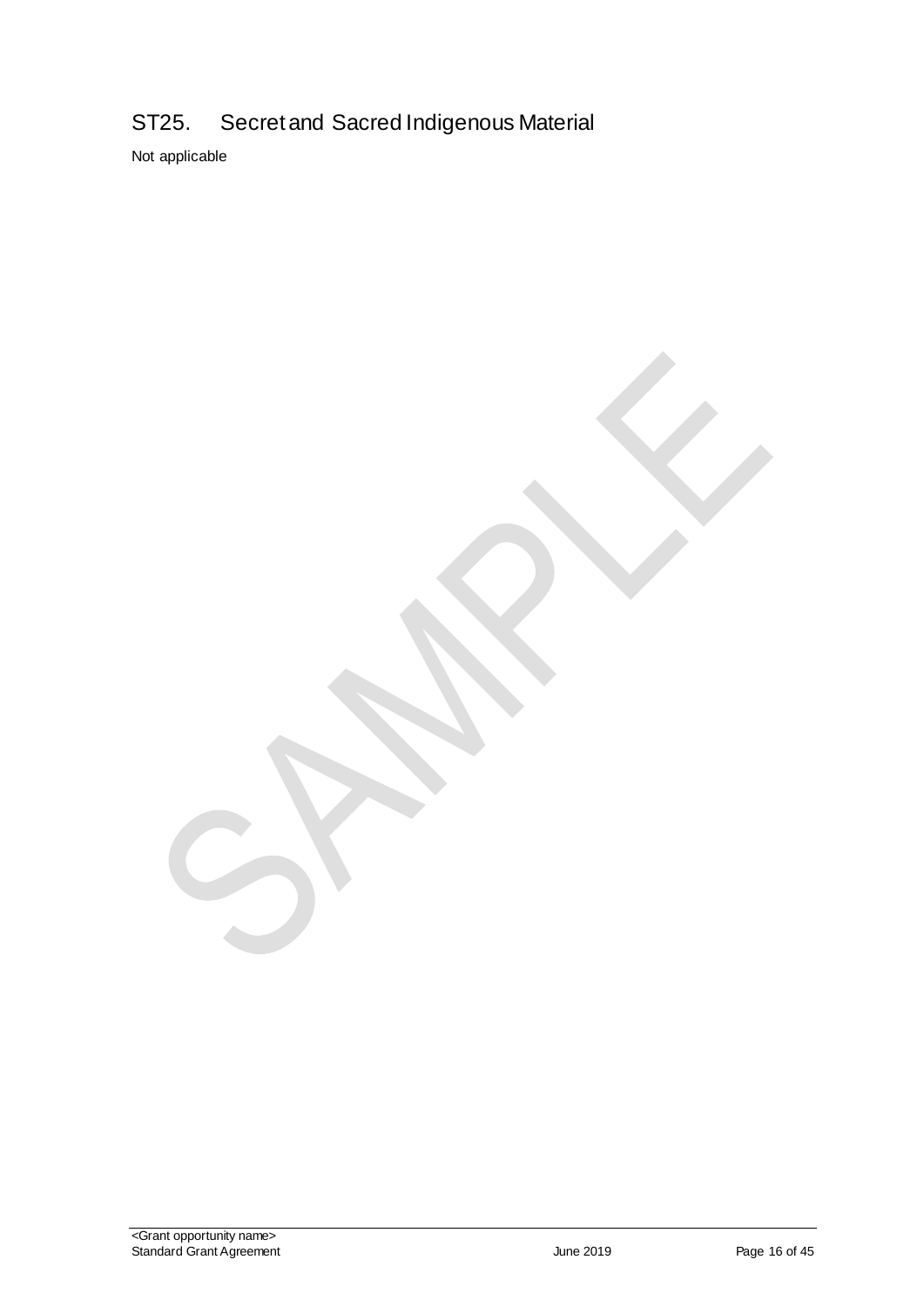# <span id="page-16-0"></span>**Schedule 1: Commonwealth Standard Grant Conditions**

# 1. Undertaking the Activity

1.1 The Grantee agrees to undertake the Activity for the purpose of the Grant in accordance with this Agreement.

1.2 The Grantee is fully responsible for the Activity and for ensuring the performance of all its obligations under this Agreement in accordance with all relevant laws. The Grantee will not be relieved of that responsibility because of:

- (a) the grant or withholding of any approval or the exercise or non‐exercise of any right by the Commonwealth; or
- (b) any payment to, or withholding of any payment from, the Grantee under this Agreement.

### 2. Payment of the Grant

2.1 The Commonwealth agrees to pay the Grant to the Grantee in accordance with the Grant Details.

2.2 Notwithstanding any other provision of this Agreement, the Commonwealth may by notice withhold payment of any amount of the Grant and/or take any other action specified in the Supplementary Terms if it reasonably believes that:

- (a) the Grantee has not complied with this Agreement;
- (b) the Grantee is unlikely to be able to perform the Activity or manage the Grant in accordance with this Agreement; or
- (c) there is a serious concern relating to this Agreement that requires investigation.

2.3 A notice under clause 2.2 will contain the reasons any action taken under clause 2.2 and, where relevant, the steps the Grantee can take to address those reasons.

2.4 The Commonwealth will only be obliged to pay the withheld amount once the Grantee has addressed the reasons contained in a notice under clause 2.2 to the Commonwealth's reasonable satisfaction.

# 3. Acknowledgements

3.1 The Grantee agrees not to make any public announcement, including by social media, in connection with the awarding of the Grant without the Commonwealth's prior written approval.

3.2 The Grantee agrees to acknowledge the Commonwealth's support in all Material, publications and promotional and advertising materials published in connection with this Agreement. The Commonwealth may notify the Grantee of the form of acknowledgement that the Grantee is to use.

#### 4. Notices

4.1 Each Party agrees to promptly notify the other Party of anything reasonably likely to adversely affect the undertaking of the Activity, management of the Grant or its performance of any of its other requirements under this Agreement.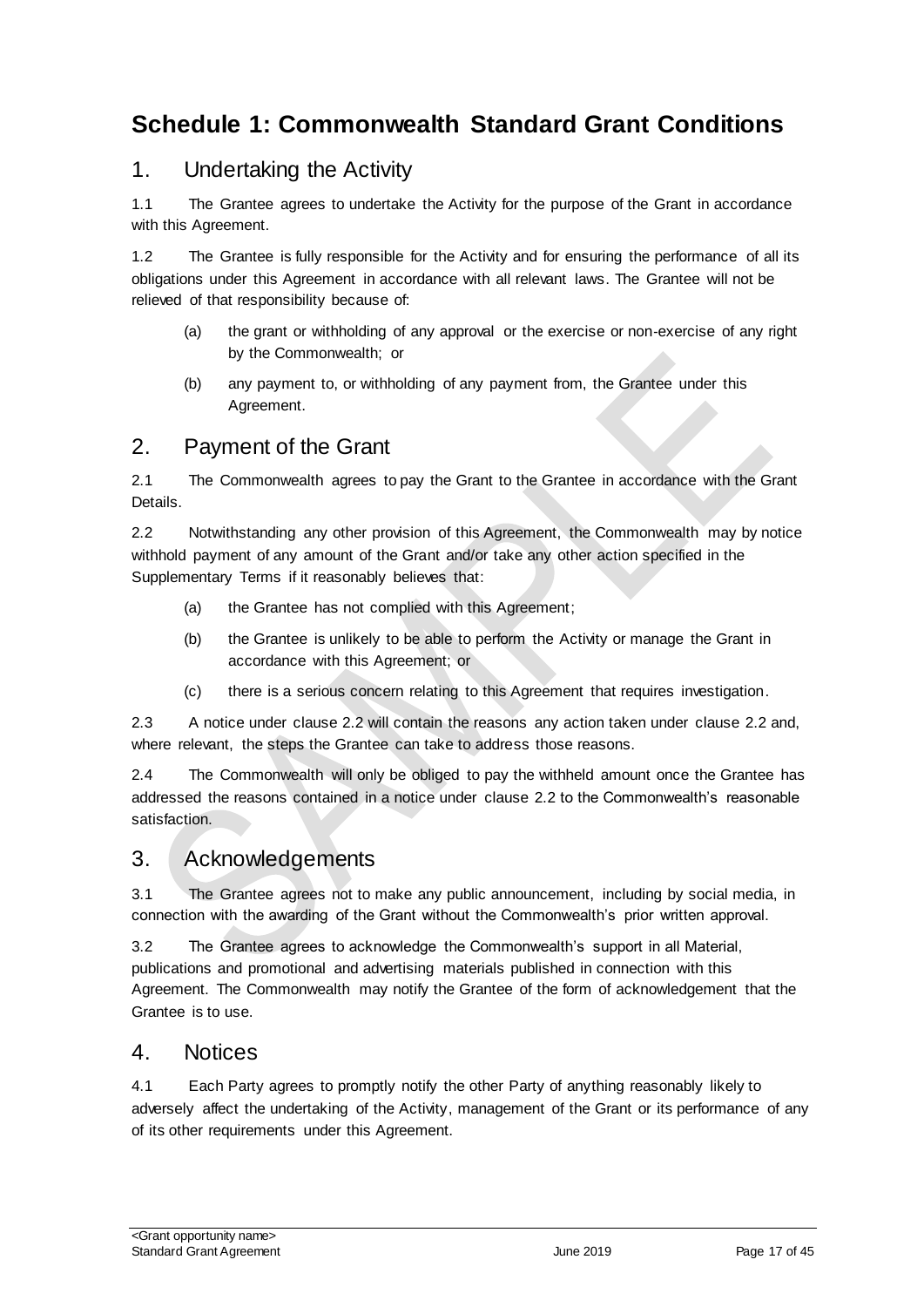4.2 A notice given by a Party under this Agreement must be in writing and addressed to the other Party's representative as set out in the Grant Details or as most recently updated by notice given in accordance with this clause.

# 5. Relationship between the Parties

5.1 A Party is not by virtue of this Agreement the employee, agent or partner of the other Party and is not authorised to bind or represent the other Party.

### 6. Subcontracting

6.1 The Grantee is responsible for the performance of its obligations under this Agreement, including in relation to any tasks undertaken by subcontractors.

6.2 The Grantee agrees to make available to the Commonwealth the details of any of its subcontractors engaged to perform any tasks in relation to this Agreement upon request.

### 7. Conflict of interest

7.1 Other than those which have already been disclosed to the Commonwealth, the Grantee warrants that, to the best of its knowledge, at the date of this Agreement, neither it nor its officers have any actual, perceived or potential conflicts of interest in relation to the Activity.

7.2 If during the term of the Agreement, any actual, perceived or potential conflict arises or there is any material change to a previously disclosed conflict of interest, the Grantee agrees to:

- (a) notify the Commonwealth promptly and make full disclosure of all relevant information relating to the conflict; and
- (b) take any steps the Commonwealth reasonably requires to resolve or otherwise deal with that conflict.

#### 8. Variation, assignment and waiver

8.1 This Agreement may be varied in writing only, signed by both Parties.

8.2 The Grantee cannot assign its obligations, and agrees not to assign its rights, under this Agreement without the Commonwealth's prior approval.

8.3 The Grantee agrees not to enter into negotiations with any other person for the purposes of entering into an arrangement that will require novation of, or involve any assignment of rights under, this Agreement without first consulting the Commonwealth.

8.4 A waiver by a Party of any of its rights under this Agreement is only effective if it is in a signed written notice to the other Party and then only to the extent specified in that notice.

# 9. Taxes, duties and government charges

9.1 The Grantee agrees to pay all taxes, duties and government charges imposed or levied in Australia or overseas in connection with the performance of this Agreement, except as provided by this Agreement.

9.2 If Goods and Services Tax (GST) is payable by a supplier on any supply made under this Agreement, the recipient of the supply will pay to the supplier an amount equal to the GST payable on the supply, in addition to and at the same time that the consideration for the supply is to be provided under this Agreement.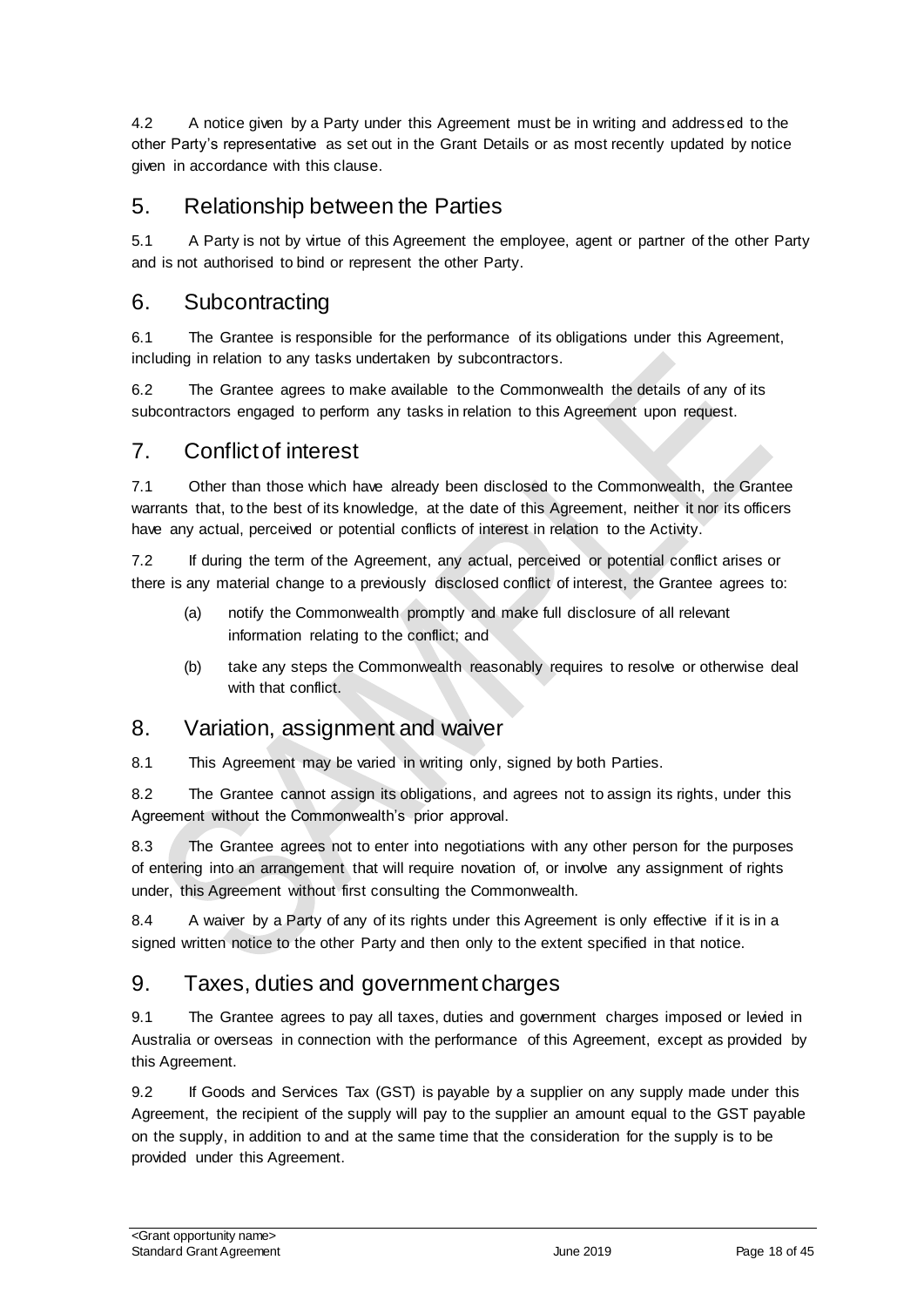- 9.3 The Parties acknowledge and agree that they each:
	- (a) are registered for GST purposes;
	- (b) have quoted their Australian Business Number to the other; and
	- (c) must notify the other of any changes to the matters covered by this clause.

9.4 The Grantee agrees that the Commonwealth will issue it with a recipient created tax invoices for any taxable supplies it makes under this Agreement.

9.5 The Grantee agrees not to issue tax invoices in respect of any taxable supplies.

9.6 If the Grantee is not, or not required to be, registered for GST, then:

- (a) clauses 9.3(a), 9.4 and 9.5 do not apply; and
- (b) the Grantee agrees to notify the Commonwealth in writing within 7 days of becoming registered for GST if during the term of the Agreement it becomes, or is required to become, registered for GST.

#### 10. Spending the Grant

10.1 The Grantee agrees to spend the Grant for the purpose of performing the Activity and otherwise in accordance with this Agreement.

10.2 Within 90 days after the Activity Completion Date, the Grantee agrees to provide a statement signed by the Grantee in a form specified by the Commonwealth verifying the Grant was spent in accordance with this agreement.

#### 11. Repayment

11.1 If any amount of the Grant:

- (a) has been spent other than in accordance with this Agreement; or
- (b) is additional to the requirements of the Activity

then the Commonwealth may, by written notice:

- (c) require the Grantee to repay that amount to the Commonwealth;
- (d) require the Grantee to deal with that amount as directed by the Commonwealth; or
- (e) deduct the amount from subsequent payments of the Grant or amounts payable under another agreement between the Grantee and the Commonwealth.

11.2 If the Commonwealth issues a notice under this Agreement requiring the Grantee to repay a Grant amount:

- (a) the Grantee must do so within the time period specified in the notice;
- (b) the Grantee must pay interest on any part of the amount that is outstanding at the end of the time period specified in the notice until the outstanding amount is repaid in full; and
- (c) the Commonwealth may recover the amount and any interest under this Agreement as a debt due to the Commonwealth without further proof of the debt being required.

### 12. Record keeping

12.1 The Grantee agrees to keep financial accounts and other records that: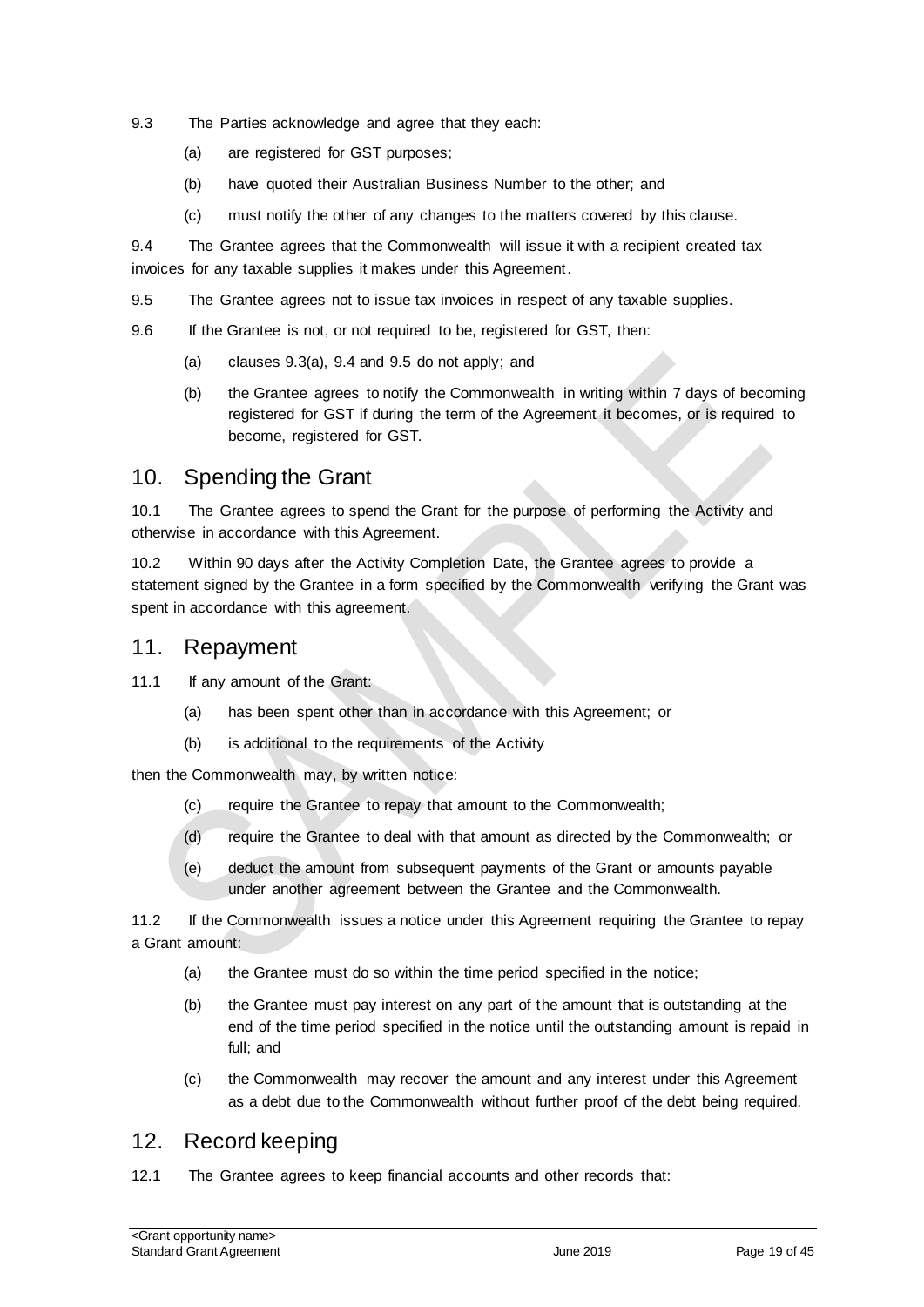- (a) detail and document the conduct and management of the Activity;
- (b) identify the receipt and expenditure of the Grant and any Other Contributions separately within the Grantee's accounts and records so that at all times the Grant is identifiable;
- (c) enable all receipts and payments related to the Activity to be identified and reported.

12.2 The Grantee agrees to keep the records for five years after the Activity Completion Date or such other time specified in the Grant Details and provide copies of the records to the Commonwealth upon request.

### 13. Reporting and liaison

13.1 The Grantee agrees to provide the Reporting Material specified in the Grant Details to the Commonwealth.

13.2 In addition to the obligations in clause 13.1, the Grantee agrees to:

- (a) liaise with and provide information to the Commonwealth as reasonably required by the Commonwealth; and
- (b) comply with the Commonwealth's reasonable requests, directions, or monitoring requirements,

in relation to the Activity.

13.3 If the Commonwealth acting reasonably has concerns regarding the performance of the Activity or the management of the Grant, the Commonwealth may by written notice require the Grantee to provide one or more additional reports, containing the information and by the date(s) specified in the notice.

13.4 The Grantee acknowledges that the giving of false or misleading information to the Commonwealth is a serious offence under the *Criminal Code Act 1995* (Cth).

#### 14. Privacy

- 14.1 When dealing with Personal Information in carrying out the Activity, the Grantee agrees:
	- (a) to comply with the requirements of the *Privacy Act 1988* (Cth);
	- (b) not to do anything which, if done by the Commonwealth, would be a breach of an Australian Privacy Principle;
	- (c) to ensure that any of the Grantee's subcontractors or personnel who deal with Personal Information for the purposes of this Agreement are aware of the requirements of the *Privacy Act 1988* (Cth) and the Grantee's obligations under this clause;
	- (d) to immediately notify the Commonwealth if the Grantee becomes aware of an actual or possible breach of this clause by the Grantee or any of the Grantee's subcontractors or personnel.

14.2 In carrying out the Activity, the Grantee agrees not to send any Personal Information outside of Australia without the Commonwealth's prior written approval. The Commonwealth may impose any conditions it considers appropriate when giving its approval.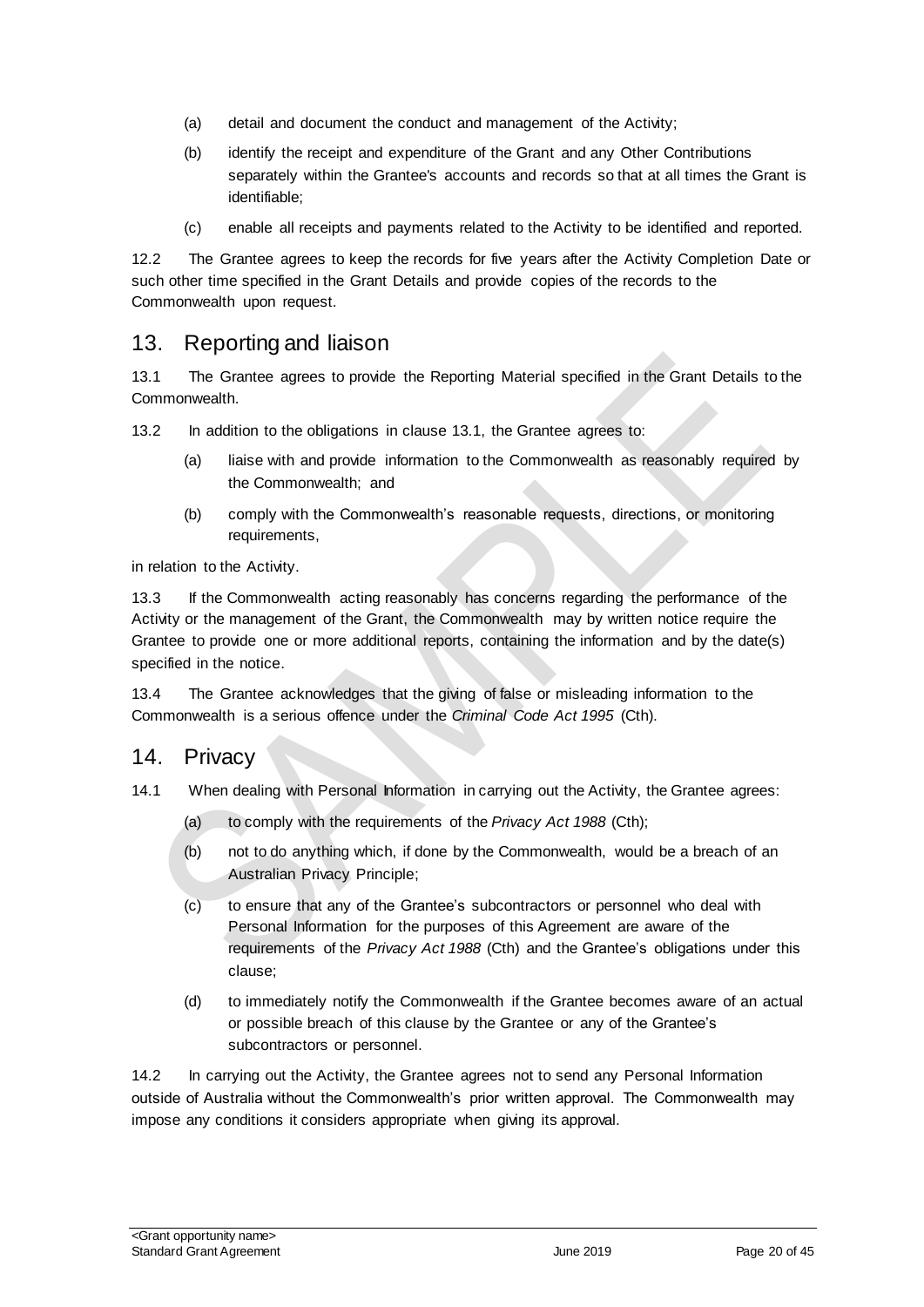# 15. Confidentiality

15.1 The Parties agree not to disclose each other's confidential information without the other Party's prior written consent unless required or authorised by law or Parliament to disclose.

15.2 The Commonwealth may disclose the Grantee's confidential information where;

- (a) the Commonwealth is providing information about the Activity or Grant in accordance with Commonwealth accountability and reporting requirements;
- (b) the Commonwealth is disclosing the information to a Minister of the Australian Government, a House or Committee of the Commonwealth Parliament; or
- (c) the Commonwealth is disclosing the information to its personnel or another Commonwealth agency where this serves the Commonwealth's legitimate interests.

#### 16. Insurance

16.1 The Grantee agrees to maintain adequate insurance for as long as any obligations remain in connection with this Agreement and provide proof of insurance to the Commonwealth upon request.

### 17. Intellectual property

17.1 Subject to clause 17.2, the Grantee owns the Intellectual Property Rights in Activity Material and Reporting Material.

17.2 This Agreement does not affect the ownership of Intellectual Property Rights in Existing Material.

17.3 The Grantee provides the Commonwealth a permanent, non-exclusive, irrevocable, royalty‐free licence to use, modify, communicate, reproduce, publish, adapt and sub-license the Reporting Material for Commonwealth Purposes.

17.4 The licence in clause 17.3 does not apply to Activity Material.

#### 18. Dispute resolution

18.1 The Parties agree not to initiate legal proceedings in relation to a dispute arising under this Agreement unless they have first tried and failed to resolve the dispute by negotiation.

18.2 Unless clause 18.3 applies, the Parties agree to continue to perform their respective obligations under this Agreement when a dispute exists.

18.3 The Parties may agree to suspend performance of the Agreement pending resolution of the dispute.

18.4 Failing settlement by negotiation in accordance with clause 18.1, the Parties may agree to refer the dispute to an independent third person with power to intervene and direct some form of resolution, in which case the Parties will be bound by that resolution. If the Parties do not agree to refer the dispute to an independent third person, either Party may initiate legal proceedings.

18.5 Each Party will bear their own costs in complying with this clause 18, and the Parties will share equally the cost of any third person engaged under clause 18.4.

18.6 The procedure for dispute resolution under this clause does not apply to any action relating to termination, cancellation or urgent interlocutory relief.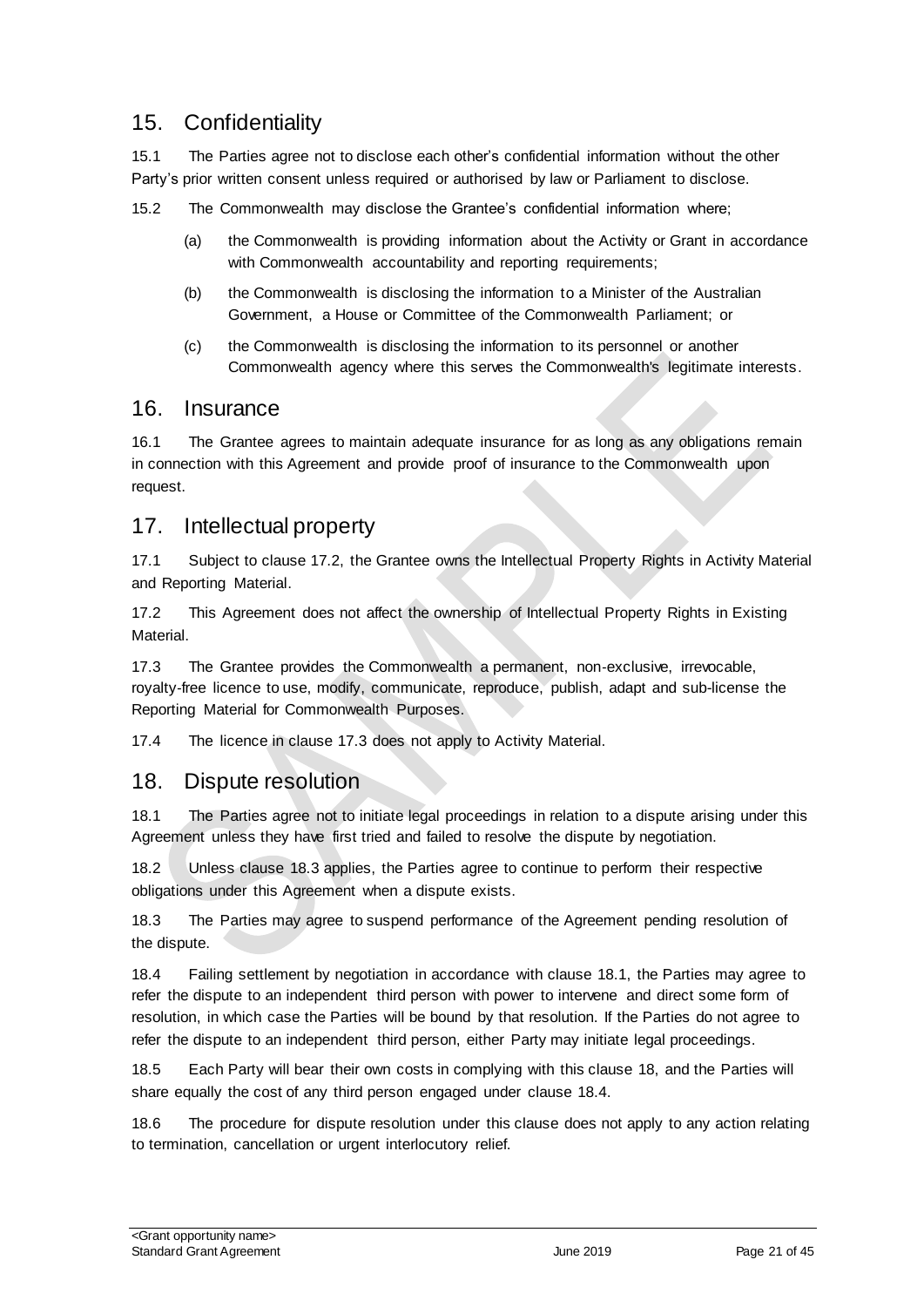# 19. Reduction, Suspension and Termination

#### **19.1 Reduction in scope of agreement for fault**

19.1.1 If the Grantee does not comply with an obligation under this Agreement and the Commonwealth believes that the non‐compliance is incapable of remedy, or if the Grantee has failed to comply with a notice to remedy, the Commonwealth may by written notice reduce the scope of the Agreement.

19.1.2 The Grantee agrees, on receipt of the notice of reduction, to:

- (a) stop or reduce the performance of the Grantee's obligations as specified in the notice;
- (b) take all available steps to minimise loss resulting from the reduction;
- (c) continue performing any part of the Activity or the Agreement not affected by the notice if requested to do so by the Commonwealth;
- (d) report on, and return any part of the Grant to the Commonwealth, or otherwise deal with the Grant, as directed by the Commonwealth.

19.1.3 In the event of reduction under clause 19.1.1, the amount of the Grant will be reduced in proportion to the reduction in the scope of the Agreement.

#### **19.2 Suspension**

- 19.2.1 If:
	- (a) the Grantee does not comply with an obligation under this Agreement and the Commonwealth believes that the non‐compliance is capable of remedy;
	- (b) the Commonwealth reasonably believes that the Grantee is unlikely to be able to perform the Activity or manage the Grant in accordance with this Agreement; or
	- (c) the Commonwealth reasonably believes that there is a serious concern relating to this Agreement that requires investigation;

the Commonwealth may by written notice:

- (d) immediately suspend the Grantee from further performance of the Agreement (including expenditure of the Grant); and/or
- (e) require that the non‐compliance or inability be remedied, or the investigation be completed, within the time specified in the notice.
- 19.2.2 If the Grantee:
	- (a) remedies the non‐compliance or inability specified in the notice to the Commonwealth's reasonable satisfaction, or the Commonwealth reasonably concludes that the concern is unsubstantiated, the Commonwealth may direct the Grantee to recommence performing the Activity; or
	- (b) fails to remedy the non‐compliance or inability within the time specified, or the Commonwealth reasonably concludes that the concern is likely to be substantiated, the Commonwealth may reduce the scope of the Agreement in accordance with clause 19.1 or terminate the Agreement immediately by giving a second notice in accordance with clause 19.3.

#### **19.3 Termination for fault**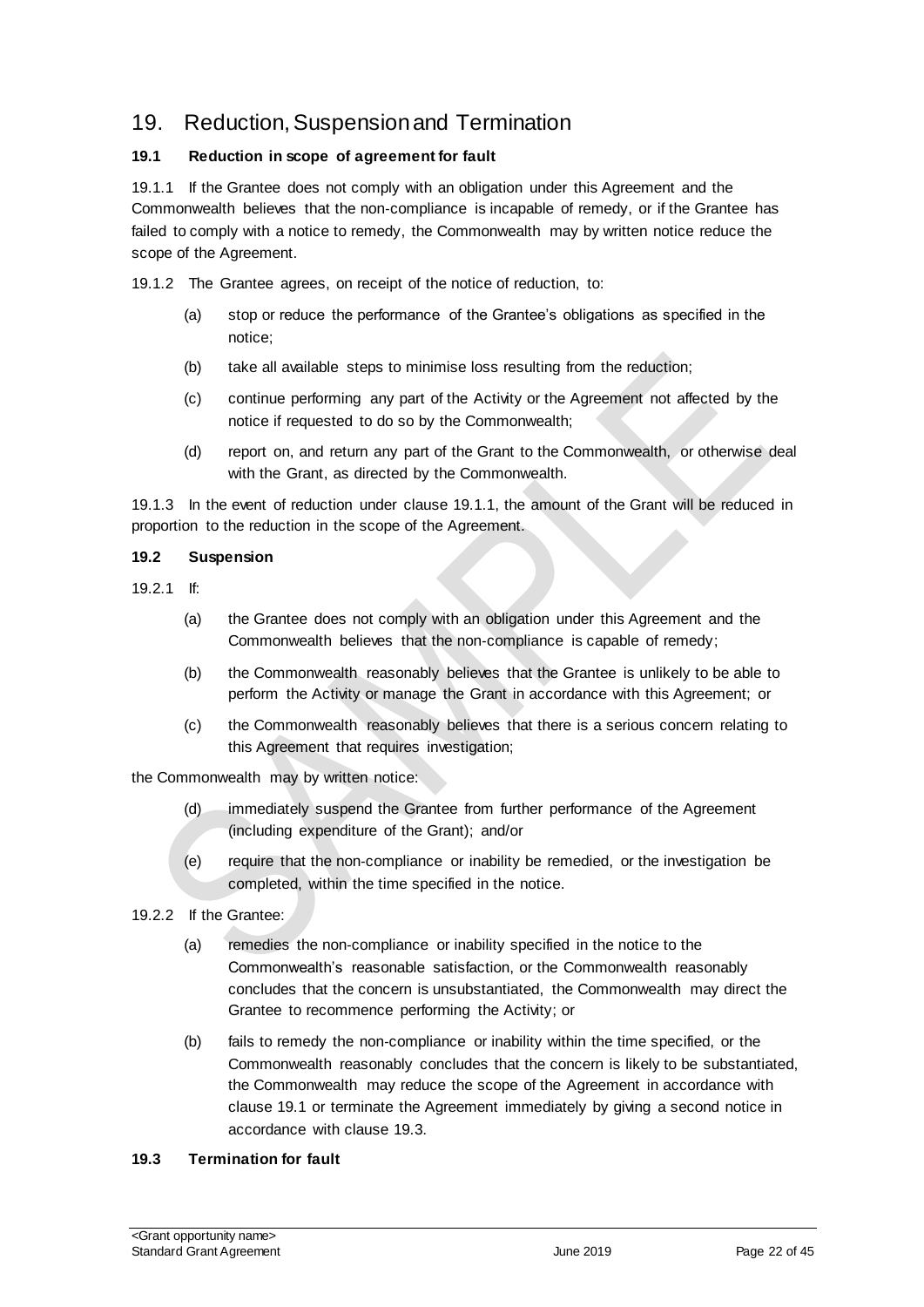- 19.3.1 The Commonwealth may terminate this Agreement by notice where the Grantee has:
	- (a) failed to comply with an obligation under this Agreement and the Commonwealth believes that the non-compliance is incapable of remedy or where clause 19.2.2(b) applies;
	- (b) provided false or misleading statements in relation to the Grant; or
	- (c) become bankrupt or insolvent, entered into a scheme of arrangement with creditors, or come under any form of external administration.
- 19.3.2 The Grantee agrees, on receipt of the notice of termination, to:
	- (a) stop the performance of the Grantee's obligations;
	- (b) take all available steps to minimise loss resulting from the termination; and
	- (c) report on, and return any part of the Grant to the Commonwealth, or otherwise deal with the Grant, as directed by the Commonwealth.

#### 20. Cancellation or reduction for convenience

- 20.1 The Commonwealth may cancel or reduce the scope of this Agreement by notice, due to:
	- (a) a change in government policy; or
	- (b) a Change in the Control of the Grantee which the Commonwealth reasonably believes will negatively affect the Grantee's ability to comply with this Agreement.
- 20.2 On receipt of a notice of reduction or cancellation under this clause, the Grantee agrees to:
	- (a) stop or reduce the performance of the Grantee's obligations as specified in the notice; and
	- (b) take all available steps to minimise loss resulting from that reduction or cancellation; and
	- (c) continue performing any part of the Activity or the Agreement not affected by the notice if requested to do so by the Commonwealth;
	- (d) report on, and return any part of the Grant to the Commonwealth, or otherwise deal with the Grant, as directed by the Commonwealth.

20.3 In the event of reduction or cancellation under this clause, the Commonwealth will be liable only to:

- (a) pay any part of the Grant due and owing to the Grantee under this Agreement at the date of the notice; and
- (b) reimburse any reasonable and substantiated expenses the Grantee unavoidably incurs that relate directly and entirely to the reduction in scope or cancellation of the Agreement.

20.4 In the event of reduction, the amount of the Grant will be reduced in proportion to the reduction in the scope of the Agreement.

- 20.5 The Commonwealth's liability to pay any amount under this clause is:
	- (a) subject to the Grantee's compliance with this Agreement; and
	- (b) limited to an amount that when added to all other amounts already paid under the Agreement will not exceed the total amount of the Grant.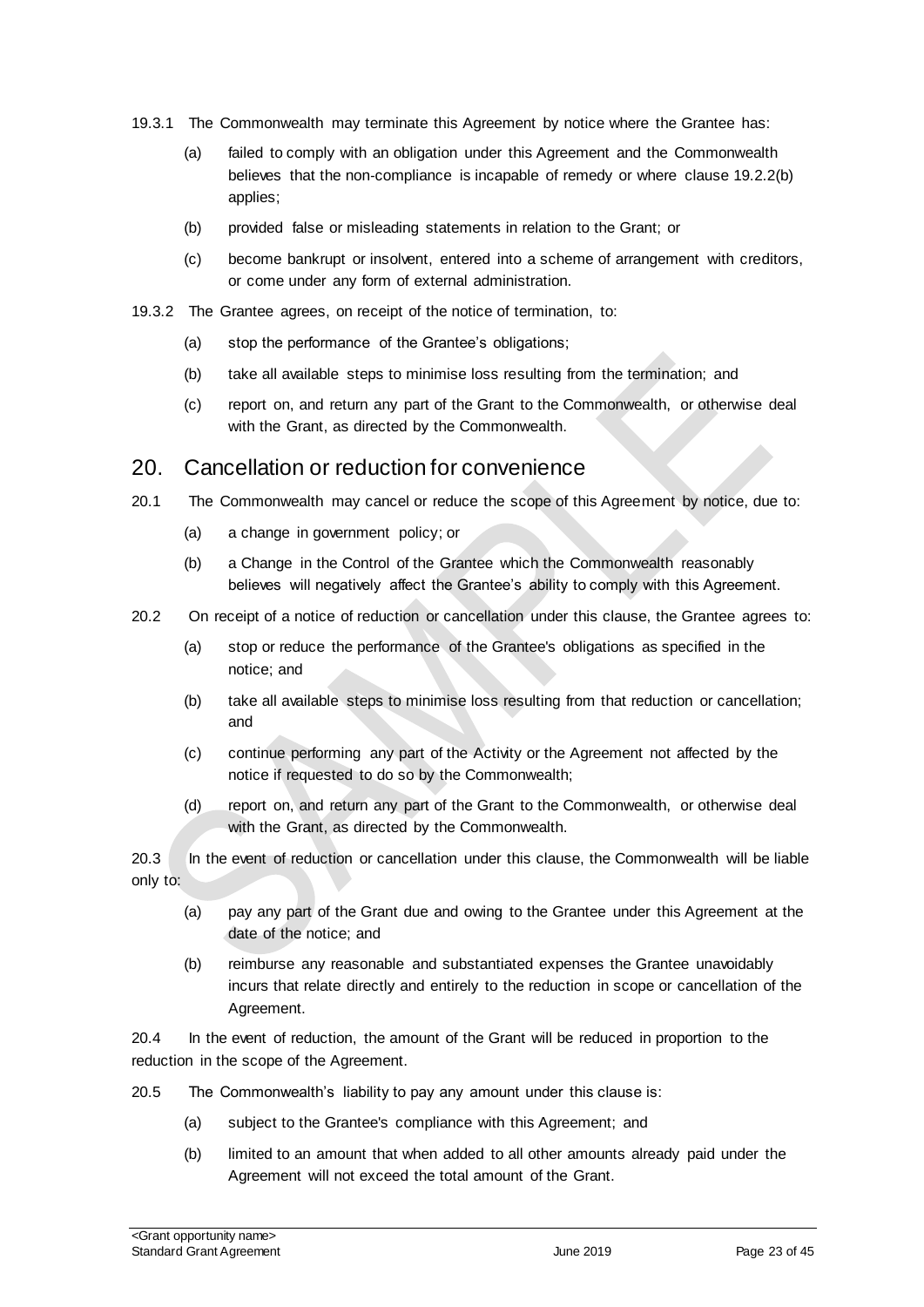20.6 The Grantee will not be entitled to compensation for loss of prospective profits or benefits that would have been conferred on the Grantee but for the cancellation or reduction in scope of the Agreement under clause 20.1.

20.7 The Commonwealth will act reasonably in exercising its rights under this clause.

#### 21. Survival

- 21.1 The following clauses survive termination, cancellation or expiry of this Agreement:
- clause 10 (Spending the Grant);
- clause 11 (Repayment);
- clause 12 (Record keeping);
- clause 13 (Reporting);
- clause 14 (Privacy);
- clause 15 (Confidentiality);
- clause 16 (Insurance)
- clause 17 (Intellectual property);
- clause 19 (Reduction, Suspension and Termination);
- clause 21 (Survival);
- clause 22 (Definitions);
- ST4 (Access/monitoring/inspection);
- ST19 (Indemnities); and
- any other clause which expressly or by implication from its nature is meant to survive.

# 22. Definitions

22.1 In this Agreement, unless the contrary appears:

- **Activity** means the activities described in the Grant Details and includes the provisions of the Reporting Material.
- **Activity Completion Date** means the date or event specified in the Grant Details.
- **Activity Material** means any Material, other than Reporting Material, created or developed by the Grantee as a result of the Activity and includes any Existing Material that is incorporated in or supplied with the Activity Material.
- **Agreement** means the Grant Details, Supplementary Terms (if any), the Commonwealth Standard Grant Conditions and any other document referenced or incorporated in the Grant Details.
- **Agreement End Date** means the date or event specified in the Grant Details.
- **Australian Privacy Principle** has the same meaning as in the *Privacy Act 1988*.
- **Change in the Control** means any change in any person(s) who directly exercise effective control over the Grantee.
- **Commonwealth** means the Commonwealth of Australia as represented by the Commonwealth entity specified in the Agreement and includes, where relevant, its officers, employees, contractors and agents.
- **Commonwealth Purposes** includes the following: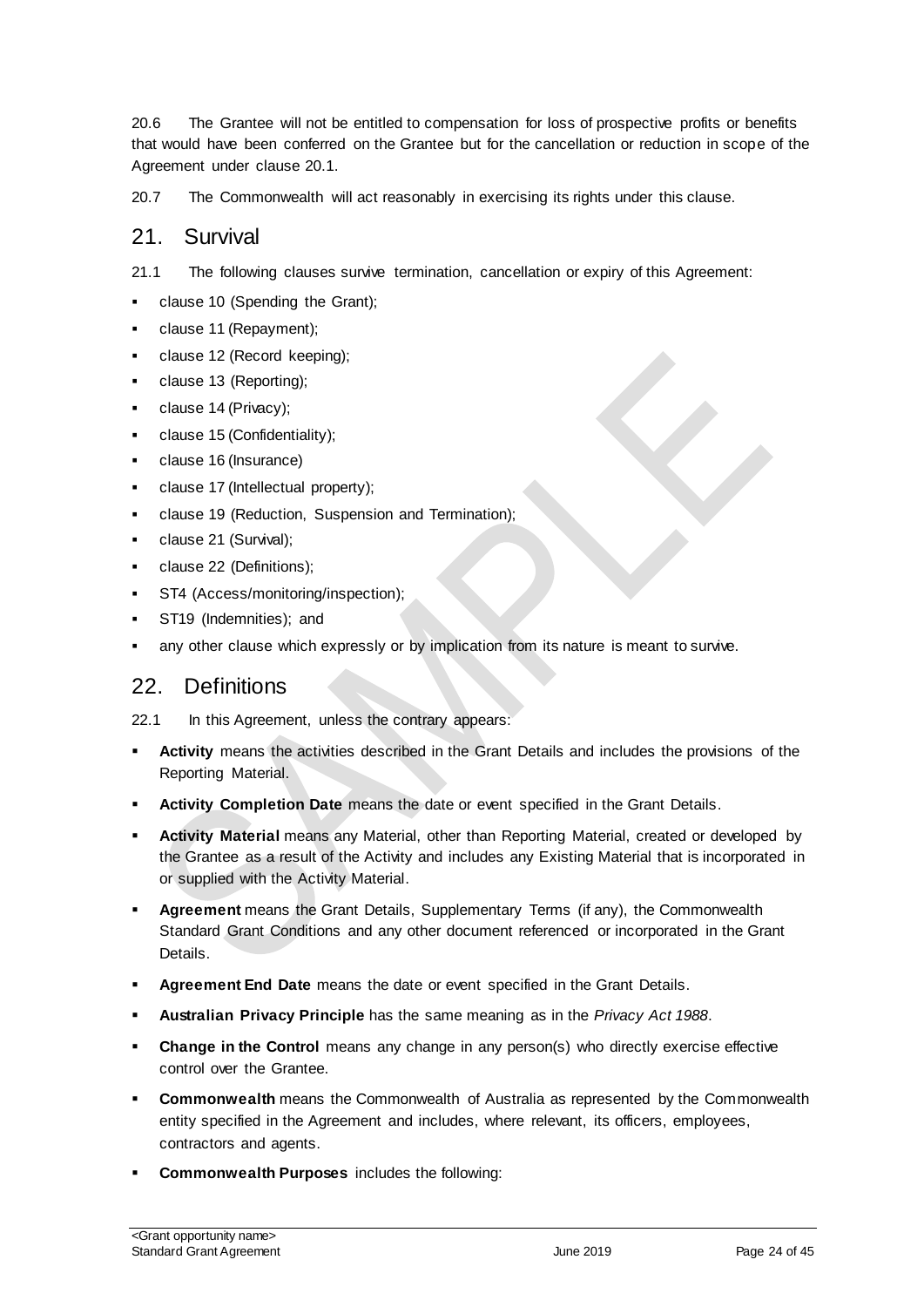- (a) the Commonwealth verifying and assessing grant proposals, including a grant application;
- (b) the Commonwealth administering, monitoring, reporting on, auditing, publicising and evaluating a grant program or exercising its rights under this Agreement;
- (c) the Commonwealth preparing, managing, reporting on, auditing and evaluating agreements, including this Agreement; and
- (d) the Commonwealth developing and publishing policies, programs, guidelines and reports, including Commonwealth annual reports;

but in all cases:

- (e) excludes the commercialisation (being for‐profit use) of the Material by the Commonwealth.
- **Commonwealth Standard Grant Conditions** means this document.
- **Existing Material** means Material developed independently of this Agreement that is incorporated in or supplied as part of Reporting Material or Activity Material.
- **Grant** means the money, or any part of it, payable by the Commonwealth to the Grantee for the Activity as specified in the Grant Details and includes any interest earned by the Grantee on that money once the Grant has been paid to the Grantee.
- **Grantee** means the legal entity other than the Commonwealth specified in the Agreement and includes, where relevant, its officers, employees, contractors and agents.
- **Grant Details** means the document titled Grant Details that forms part of this Agreement.
- **Intellectual Property Rights** means all copyright, patents, registered and unregistered trademarks (including service marks), registered designs, and other rights resulting from intellectual activity (other than moral rights under the *Copyright Act 1968*).
- **Material** includes documents, equipment, software (including source code and object code versions), goods, information and data stored by any means including all copies and extracts of them.
- **Party** means the Grantee or the Commonwealth.
- **Personal Information** has the same meaning as in the *Privacy Act 1988*.
- **Records** includes documents, information and data stored by any means and all copies and extracts of the same.
- **Reporting Material** means all Material which the Grantee is required to provide to the Commonwealth for reporting purposes as specified in the Grant Details, and includes any Existing Material that is incorporated in or supplied with the Reporting Material.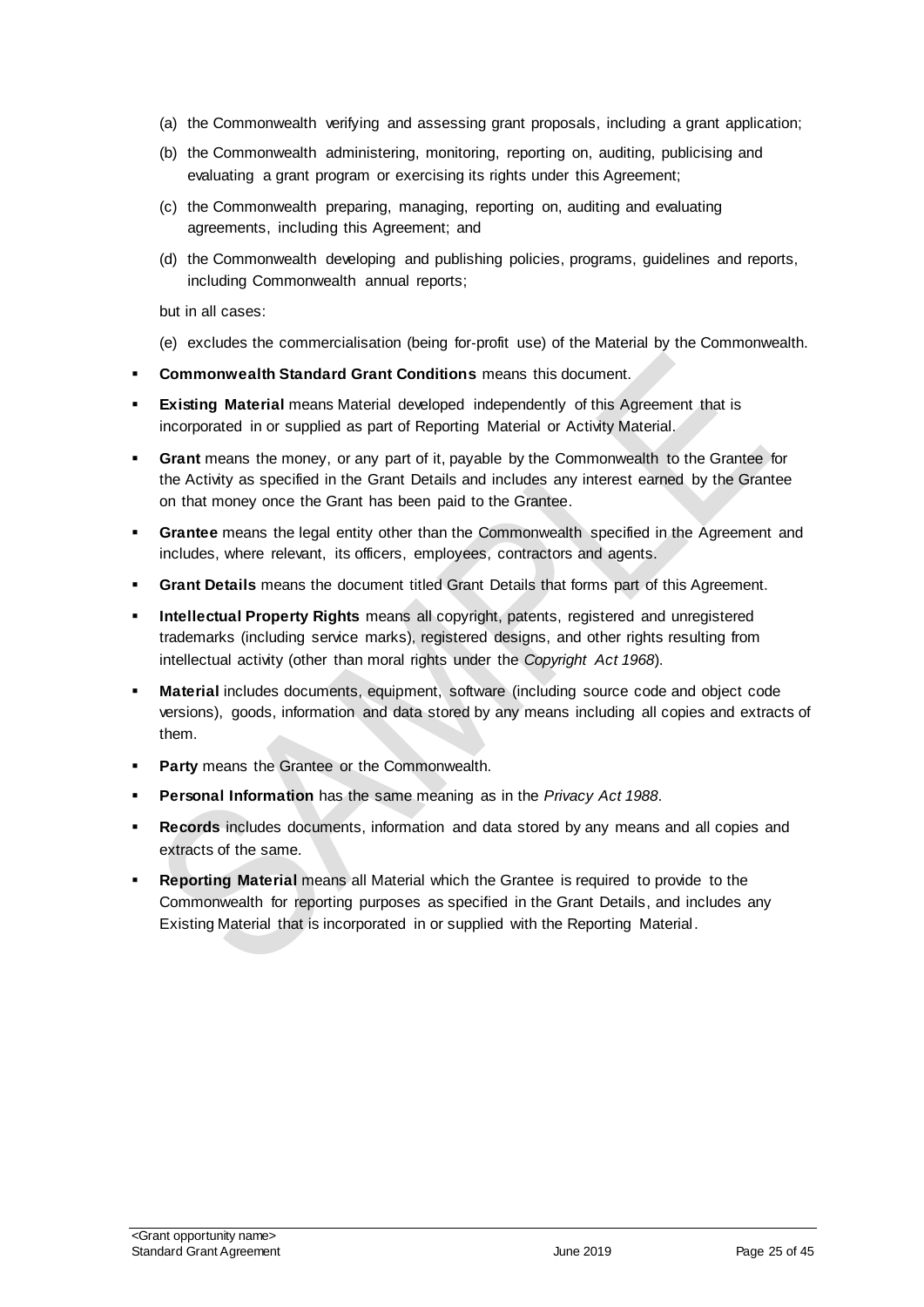# <span id="page-25-0"></span>**Signatures**

#### **Executed as an agreement:**

# <span id="page-25-1"></span>**Commonwealth**

Signed for and on behalf of the Commonwealth of Australia as represented by the Department of Health.

| Name         |  |
|--------------|--|
| (print)      |  |
| Position     |  |
| (print)      |  |
| Signature    |  |
| Date         |  |
| Witness name |  |
| (print)      |  |
| Signature    |  |
| Date         |  |

### <span id="page-25-2"></span>**Grantee**

| Full legal name of the Grantee | <name grantee="" of="" the=""><br/><abn grantee="" of="" the=""></abn></name> |
|--------------------------------|-------------------------------------------------------------------------------|
| Name<br>(print)                |                                                                               |
| Signature                      |                                                                               |
| Date                           |                                                                               |
| Witness name<br>(print)        |                                                                               |
| Signature                      |                                                                               |
| Date                           |                                                                               |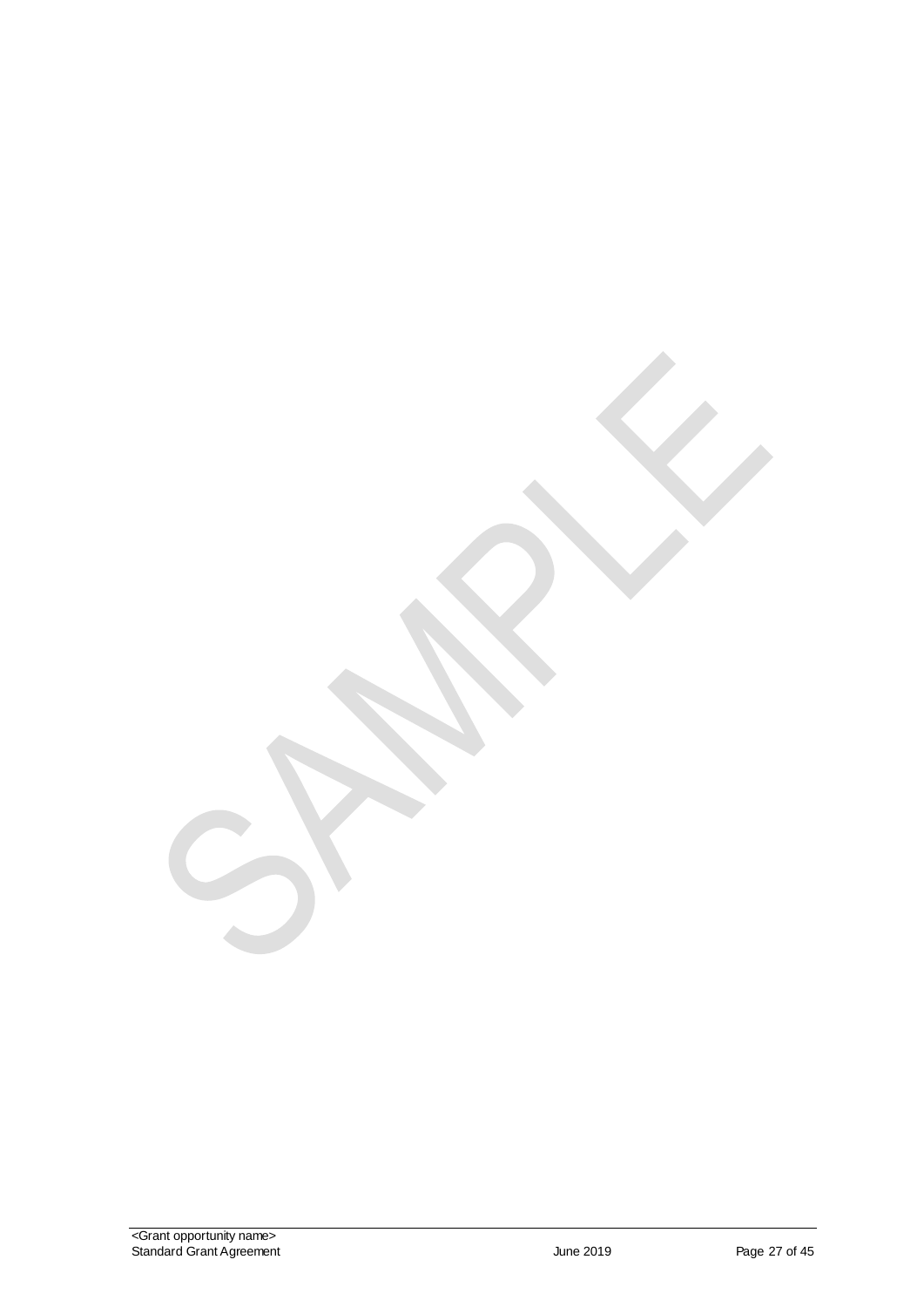# <span id="page-27-0"></span>**Schedule 2 Reporting requirements**

**Appendix 1**

### Genomics Health Futures Mission – Flagships – Pathogen Genomics grant opportunity progress report requirements

You will need to provide the following information in your progress reports. The Commonwealth reserves the right to amend or adjust the requirements.

You must complete and submit your report on the [portal.](https://portal.business.gov.au/) You can enter the required information in stages and submit when it is complete.

# Project progress

a. Complete the following table, updating for all milestones shown in the Activity Schedule of your grant agreement. 

| Milestone | Agreed end<br>date | Actual/<br>anticipated<br>end date | Current %<br>complete | Progress comments -<br>work undertaken and<br>impact of any delay |
|-----------|--------------------|------------------------------------|-----------------------|-------------------------------------------------------------------|
|           |                    |                                    |                       |                                                                   |
|           |                    |                                    |                       |                                                                   |
|           |                    |                                    |                       |                                                                   |
|           |                    |                                    |                       |                                                                   |

- b. Where applicable, describe any project activities completed during the reporting period that are not captured in the table above.
- c. Is the overall project proceeding in line with your grant agreement?

If no, identify any changes or anticipated issues. Comment on any impacts on project timing and outcomes and how you expect to manage these.

d. Are there any planned events relating to the project that you are required to notify us about in accordance with your agreement?

If yes, provide details of the event including date, time, purpose of the event and key stakeholders expected to attend.

- e. Please provide details of any publications, media articles, presentations, conference abstracts, or other instances where your funded research was shared, promoted, or otherwise disseminated. Please also include the number (if any) of patents filed as a result of research funded through this program and detail any potential or established spin-offs or collaborations which have arisen as a result of this research
- f. In terms of the possible future implementation of your project in the broader clinical and/or public health environment, what evidence to date has your project generated to determine:
	- a. its cost-effectiveness and/or the clinical value of your project;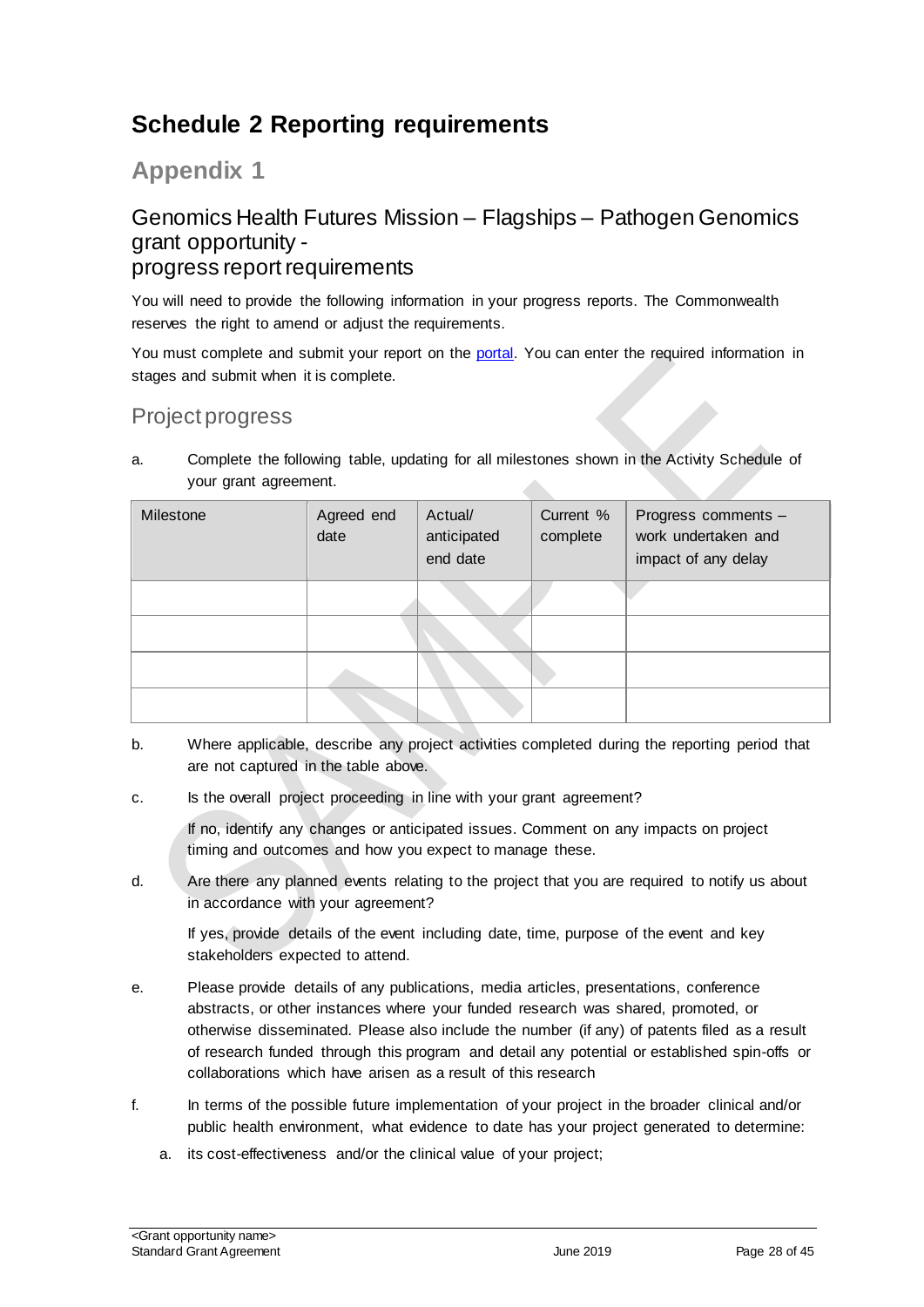- b. your project's scalability (for example, what it would take (or is it possible?) to move your project from pilot to large-scale implementation); and
- c. the preparedness of relevant systems needed to implement your project on a larger scale?

Please provide detail where available.

- g. Does the evidence generated during this project support at least a recommendation that your project:
	- a. be implemented on a larger scale; or
	- b. not progress to larger scare implementation?

Please provide details where available.

h. Does the evidence generated during this project support any recommendations that an established practice be discontinued?

Please provide details where available.

#### Project outcomes

a. Outline the project outcomes achieved to date.

#### Project expenditure

Provide the following information about your eligible project expenditure. Eligible expenditure is divided into the same categories as the budget in your application.

All expenditure should be GST inclusive, less GST credits you can claim. We may ask you to provide evidence of costs incurred.

Refer to the grant opportunity guidelines or contact us if you have any questions about eligible expenditure.

- a. What is the eligible expenditure you have incurred in this reporting period?
- b. What is the estimated eligible expenditure for the next reporting period?
- c. What is the estimated eligible expenditure for remaining reporting periods in current financial year (if applicable)?
- d. What is the estimated total eligible expenditure for future financial years?
- e. What is the estimated total eligible expenditure for the project?
- f. Briefly explain the reason for any changes between the forecast and actual expenditure for the current reporting period, and any significant changes to the forecast budget for the remainder of the project.
- g. Is the project expenditure broadly in line with the activity budget in the grant agreement? If no, explain the reasons.

#### **Attachments**

- a. Attach any agreed evidence required with this report to demonstrate project progress.
- b. Attach copies of any published reports and promotional material, relating to the project.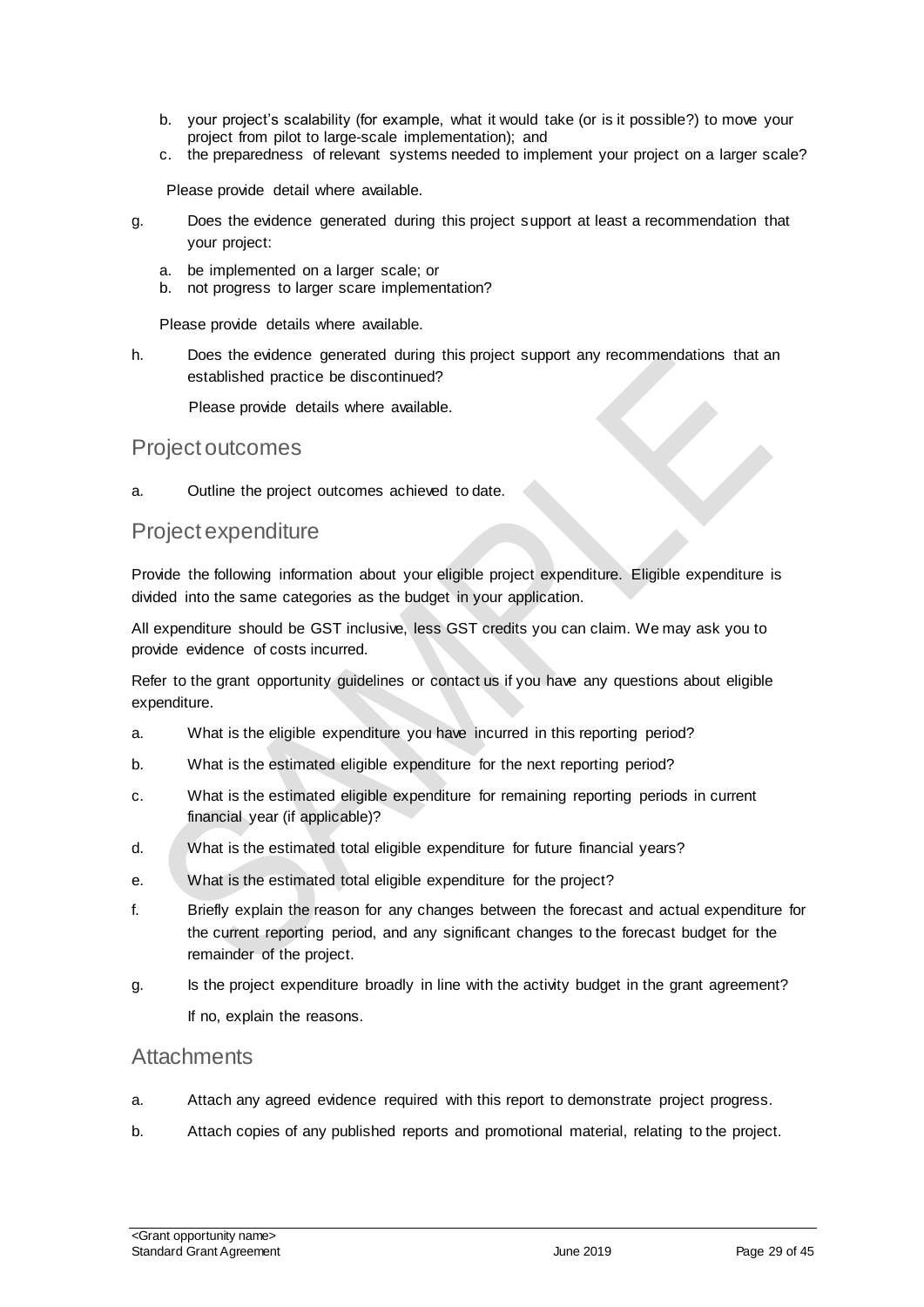# **Certification**

You must ensure an authorised person completes the report and can certify the following:

- The information in this report is accurate, complete and not misleading and that I understand the giving of false or misleading information is a serious offence under the *Criminal Code 1995* (Cth).
- The activities undertaken and the expenditure incurred is in accordance with the grant agreement.
- I am aware of the grantee's obligations under their grant agreement.
- I am aware that the grant agreement empowers the Commonwealth to terminate the grant agreement and to request repayment of funds paid to the grantee where the grantee is in breach of the grant agreement.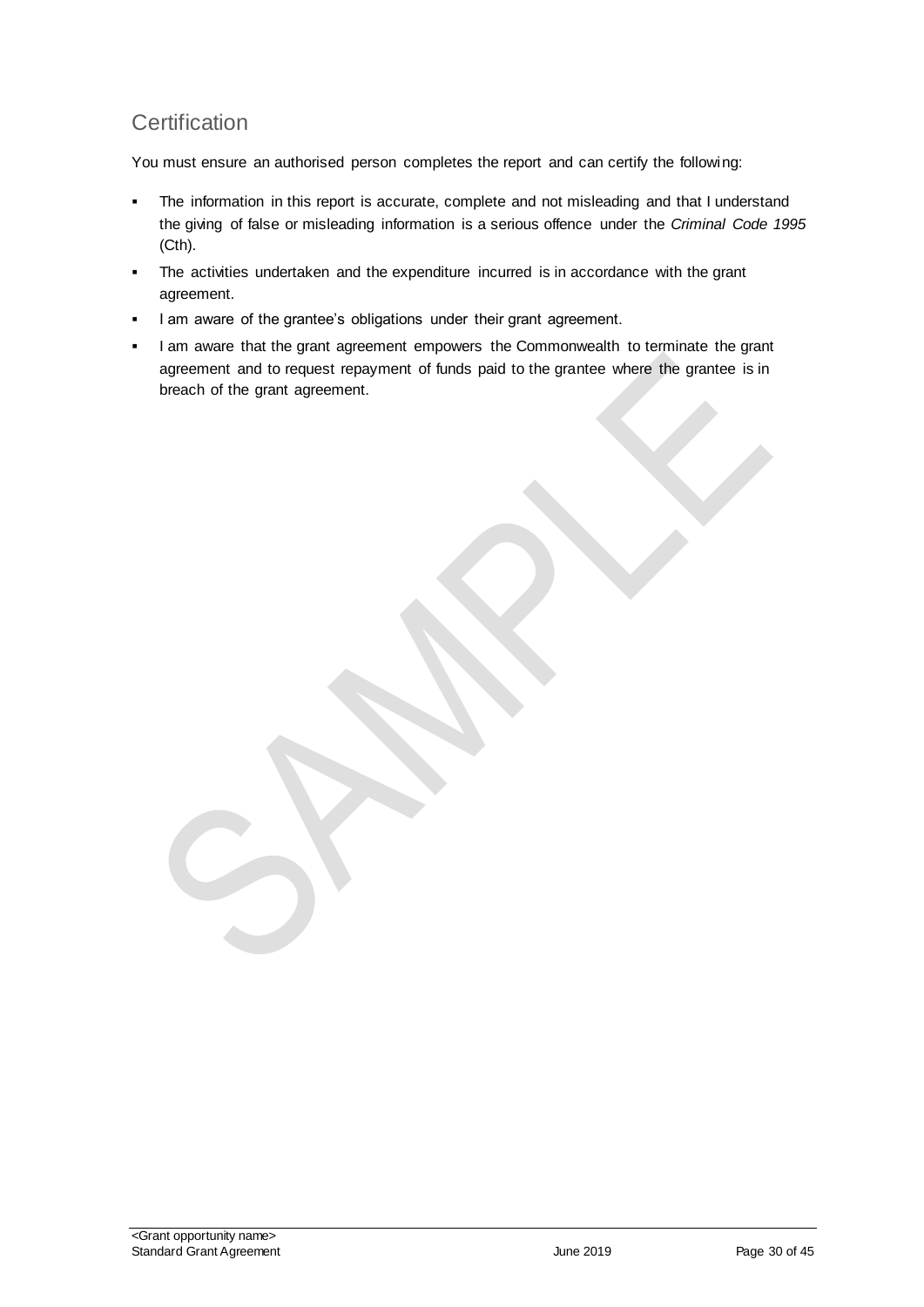# **Appendix 2**

### Genomics Health Futures Mission – Flagships – Pathogen Genomics end of project report requirements

You will need to provide the following information in your progress reports. The Commonwealth reserves the right to amend or adjust the requirements.

You must complete and submit your report on the [portal.](https://portal.business.gov.au/) You can enter the required information in stages and submit when it is complete.

### Project achievements

a. Complete the following table, updating for all milestones shown in the Activity Schedule of your grant agreement.

| Milestone | Agreed end<br>date | Actual/<br>anticipated<br>end date | Current %<br>complete | Progress comments -<br>work undertaken and<br>impact of any delay |
|-----------|--------------------|------------------------------------|-----------------------|-------------------------------------------------------------------|
|           |                    |                                    |                       |                                                                   |
|           |                    |                                    |                       |                                                                   |
|           |                    |                                    |                       |                                                                   |
|           |                    |                                    |                       |                                                                   |

- b. Where applicable, describe any project activities completed during the reporting period that are not captured in the table above.
- c. Does the evidence generated during this project support at least a recommendation that your project:
	- a. be implemented on a larger scale; or
	- b. not progress to larger scare implementation?

#### Please provide details

d. Does the evidence generated during this project support any recommendations that an established practice be discontinued?

Please provide details.

#### Project outcomes

- a. Outline the project outcomes achieved by the project end date.
- b. Do the achieved project outcomes align with those specified in the grant agreement? If no, explain why.
- c. Are there any planned events relating to the project that you are required to notify us about in accordance with your agreement?

If yes, provide details of the event including date, time, purpose of the event and key stakeholders expected to attend.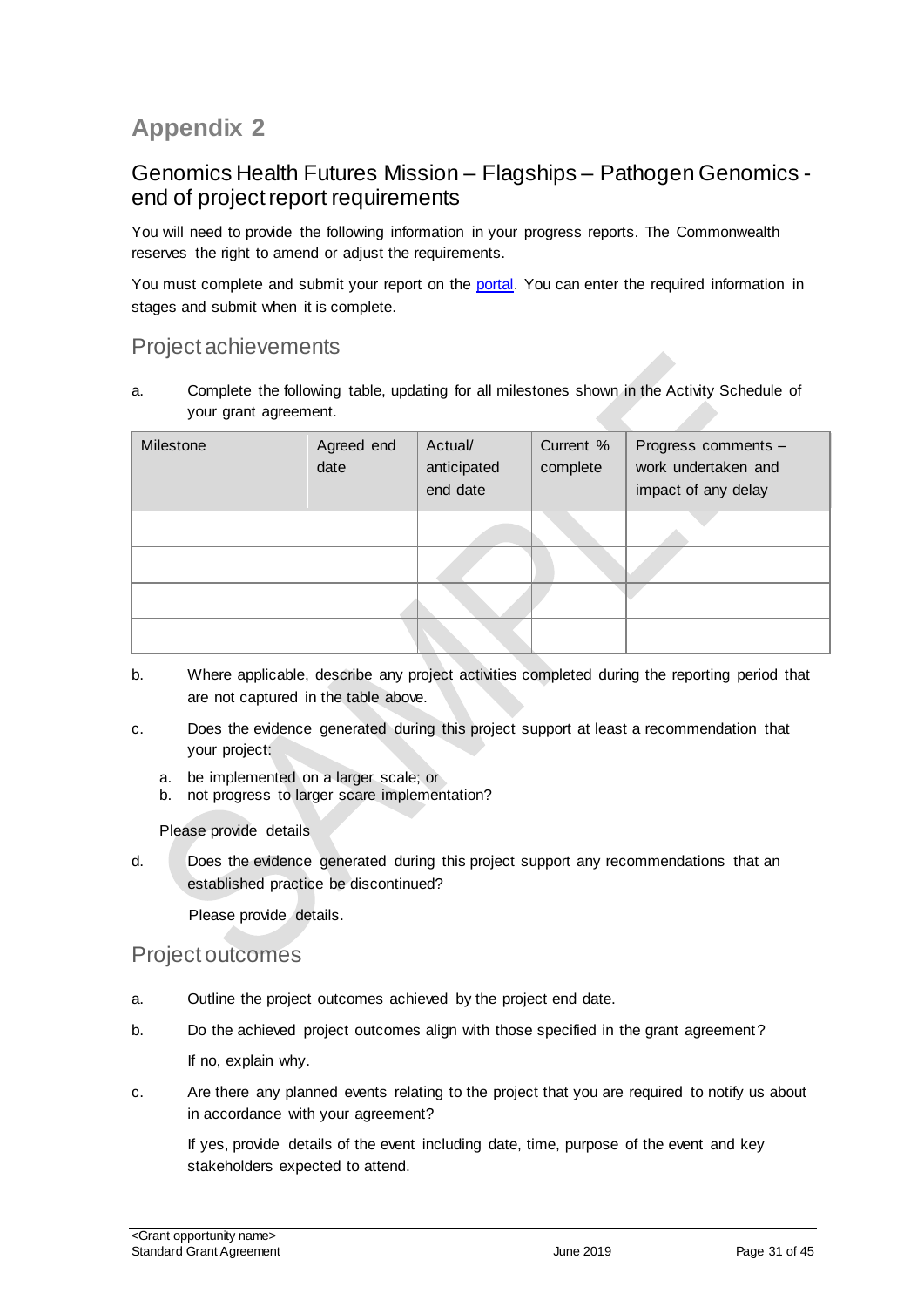# Project benefits

- a. What benefits has the project achieved?
- b. What ongoing impact will the project have?
- c. Did the project result in any unexpected benefits? If yes, explain why.
- d. Is there any other information you wish to provide about your project? If yes, provide details.

### Total eligible project expenditure

a. Indicate the total eligible project expenditure incurred. Eligible expenditure is divided into the same categories as the budget in your application.

All expenditure should be GST inclusive, less GST credits you can claim. We may ask you to provide evidence of costs incurred.

Refer to the grant opportunity guidelines or contact us if you have any questions about eligible expenditure.

- b. Provide any comments you may have to clarify any figures.
- c. Was the expenditure incurred in accordance with the activity budget in the grant agreement?

If no, explain the reason for a project underspend or overspend, or any other significant changes to the budget.

# Project funding

a. Provide details of all cash contributions to your project. This includes your own contributions as well as any contributions from government (except this grant), project partners or others.

### Updated business indicators

a. Provide the following financial data for your organisation for your latest complete financial year

These fields are mandatory and entering \$0 is acceptable if applicable.

- Financial year completed
- Sales revenue (turnover)
- **Export revenue**
- R&D expenditure
- Taxable income
- Number of employees including working proprietors and salaried directors (headcount)
- Number of independent contractors (headcount)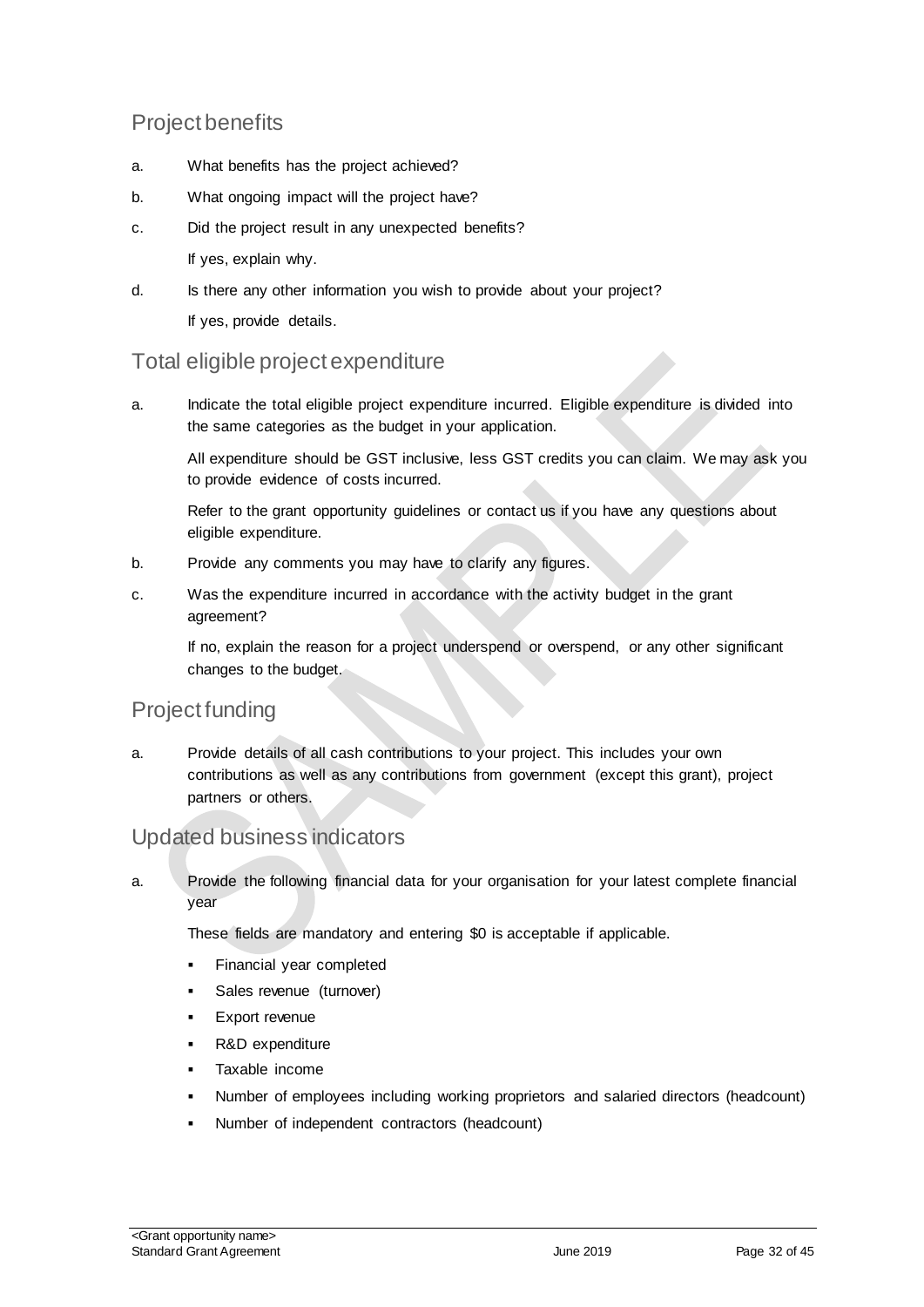## **Attachments**

- a. Attach any agreed evidence required with this report to demonstrate progress or successful completion of your project.
- b. Attach copies of any published reports and promotional material, relating to the project.

### **Certification**

You must ensure an authorised person completes the report and can certify the following:

- The information in this report is accurate, complete and not misleading and that I understand the giving of false or misleading information is a serious offence under the *Criminal Code 1995* (Cth).
- The activities undertaken and the expenditure incurred is in accordance with the grant agreement.
- I am aware of the grantee's obligations under their grant agreement.
- I am aware that the grant agreement empowers the Commonwealth to terminate the grant agreement and to request repayment of funds paid to the grantee where the grantee is in breach of the grant agreement.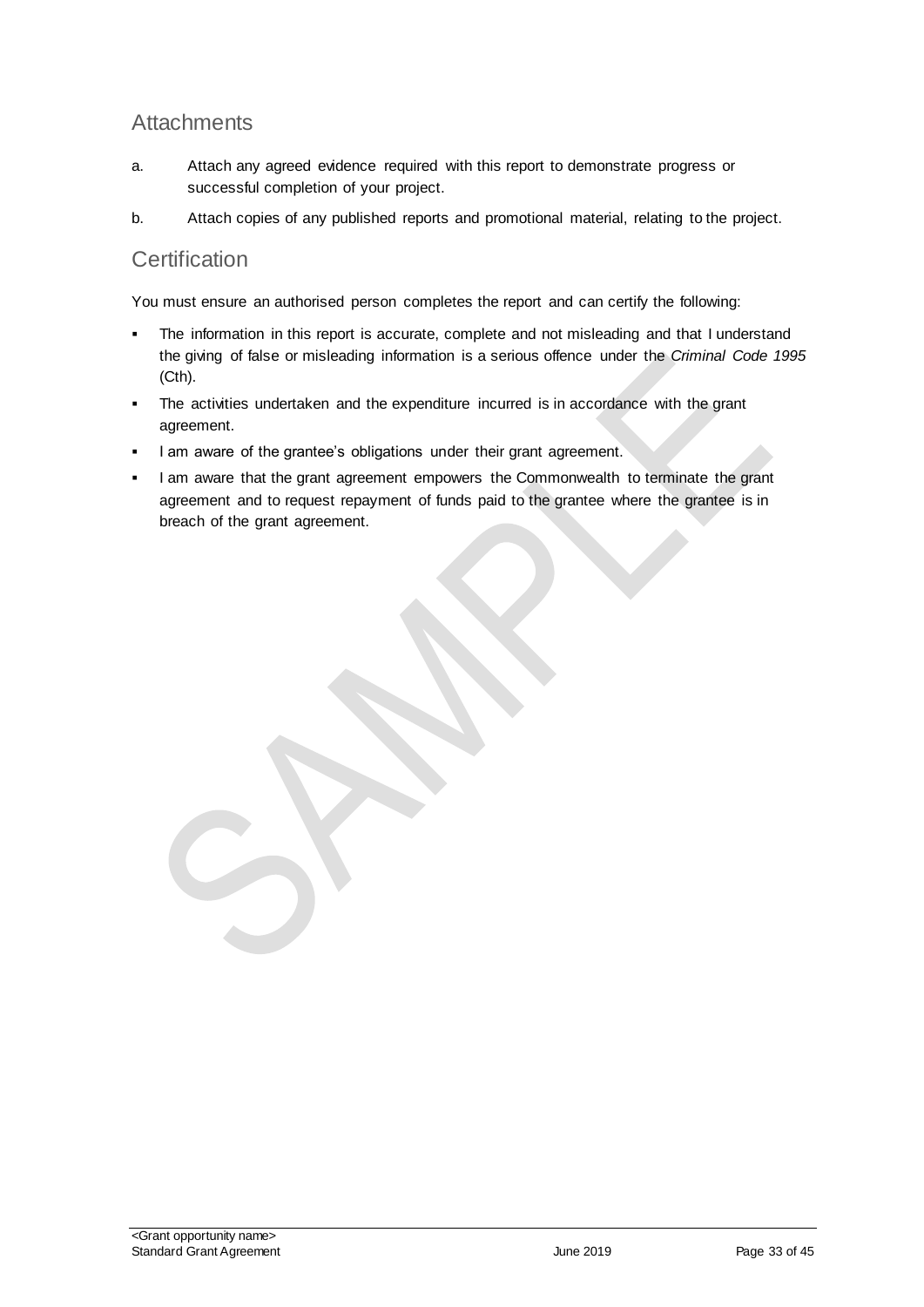# **Appendix 3**

# Genomics Health Futures Mission – Flagships – Pathogen Genomics - Independent audit report

# **Background**

These templates assist grant recipients (and their auditors) to understand the audit requirements under a [program name] grant agreement. For further information contact us on 13 28 46 or at business.gov.au.

All [program name] grant recipients enter into a grant agreement with the Commonwealth. Under this grant agreement, when an independent audit report is required the grant recipient must provide us with:

- a statement of grant income and expenditure against the expenditure categories under the grant agreement (attachment A)
- an independent audit report on the statement of grant income and expenditure (attachment B)
- certification of certain matters by the auditor (attachment C).

You can find additional information on [program name] at [business.gov.au](http://www.business.gov.au/Pages/default.aspx) or by calling us on 13 28 46.

#### Eligible expenditure

Advice on eligible expenditure for projects under the [program name] can be found in [program name] program guidelines. These guidelines are revised from time to time and therefore more than one version of the document may exist. For [program name] grant recipients, the relevant guidelines are those that were effective at the time the application was accepted.

It is essential that grant recipients and their auditors understand the [program name] eligible expenditure requirements because these determine whether, and the extent to which, certain costs are reportable and claimable.

The amount of grant funding we approve is based on the grant recipient's estimated eligible expenditure, as provided in their application. However, the grant funding any grant recipient is ultimately entitled to receive is determined against actual eligible expenditure incurred and paid for on the project. The grant amount specified in the grant agreement is the **maximum** amount the grant recipient may be paid.

The expenditure reported in the 'statement of grant income and expenditure' at attachment A must represent actual 'eligible expenditure' paid on the project during that period.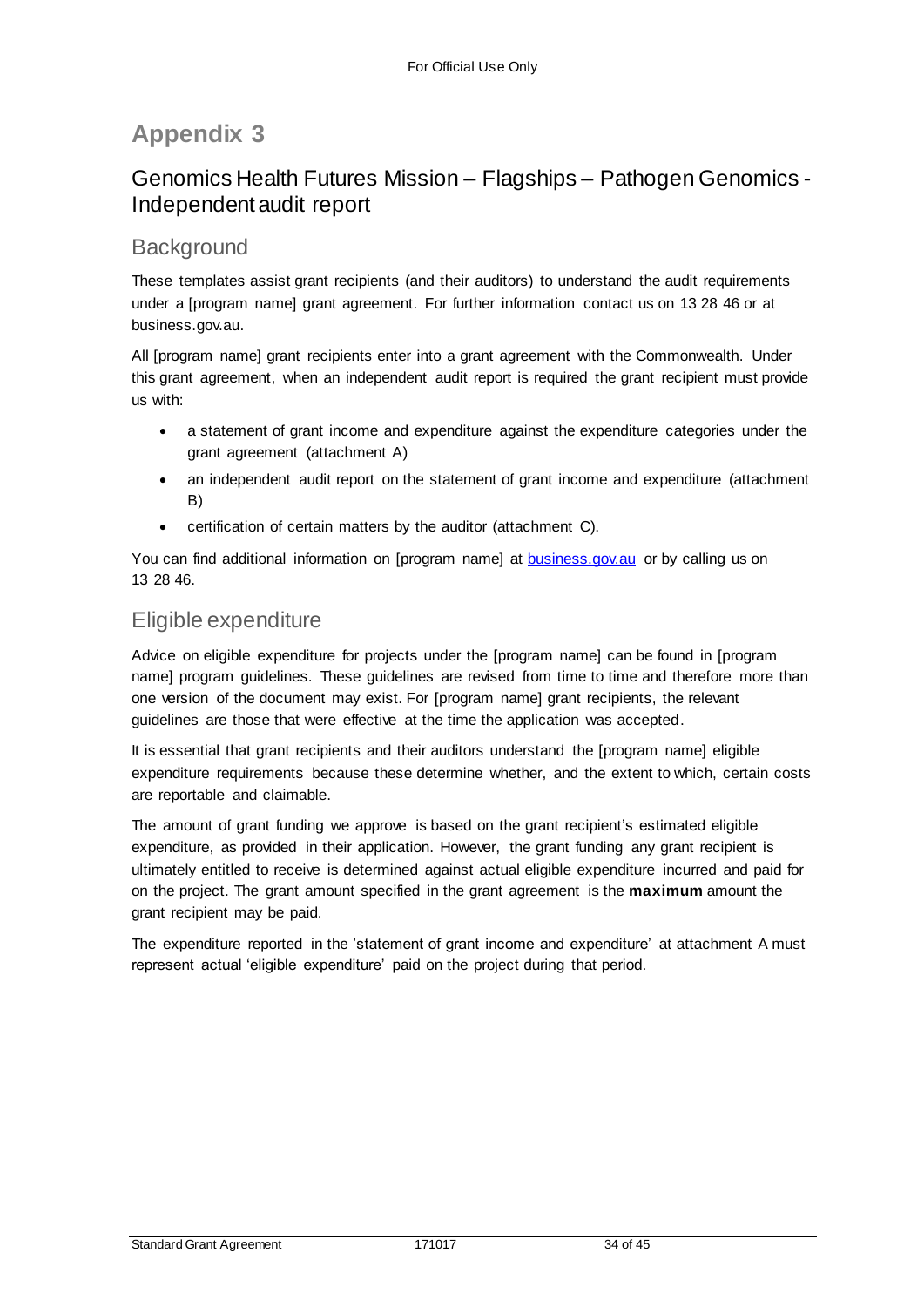# Attachment A – Statement of grant income and expenditure

# Genomics Health Futures Mission – Flagships – Pathogen Genomics

| Project number                 | [project number]                                          |
|--------------------------------|-----------------------------------------------------------|
| Grant recipient                | [organisation]                                            |
| Project title                  | [project title]                                           |
| Reporting period start<br>date | [project start date or other reporting period start date] |
| Reporting period end<br>date   | [project end date or other reporting period end date]     |

This statement of grant income and expenditure must be prepared by the grant recipient and contain the following:

Statement of funds, grant recipient contributions and other financial assistance\*

Statement of eligible expenditure\*

Notes to the statement of eligible expenditure, explaining the basis of compilation

Certification by directors of the grant recipient

\*We will compare this information to that detailed in the grant agreement.

1. Statement of funds, grant recipient contributions and other financial assistance

Complete the following table for all cash [and in-kind] contributions for your project for the period in question, including

- the Genomics Health Futures Mission Flagships Pathogen Genomics grant opportunity
- other government funding
- your own contributions
- partner or other third party contributions
- any additional private sector funding.

Insert rows as required.

| Contributor          | Cash amount (GST<br>excl) | [Estimated in-kind<br>amount (GST excl)] | Total (GST excl) |
|----------------------|---------------------------|------------------------------------------|------------------|
| [Program name] grant | \$[enter amount]          | \$[enter amount]                         | \$[enter amount] |
| Grant recipient      | \$[enter amount]          | \$[enter amount]                         | \$[enter amount] |
| [enter contributor]  | \$[enter amount]          | \$[enter amount]                         | \$[enter amount] |
| [enter contributor]  | \$[enter amount]          | \$[enter amount]                         | \$[enter amount] |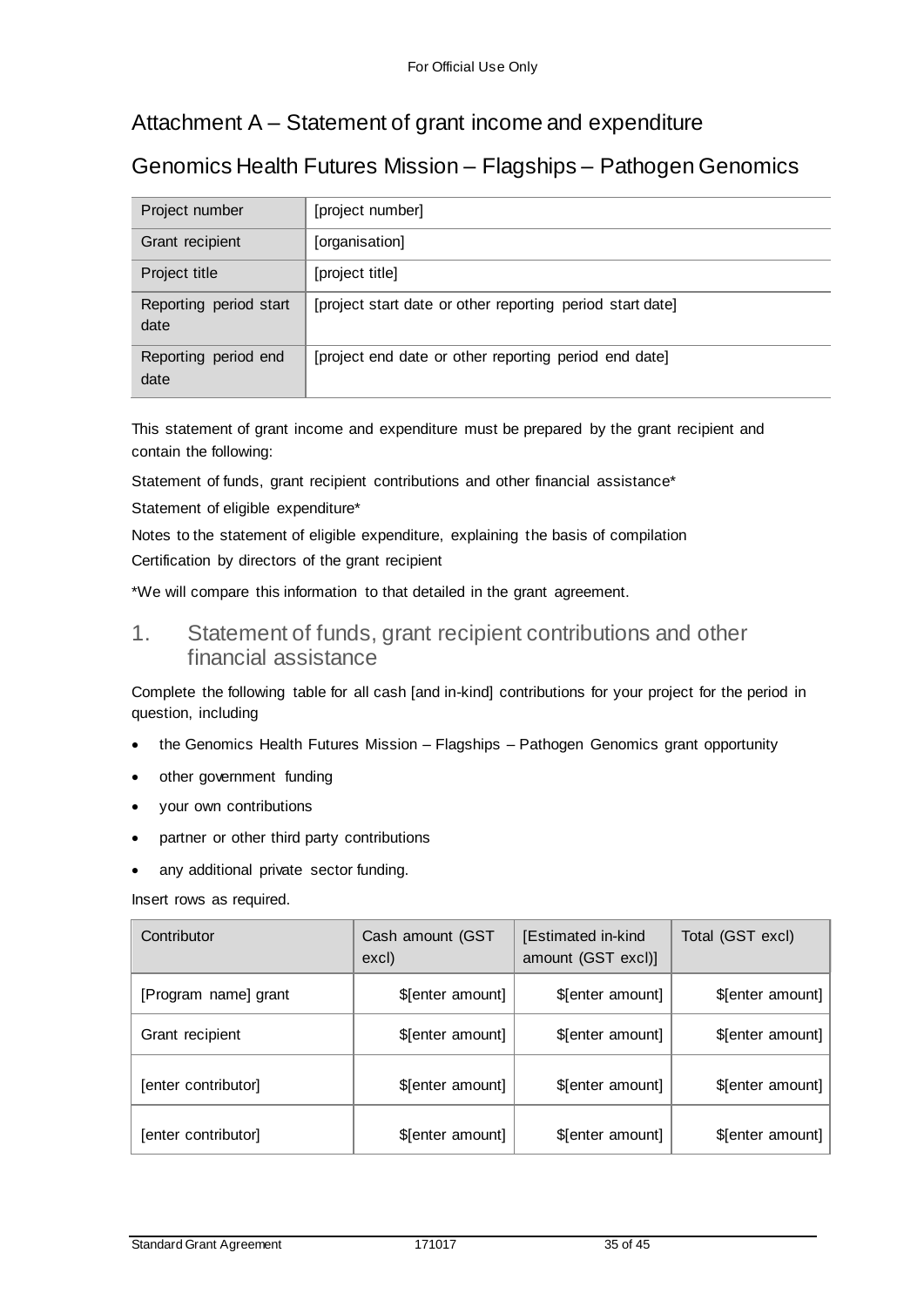| Contributor          | Cash amount (GST<br>excl) | [Estimated in-kind<br>amount (GST excl)] | Total (GST excl) |
|----------------------|---------------------------|------------------------------------------|------------------|
| [Program name] grant | \$[enter amount]          | \$[enter amount]                         | \$[enter amount] |
| Grant recipient      | \$[enter amount]          | \$[enter amount]                         | \$[enter amount] |
| Total                | \$[enter amount]          | \$[enter amount]                         | \$[enter amount] |

### 2. Statement of eligible expenditure

You must provide detail of the eligible expenditure that has been incurred and paid for during the reporting period in the 'Statement of eligible expenditure' spreadsheet.

Comment on any variance between the expenditure items and amounts detailed in the grant agreement and the actual items and amounts detailed in the attached statement of eligible expenditure.

[enter details]

#### 3. Note to the statement of eligible expenditure.

#### c. Eligible expenditure

The eligible expenditure as reported in the statement of eligible expenditure is in accordance with the [program name] program guidelines.

#### d. Basis of compilation

This statement of eligible expenditure has been prepared to meet the requirements of the grant agreement between [enter grant recipient name] and the Commonwealth represented by the Department of Industry, Innovation and Science. Significant accounting policies applied in the compilation of the statement of grant income and expenditure include the following:

[enter details]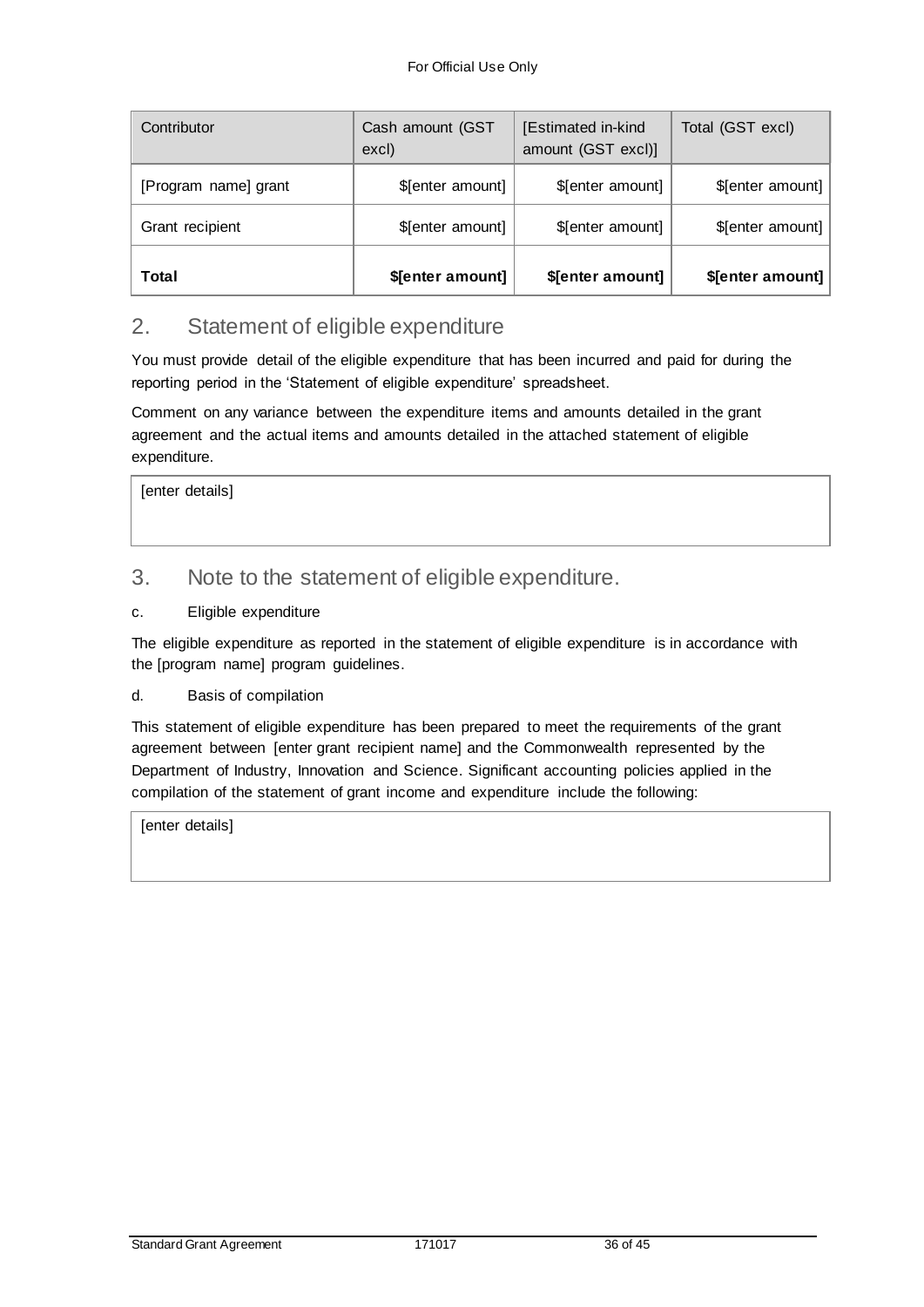### 4. Certification by directors [if not director, replace with appropriate equivalent]

#### [Grant recipient name]

[Project number]

For the period [dd/ mm/yyyy] to [dd/ mm/yyyy]

We confirm that, to the best of our knowledge and believe, having made such enquiries as we considered necessary for the purpose of appropriately informing ourselves:

#### Statement of grant income and expenditure

- a. We have fulfilled our responsibilities for the preparation of the statement of grant income and expenditure in accordance with the cash basis of accounting and the terms of the grant agreement with the Commonwealth, represented by the Department of Industry, Innovation and Science dated [enter date]; in particular, the statement of grant income and expenditure presents fairly in accordance therewith.
- b. All events subsequent to the date of the statement of grant income and expenditure which require adjustment or disclosure so as to present fairly the statement of grant income and expenditure, have been adjusted or disclosed.
- c. [Where applicable] The effects of uncorrected misstatements are immaterial, both individually and in the aggregate, to the statement of grant income and expenditure as a whole. A list of the uncorrected misstatements is attached to this representation letter.
- d. That all grant recipient contributions and other financial assistance were spent for the purpose of the project and in accordance with the grant agreement and that the grant recipient has complied with the grant agreement and relevant accounting policies.
- e. That salaries and allowances paid to persons involved in the project are in accordance with any applicable award or agreement in force under any relevant law on industrial or workplace relations.

| Name     | [enter name] |
|----------|--------------|
| Director |              |
| Date     | [dd/mm/yyyy] |
|          |              |

Signature ...............................................................................

Name [enter name]

**Director** 

Date [dd/mm/yyyy]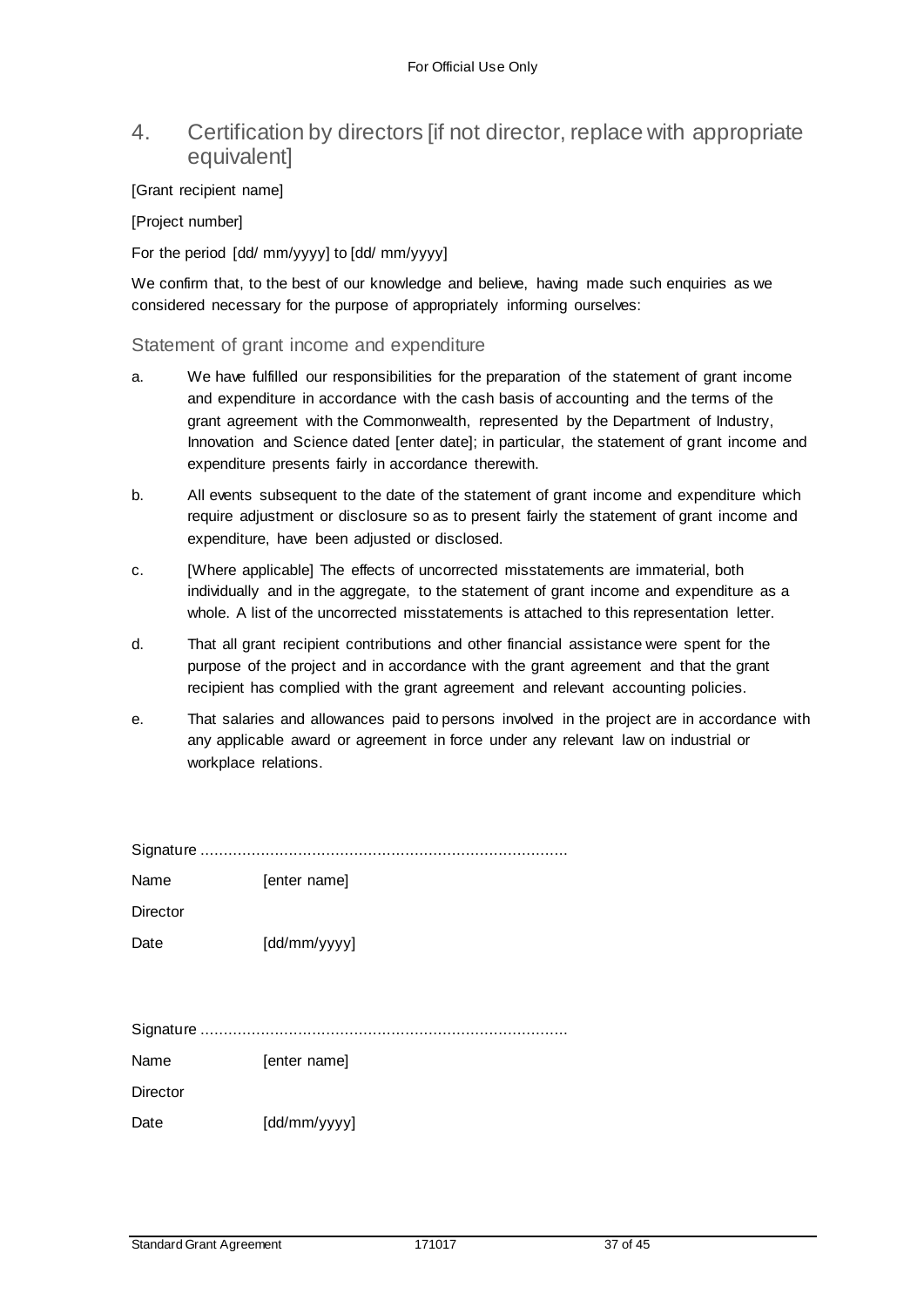# 5. For Auditor use only

I certify that this statement of grant income and expenditure is the one used to prepare my independent audit report dated [enter date] for the Department of Industry, Innovation and Science.

Signature ...............................................................................

Name [enter name] Position [enter position] Auditor's employer [enter employer name] Date [dd/mm/yyyy]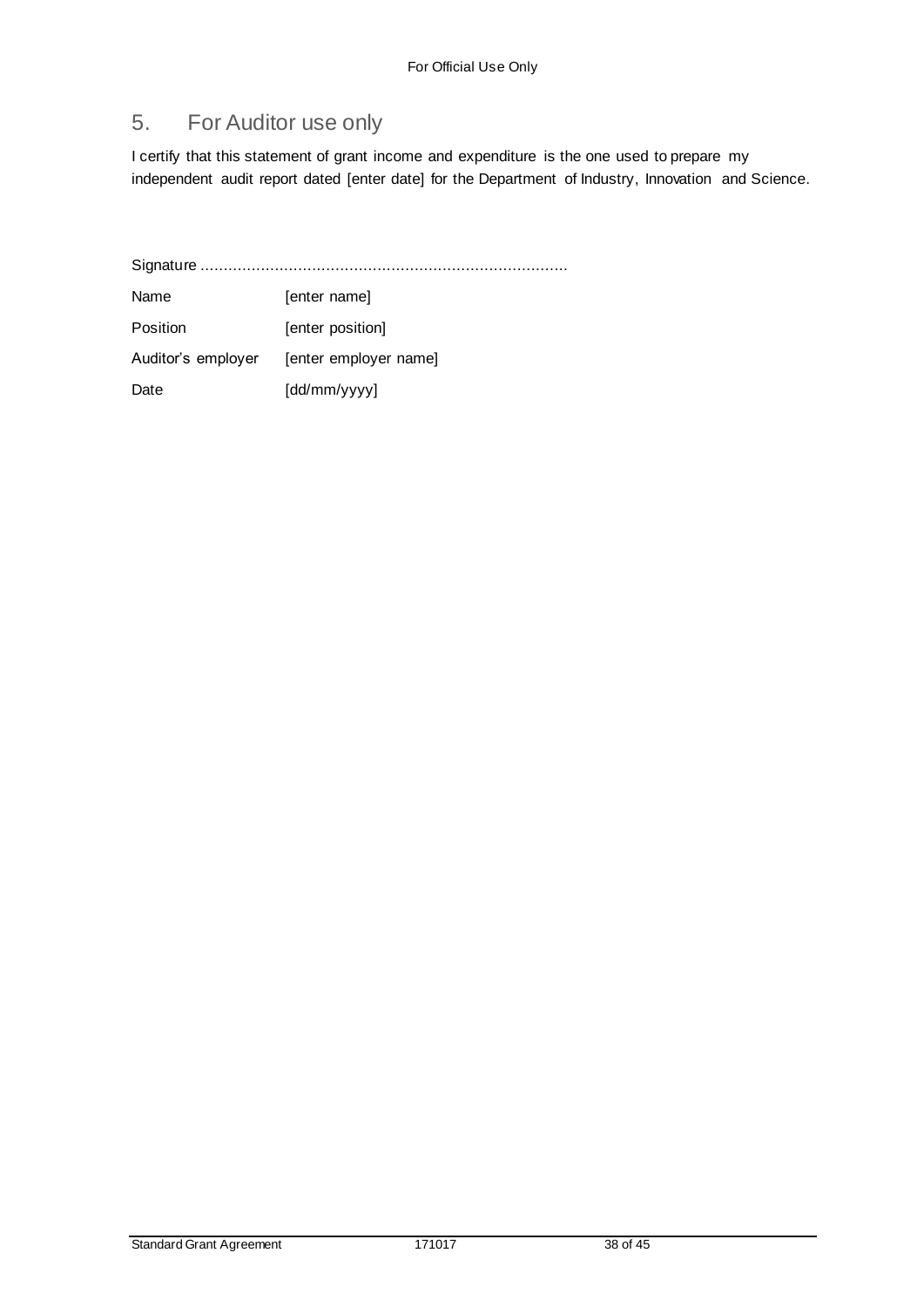# Attachment B - Independent audit report

## Background for auditors

The purpose of the independent audit report is to provide us with an auditor's opinion on the grant recipient's statement of grant income and expenditure. The statement of grant income and expenditure is prepared by the grant recipient to correspond with the expenditure reported to the department by the grant recipient for the same period, in the process of claiming grant payments.

The independent audit report must be prepared by a person who is an approved auditor.

An approved auditor is a person who is:

- a. registered as a company auditor under the *Corporations Act 2001* or an appropriately qualified member of Chartered Accountants Australia and New Zealand, or of CPA Australia or the Institute of Public Accountants; and
- b. not a principal, member, shareholder, officer, agent, subcontractor or employee of the grant recipient or of a related body corporate or a Connected Entity.

The audit should be undertaken and reported in accordance with Australian Auditing Standards.

The independent audit report must follow the required format and include any qualification regarding the matters on which the auditor provides an opinion. We may follow up any qualifications with the grant recipient or auditor. The independent audit report must be submitted on the auditor's letterhead.

Auditors must comply with the professional requirements of Chartered Accountants Australia and New Zealand, CPA Australia and the Institute of Public Accountants in the conduct of their audit.

If the auditor forms an opinion that the statement of grant income and expenditure does not give a true and fair view of the eligible expenditure for the period, the independent audit report should be qualified and the error quantified in the qualification section of the independent audit report.

The required independent audit report format follows.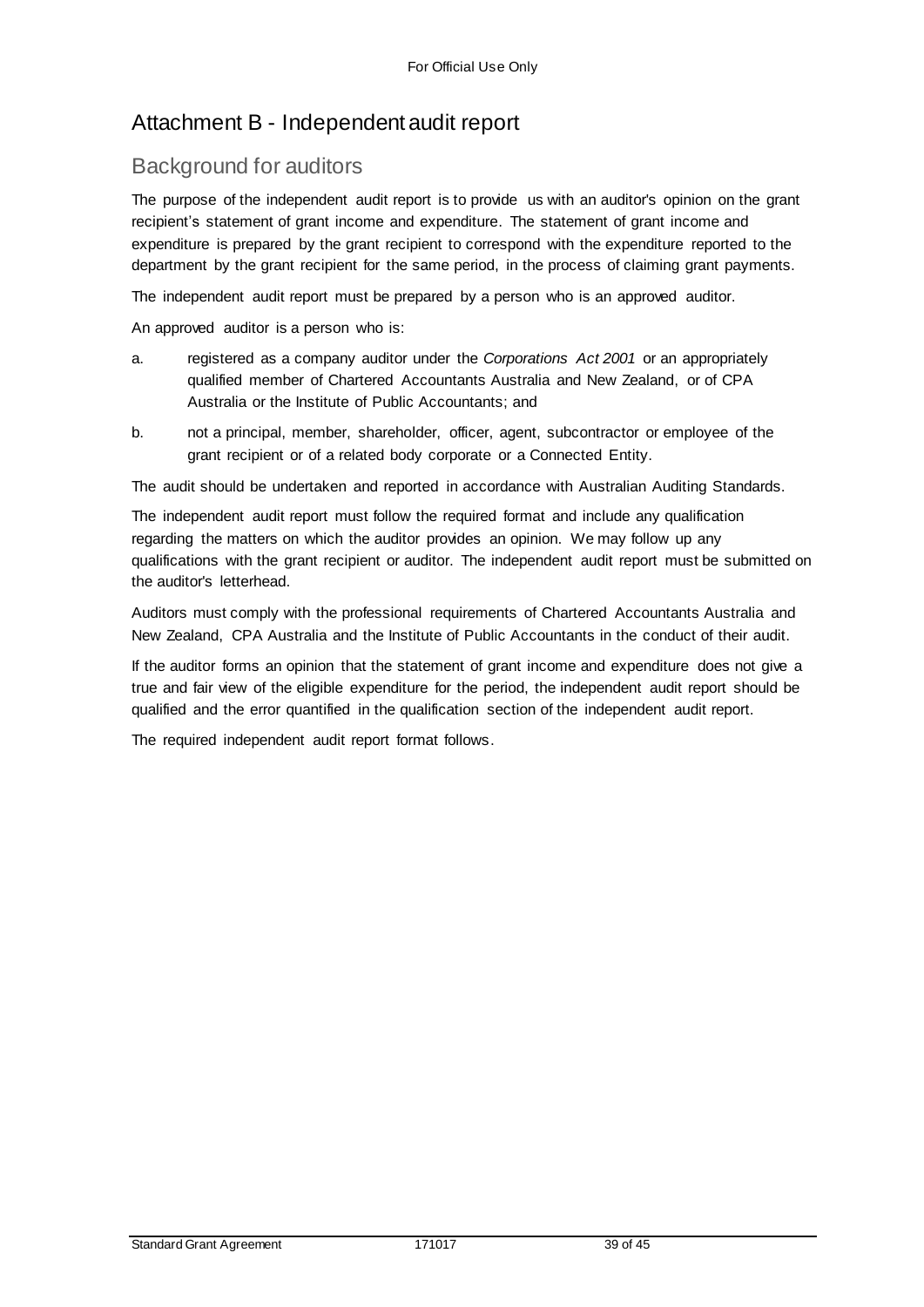# Auditor's report

Independent audit report in relation to [grant recipient name]'s statement of grant income and expenditure to the Commonwealth, represented by the Department of Industry, Innovation and Science (the department).

#### We have audited:

- a. the accompanying statement of grant income and expenditure of [grant recipient name] for the period [dd/mm/yyyy] to [dd/mm/yyyy], a summary of significant accounting policies and other explanatory information, and management's attestation statement thereon (together "the financial statement"). The financial statement has been prepared by management using the cash basis of accounting described in note 3.2 to the financial statement; and
- b. [grant recipient name]'s compliance with the terms of the grant agreement between [grant recipient name] and the Commonwealth dated [date of agreement] for the period [dd/mm/yyyy] to [dd/mm/yyyy] (the grant agreement).

#### We have:

- a. reviewed [grant recipient name]'s statement of labour costs in support of its claim of eligible expenditure[; and
- b. performed limited assurance procedures on [grant recipient name]'s statement of employee numbers under the grant agreement].

#### *Management's responsibility*

Management is responsible for:

- a. the preparation and fair presentation of the financial statement in accordance with the basis of accounting described in note 3.2, this includes determining that the cash basis of accounting is an acceptable basis for the preparation of the financial statement in accordance with the grant agreement;
- b. compliance with the terms of the grant agreement;
- c. the preparation of the statement of employee numbers and labour costs in support of eligible expenditure; and
- d. such internal control as management determines is necessary to:
	- i enable the preparation of the financial statement and the statement of [employee numbers and ]labour costs that are free from material misstatement, whether due to fraud or error; and
	- ii enable compliance with the terms of the grant agreement.

#### *Auditor's responsibility*

Our responsibilities are:

- a. To express an opinion, based on our audit, on:
	- i the financial statement; and
	- ii [Grant recipient name]'s compliance, in all material respects, with the terms of the grant agreement; and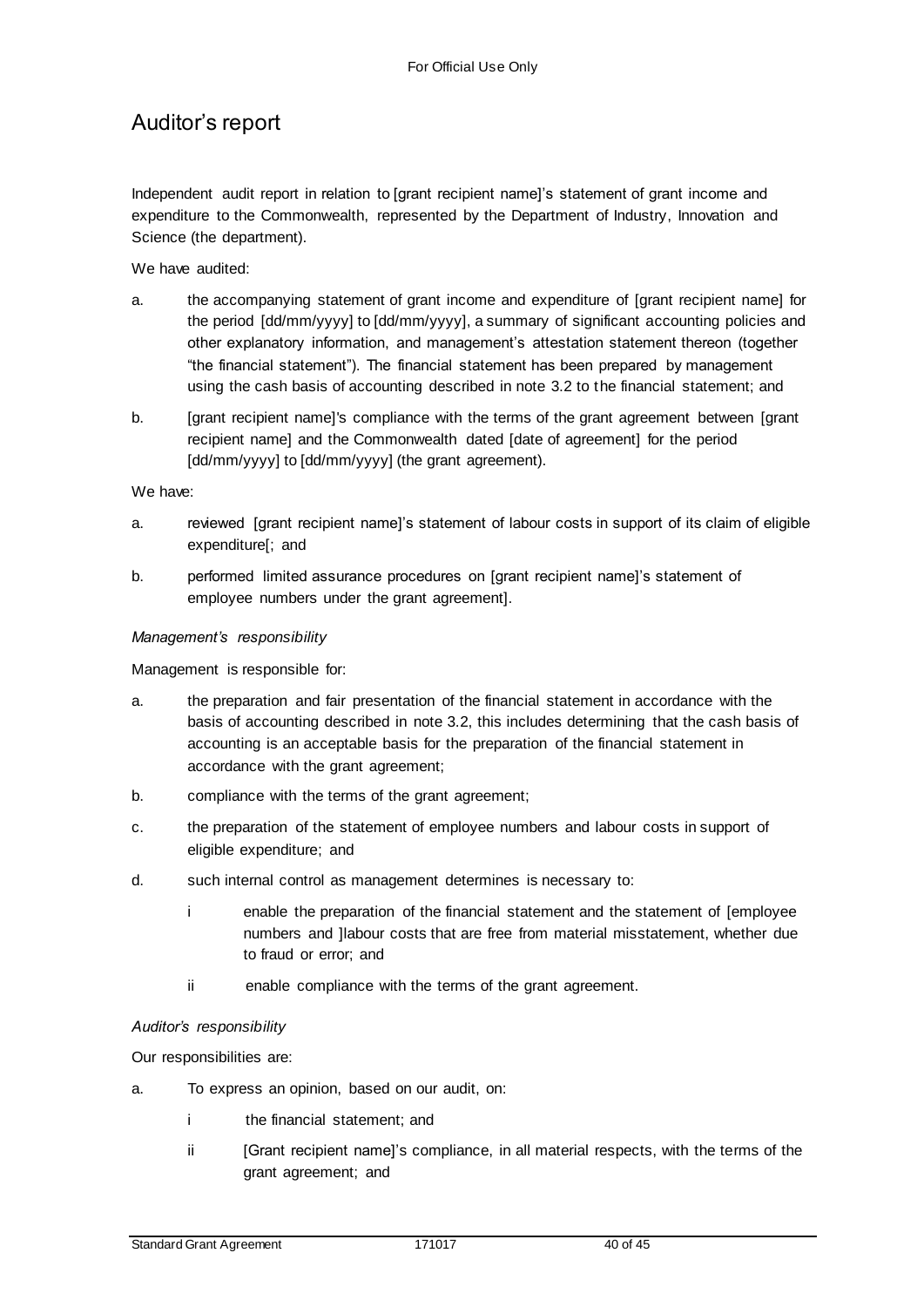b. To conclude based on:

- i our review procedures, on the statement of labour costs; and
- ii our limited assurance procedures on the statement of employee numbers.

We conducted our audit of the financial statement in accordance with Australian Auditing Standards; our audit of compliance with the grant agreement in accordance with ASAE 3100, our review of the statement of labour costs in accordance with ASRE 2405[; and our limited assurance procedures on employee numbers in accordance with ASAE 3000]. The applicable Standards require that we comply with relevant ethical requirements and plan and perform our work to:

- a. obtain reasonable assurance about whether the financial statement is free from material misstatement and that [grant recipient name] has complied, in all material respects, with the terms of the grant agreement; and
- b. obtain limited assurance as to whether anything has come to our attention that causes us to believe that the statements of employee numbers and labour costs are materially misstated.

An audit involves performing procedures to obtain audit evidence about the amounts and disclosures in the financial statement and about the grant recipient's compliance with the grant agreement. The procedures selected depend on the auditor's judgement, including the assessment of the risks of material misstatement of the financial statement, whether due to fraud or error. In making those risk assessments, the auditor considers internal control relevant to the grant recipient's preparation and fair presentation of the financial statement, and to the grant recipient's compliance with the grant agreement, in order to design audit procedures that are appropriate in the circumstances, but not for the purpose of expressing an opinion on the effectiveness of the grant recipient's internal control. An audit also includes evaluating the appropriateness of accounting policies used by management, as well as evaluating the overall presentation of the financial statement.

A review consists of making enquiries and applying analytical and other review procedures. A review is substantially less in scope than an audit conducted in accordance with Auditing Standards and consequently does not enable us to obtain assurance that we would become aware of all significant matters that might be identified in an audit. Accordingly, we do not express an audit opinion on the statement of labour costs.

A limited assurance engagement undertaken in respect of the statement of employee numbers, in accordance with ASAE 3000 involves [level of detail about procedures to be determined by the auditor]. The procedures performed in a limited assurance engagement vary in nature and timing from, and are less in extent than for, a reasonable assurance engagement; and consequently, the level of assurance obtained in a limited assurance engagement is substantially lower than the assurance that would have been obtained had a reasonable assurance engagement been performed.

We believe that the evidence we have obtained is sufficient and appropriate to provide a basis for our audit opinion, review and limited assurance conclusions.

#### *Opinion*

In our opinion:

a. the financial statement presents fairly, in all material respects, the grant income and expenditure of [grant recipient name] for the period [dd/mm/yyyy] to [dd/mm/yyyy] in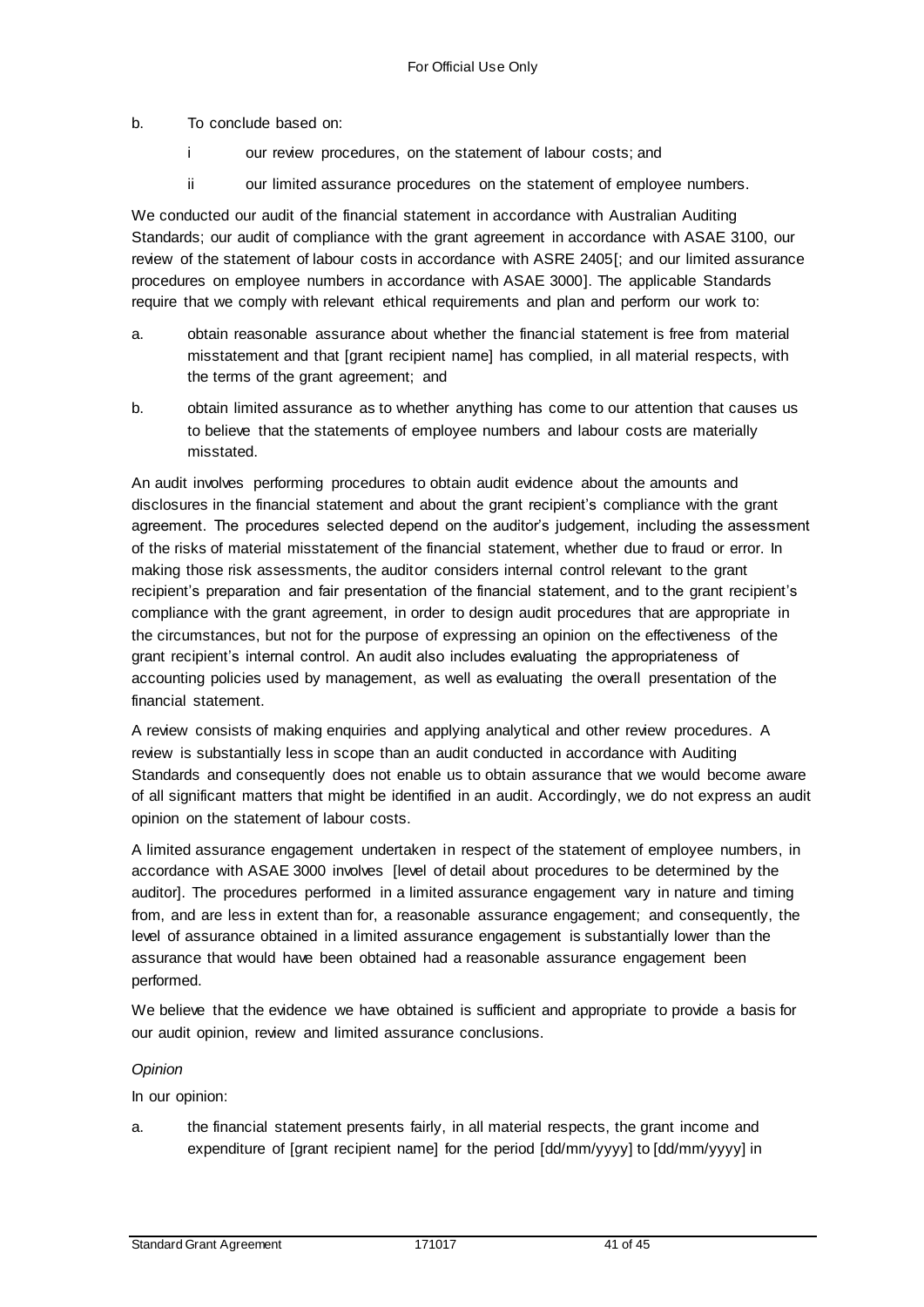accordance with the cash basis of accounting described in note 3.2 and the terms of the grant agreement, dated [date of agreement], with the Commonwealth; and

b. [Grant recipient name] has complied, in all material respects, with the requirements of the grant agreement between the organisation and the Commonwealth dated [date of agreement], for the period [dd/mm/yyyy] to [dd/mm/yyyy].

#### *Basis of Accounting and Restriction on Distribution*

Without modifying our opinion, we draw attention to note 3.2 to the financial statement, which describes the basis of accounting. The financial statement is prepared to provide information to the department in accordance with the grant agreement, dated [date of agreement]. As a result, the financial statement may not be suitable for another purpose.

#### *Use of Report*

This report has been prepared for [Grant recipient name] and the department in accordance with the requirements of the grant agreement between [grant recipient name] and the Commonwealth, dated [date of agreement]. We disclaim any assumption of responsibility for any reliance on this report to any persons or users other than [grant recipient name] and the department, or for any purpose other than that for which it was prepared.

#### *Conclusions*

Based on:

- a. Our review, which is not an audit, nothing has come to our attention that causes us to believe that the statement of labour costs in the period [dd/mm/yyyy] to [dd/mm/yyyy] is not, in all material respects, fairly presented in accordance with the grant agreement dated [date of agreement] with the Commonwealth[; and
- b. The procedures we have performed and the evidence we have obtained, nothing has come to our attention that causes us to believe that the statement of employee numbers as at [dd/mm/yyyy] is not prepared, in all material respects, in accordance with the grant agreement dated [date of agreement] with the Commonwealth].

| Auditor's signature |                       |
|---------------------|-----------------------|
| Name                | [enter name]          |
| Auditor's employer  | [enter employer name] |
| Employer's address  | [enter address]       |
| Qualifications      | [enter qualification] |
| Position            | [enter position]      |
| Date                | [dd/mm/yyyy]          |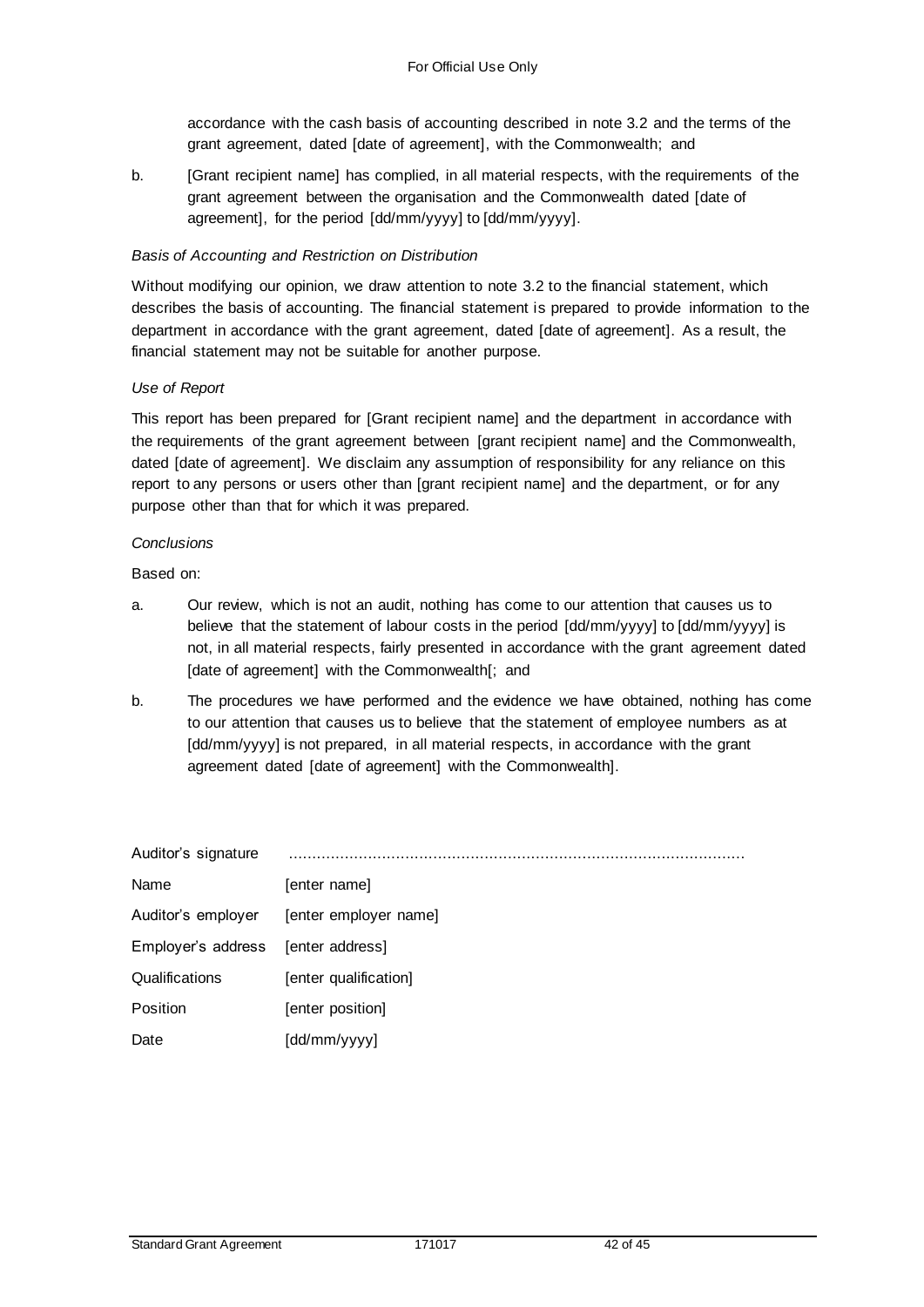# Attachment C - Certification of certain matters by the auditor

The department also requires a certification of certain matters by the auditor in addition to the independent audit report. This should be submitted with the statement of grant income and expenditure and independent audit report.

The auditor who signs this certification must also initial and date a copy of the grant recipient's statement of eligible expenditure. The department will not accept an independent audit report that lacks this attachment.

The required format of certification is on the following page.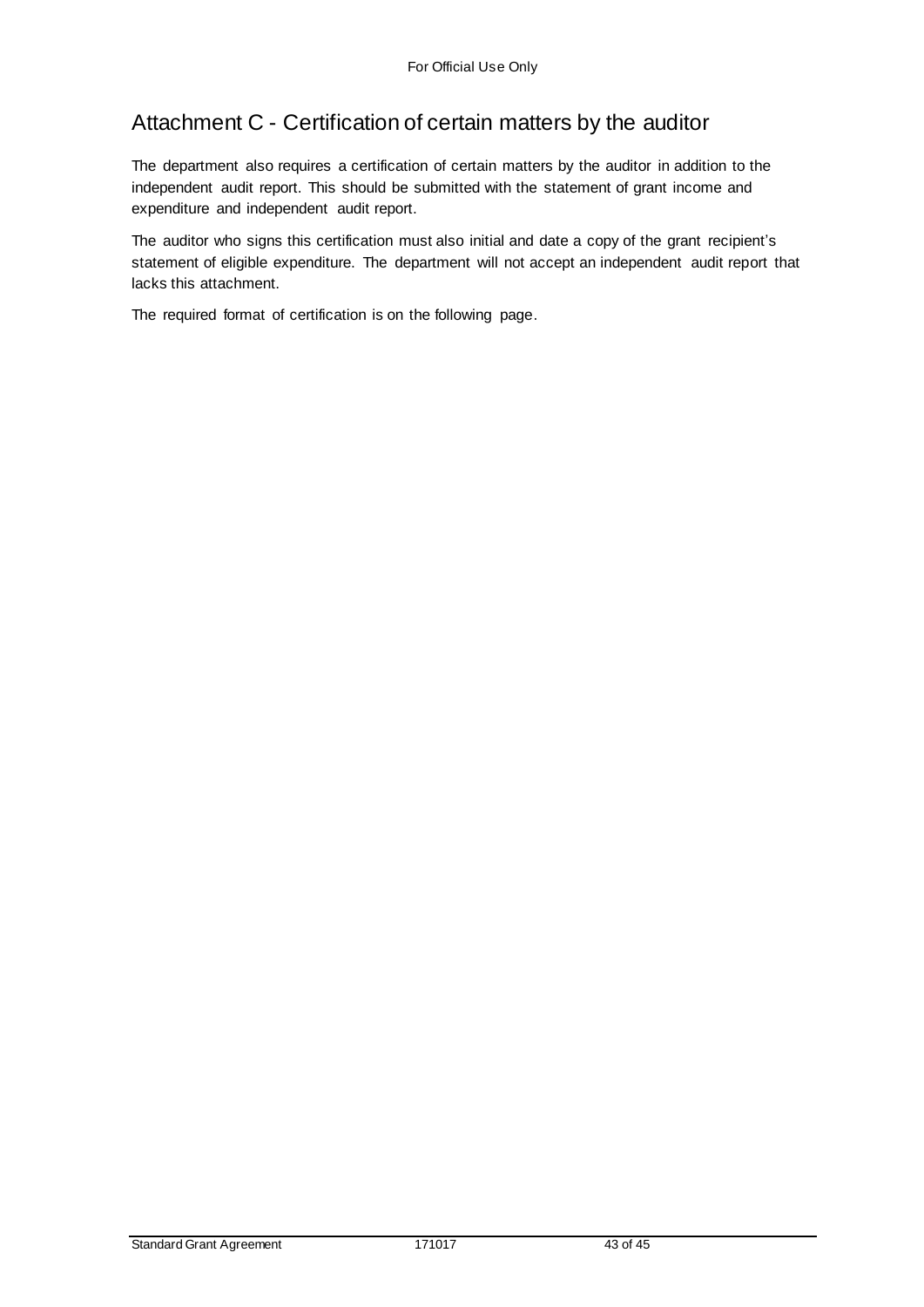[print on auditor letterhead]

[addressee] Department of Industry, Innovation and Science GPO Box 2013 Canberra ACT 2601

I understand that the Commonwealth, represented by the Department Industry, Innovation and Science and [grant recipient name] have entered into a grant agreement for the provision of financial assistance under the [program name] to the grant recipient for the project. A condition of funding under the grant agreement is that the grant recipient provides a statement of grant income and expenditure certifying that expenditure on approved project items has been incurred within the relevant audit period and paid in accordance with the program guidelines, and is supportable by appropriate documentation.

In fulfilment of the condition, I hereby certify that:

- a. I am a member of Chartered Accountants Australia and New Zealand/ CPA Australia/ the Institute of Public Accountants (as a Public Practice Certified Member).
- b. I have prepared the independent audit report on [grant recipient name]'s, statement of grant income and expenditure in accordance with the details of the grant agreement between the grant recipient and the Commonwealth, project no [project no] dated [dd/mm/yyyy].
- c. I have reviewed the grant agreement between the grant recipient and the Commonwealth, project no [project no] dated [dd/mm/yyyy], and related program guidelines and understand the requirements pertaining to financial reporting and eligible expenditure contained therein.
- d. I have signed the attached copy of [grant recipient name]'s statement of eligible expenditure that I used to prepare the independent audit report.
- e. I have complied with the professional independence requirements of Chartered Accountants Australia and New Zealand/ CPA Australia/the Institute of Public Accountants. I specifically certify that I:
	- i am not, and have not been, a director, office holder, or employee of [grant recipient name] or related body corporate of [grant recipient name]
	- ii have not been previously engaged by [grant recipient name] for the purpose of preparing their [program name] application or any report required under the grant agreement
	- iii have no financial interest in [grant recipient name].

Signature ............................................................................... Name [enter name] Qualifications [enter qualification]